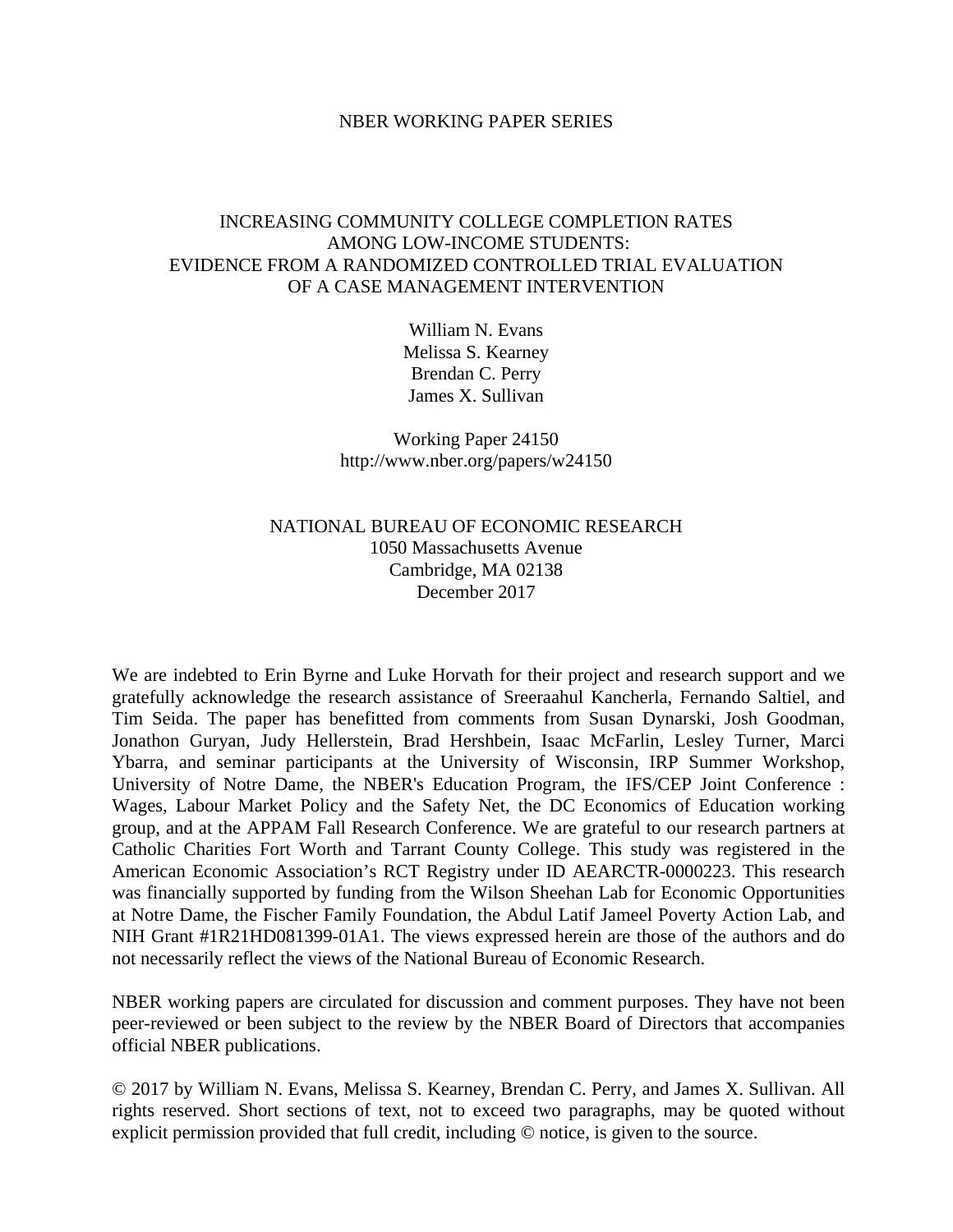Increasing Community College Completion Rates among Low-Income Students: Evidence from a Randomized Controlled Trial Evaluation of a Case Management Intervention William N. Evans, Melissa S. Kearney, Brendan C. Perry, and James X. Sullivan NBER Working Paper No. 24150 December 2017 JEL No. I23,I3

### **ABSTRACT**

Community colleges are an important part of the higher education landscape in the United States, but completion rates are extremely low, especially among low-income students. Much of the existing policy and research attention to this issue has focused on addressing academic and financial challenges. However, there is ample reason to think that non-academic obstacles might be key drivers of dropout rates for students living with the burden of poverty. This study examines the impact of a comprehensive case management intervention that is designed specifically to help low-income students overcome the multitude of barriers to college completion. We evaluate the impact of this intervention through a randomized controlled trial evaluation (RCT) conducted between 2013 and 2016 in Fort Worth, Texas. Eligible students were randomly assigned to a treatment group that was offered comprehensive case management, including emergency financial assistance (EFA), a separate treatment group offered only EFA, or a control group. Data from school administrative records indicate that the comprehensive case management program significantly increases persistence and degree completion, especially for women. Estimates for the full sample are imprecise, but the estimates for women imply that the case management intervention tripled associate degree receipt (31 percentage point increase).We find no difference in outcomes between the EFA-only treatment arm and the control group. A back-of-the-envelope calculation using average earnings gains associated with community college completion implies that program benefits exceed program costs (\$5,640 per student for three year program) after only 4.25 years in the workforce post schooling.

William N. Evans Keough-Hesburgh Professor of Economics Department of Economics University of Notre Dame 3111 Jenkins Nanovic Halls Notre Dame, IN 46556-7000 and NBER wevans1@nd.edu

Melissa S. Kearney Department of Economics University of Maryland 3105 Tydings Hall College Park, MD 20742 and NBER kearney@econ.umd.edu

Brendan C. Perry

Wilson Sheehan Lab for Economic Opportunities 3104 Jenkins Nanovic Halls University of Notre Dame Notre Dame, IN 45630 bperry3@nd.edu

James X. Sullivan Department of Economics 3108 Jenkins Nanovic Halls University of Notre Dame Notre Dame, IN 46556 James.X.Sullivan.197@nd.edu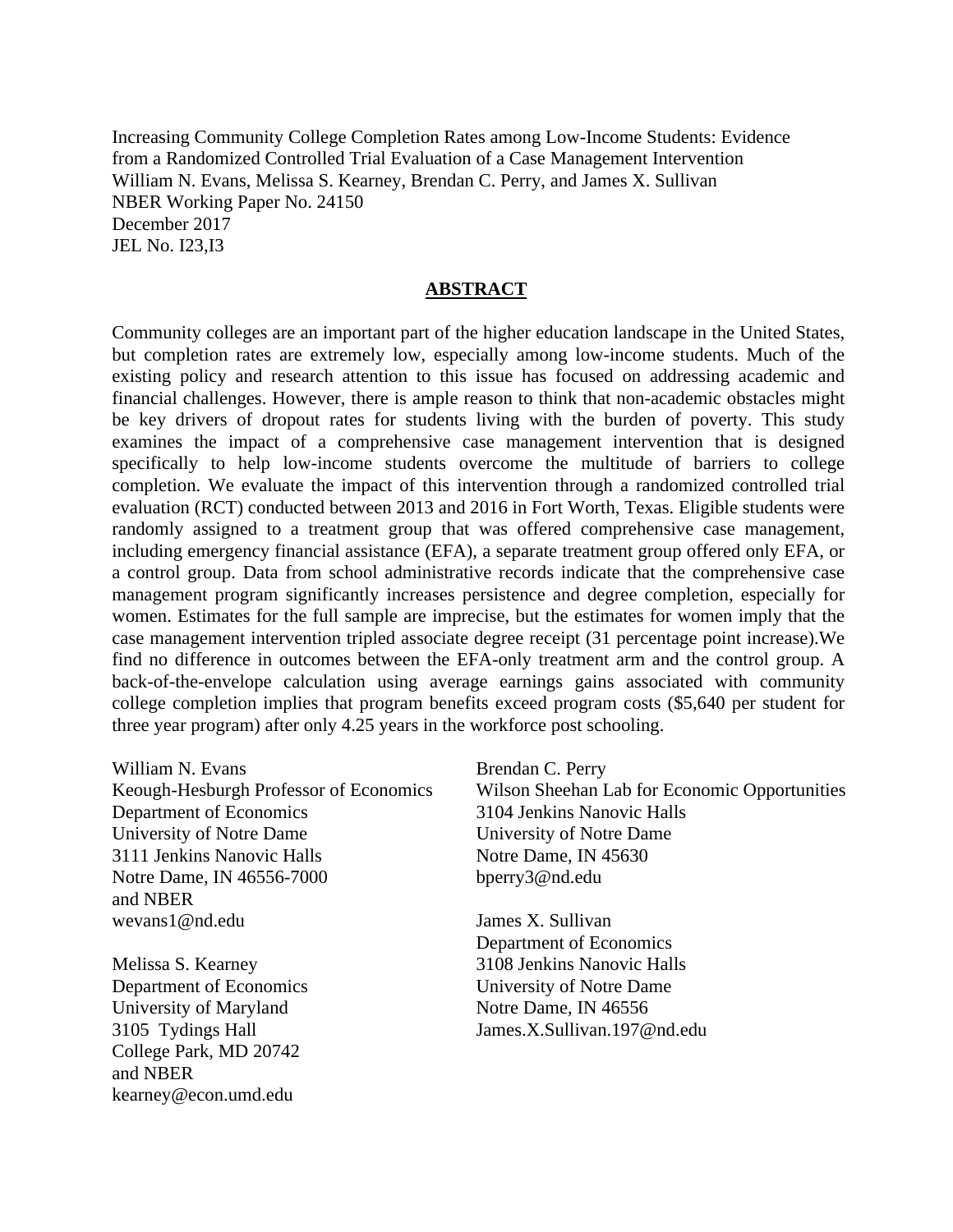### **I. INTRODUCTION**

Community college is a crucial component of the United States' education system, offering millions of students the opportunity to earn a low-cost, two-year associate's degree, gain career and technical credentials, or embark on a path to a four-year institution. Low tuition rates and open-access policies at community colleges make them accessible to students who might face significant barriers to attending four-year selective schools. Federal grants and loans mean that many low-income students are paying little if any out-of-pocket for a community college education.<sup>1</sup> Nearly half of all undergraduate students in the U.S. in 2014-15 were enrolled in a two-year institution (U.S. Department of Education, 2016) and half of all bachelor's recipients were at one point enrolled at a community college before transferring to a four-year institution (National Student Clearinghouse (NSC) Research Center, 2017). Many studies find employment and earnings benefits associated with community college degree completion and credits earned (e.g., Kane and Rouse, 1995; Marcotte et al., 2005; Jepsen et al., 2014; Stevens et al., 2015). A recent estimate suggests that for the cohort of students who attended college in the mid-2000s, an associate's degree yields an earnings premium of about 30 percent over a high school degree (Marcotte, 2016).

Despite low tuition costs and the expected economic returns, a large fraction of community college students drop out before earning a credential or degree. The National Student Clearinghouse (2017) notes that among students who first enrolled full-time at a two-year public institution in 2010, nearly 42 percent had not received any degree or were no longer enrolled in school six-years later. Many observers argue that there is a "completion crisis" at all type of colleges. The NSC estimates that of students that started at four-year public and private institutions in 2010, only 59 and 72 percent have bachelor's degrees after six years. The President of Arizona State University recently noted that "…the

<sup>1</sup> Data from the 2011/12 National Postsecondary Student Aid Study indicates that 38 percent of community college students have zero out of pocket expenses for tuition and fees.

https://www.usnews.com/news/articles/2015/02/17/how-many-already-attend-community-college-for-free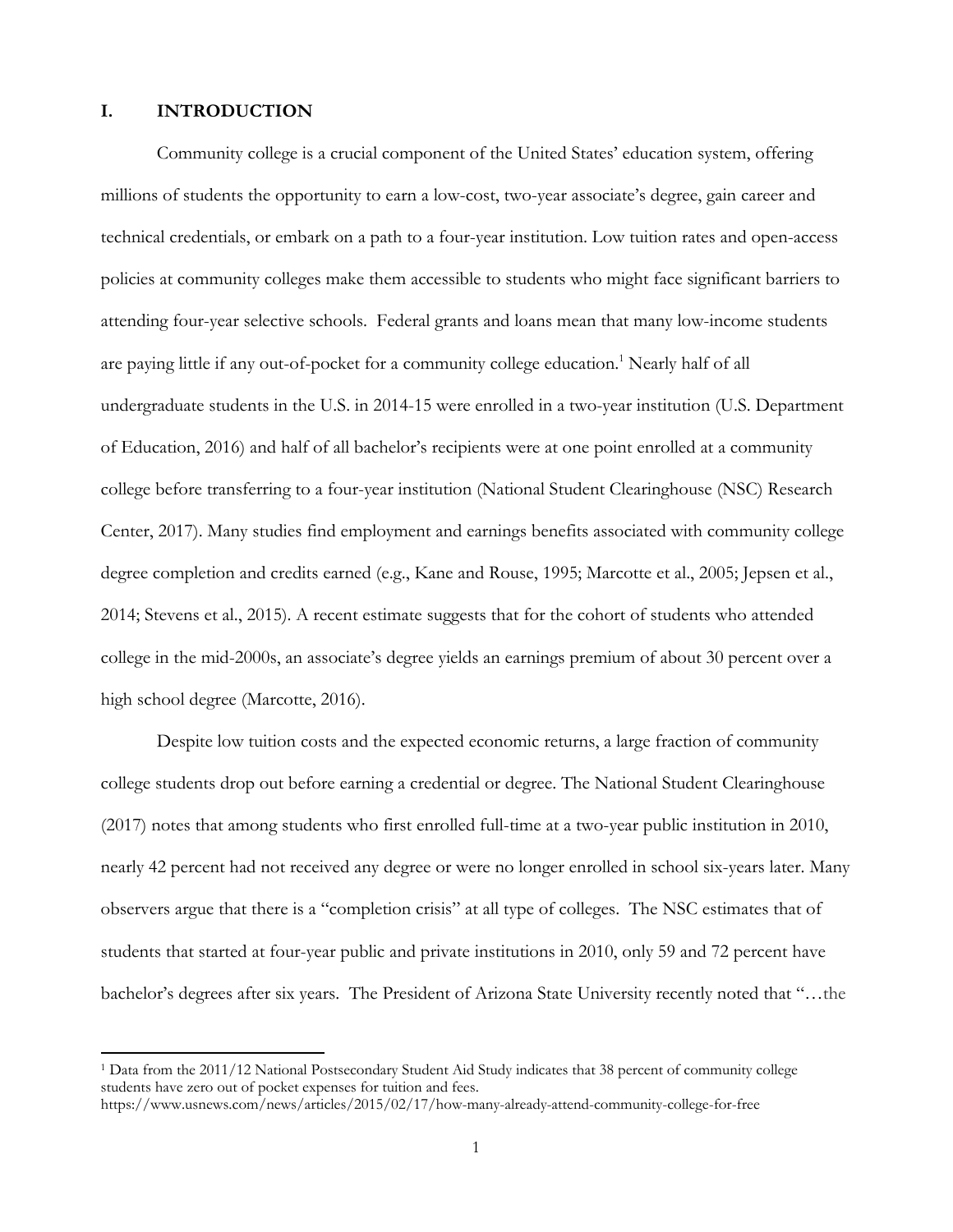discussion of a debt crisis often fails to address what I would argue is the greater crisis: the fact that more than half of those who start college fail to finish."<sup>2</sup> Likewise, Deming (2017) argues that the key policy issue is college completion rather than college attendance. Not completing can be financially crippling for a community college student as they incur debt but do not obtain a degree. Although only 40 percent of community college students acquire education-related debt,<sup>3</sup> 90 percent of community college students who have defaulted on debt left college with no degree or certificate.<sup>4</sup>

The completion crisis is occurring at a time when a greater share of students are going to college.5 The high dropout numbers might be driven in part by the fact that less prepared, lower income students are now more likely to attend college, and these students tend to drop out at much higher rates (Baum and Scott-Clayton, 2013). A likely culprit, especially for low-income community college students, is that many of these students face a wide range of challenges, beyond academic preparation issues, that they are not necessarily able to overcome. Given that community college students tend to be financially independent and older, financial and family issues frequently arise and pose challenges to staying in school.<sup>6</sup> These problems include balancing work and school, finding appropriate and affordable day care, and dealing with shocks that occur during the school year. In addition, many students report having trouble navigating the complex community college system, particularly first generation college students and new immigrants who may have limited knowledge about how colleges function (Bailey, Jenkins, and Leinbach, 2005; Scott-Clayton, 2011). Students might also lack the necessary commitment and/or planning and time management skills necessary to set out a

 2 https://president.asu.edu/node/2241

<sup>3</sup> https://trends.collegeboard.org/sites/default/files/trends-in-community-colleges-research-brief.pdf 4 https://www.insidehighered.com/news/2015/09/28/four-surprising-findings-debt-and-default-among-communitycollege-students

<sup>5</sup> Using data from the 1 Percent Census PUMS from 1980 through 2000 and the 2010 and 2015 American Communities Survey, the fraction of those aged 25-29 who have ever attended college or is currently attending college is the following (year, percent); 1980, 50.1 percent; 1990, 55.1 percent; 2000, 60.3 percent; 2010, 64.3 percent; 20  $\frac{6}{3}$  Survey evidence from Johnson et al. (2011) suggests that the leading self-reported reason why students drop out of college is a need to work full time (71 percent). Another common reason reported was not having enough time to spend with family (41 percent.) The reason that ranked the lowest was "some classes were too difficult" (10 percent reported this as a primary reason and an additional 24 percent noted it as a secondary reason.) The survey is based on telephone interviews conducted in 2009 with 614 young adults aged 22 to 30 years old who have experience with some post-secondary education.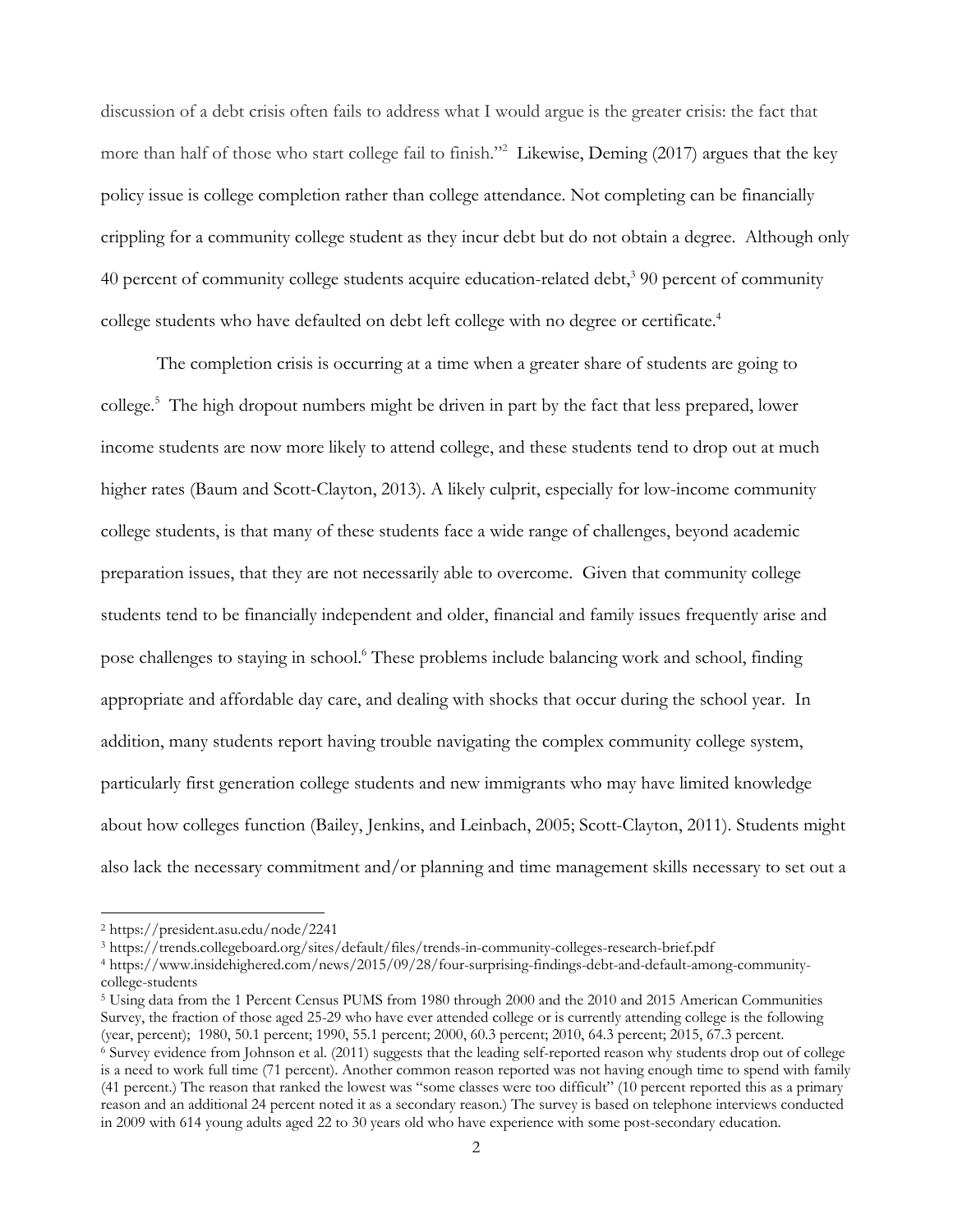path to graduation and stay committed to that plan. Students who lack clear goals and a genuine understanding of why college is important often become derailed by relatively minor challenges and setbacks (Grubb, 2006).

Postsecondary institutions are unfortunately not always set up to handle this collection of problems.7 Deming (2017) puts it succinctly: "less-selective public institutions often have large classes and provide little in the way of academic counseling, mentoring, and other student supports (page 6.)" Bound, Lovenheim, and Turner (2010) find that shifts in the types of institutions students attend toward lower-ranked, public schools along with declines in institutional resources per student are more important than shifts in student characteristics in explaining the decline in college completion rates between the 1970s and 1990s. Deming and Walters (2017) compare the impact of changes in tuition and changes in spending on enrollment and degree completion in US public postsecondary institutions between 1990 and 2013. Their analysis finds that spending increases are more effective per-dollar than price cuts in terms of increasing completion rates. This finding is consistent with a view that institutional resources are a critical component to driving student completion rates. It is also the case that over recent decades, colleges and universities have experienced declining state appropriations alongside rising enrollment, leading to fewer resources per student.

In this paper, we report the results from a randomized controlled trial (RCT) investigation of a comprehensive case management intervention that was designed to help low-income students overcome the myriad obstacles that might threaten their persistence in community college. The program, *Stay the Course* (STC), offers case management services provided by a social service agency that are substantially more intensive than what community college academic counselors tend to provide. Each STC student is paired with a trained social worker, called a navigator, who offers students

<sup>7</sup> In their book "Making College Work," Holzer and Baum (2017) outline a number of institutional weaknesses that might hinder the success of disadvantaged students attending public universities and community colleges and they discuss a number of possible policy and programmatic remedies.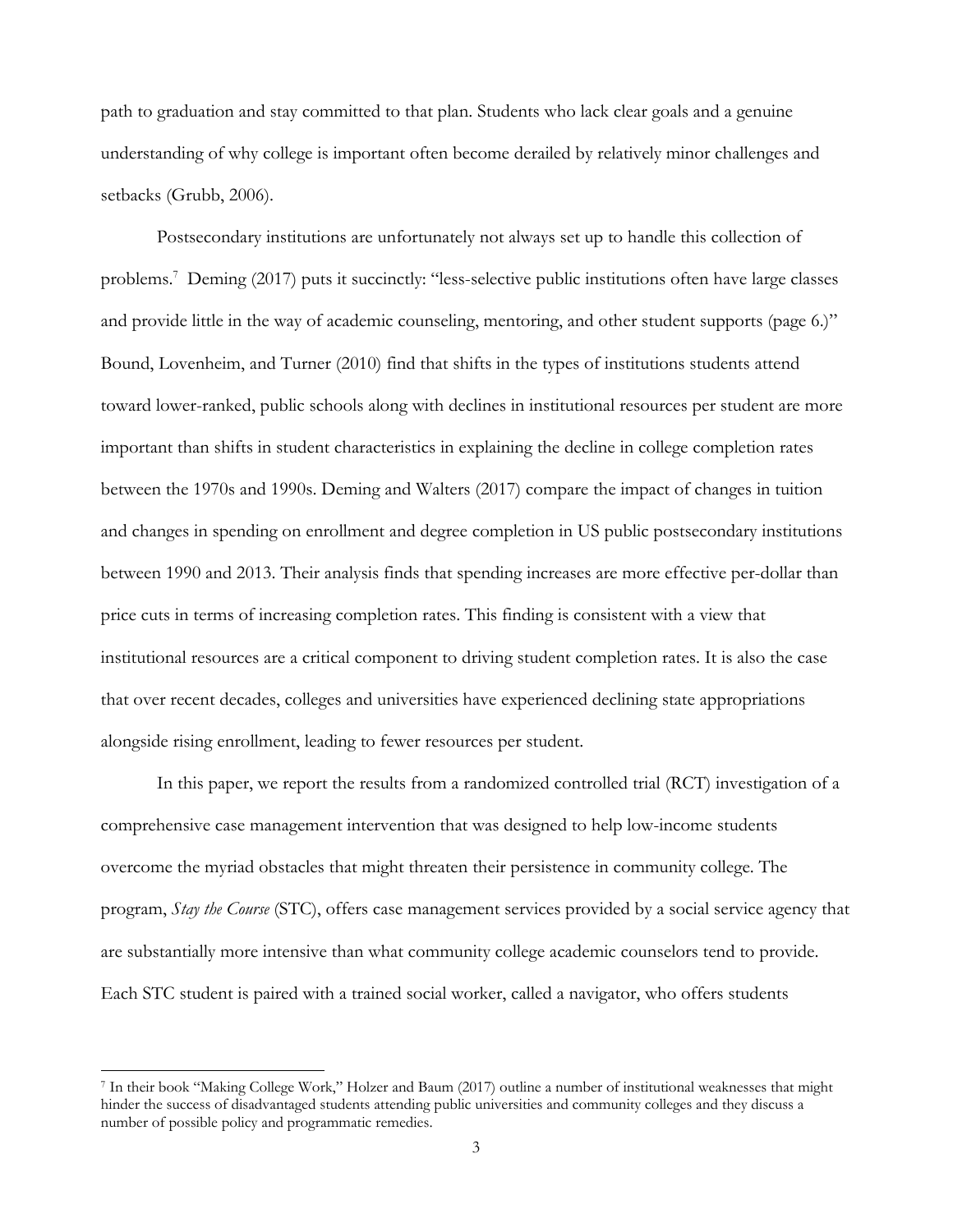coaching, mentoring, and referral services. Navigators work with students to help them overcome their individual barriers to college completion such as finding affordable child care, selecting courses that keep them on track towards graduation, making decisions about transferring to four-year colleges, and locating social services in the community. In addition, students in the STC program have access to limited emergency financial assistance (EFA) that can be used for non-academic expenses that could negatively impact their persistence in college.

The RCT demonstration was rolled out in the fall of 2013 at the Trinity River Campus of Tarrant County College (TCC) in Fort Worth, Texas. Eligible students were randomly assigned to one of two treatment groups or a control group. Treatment group 1 was offered the full STC comprehensive case management treatment including referrals, mentoring, coaching, and access to EFA; treatment group 2 was offered access to EFA only; and the control group received no special services. We use administrative records to track academic outcomes for study participants for three years post random assignment. We find no difference in outcomes between the EFA-only treatment group and the control group.

The results indicate that the full STC comprehensive case management program significantly increased persistence and degree completion through six semesters, especially for female students. Estimated effects are imprecise for the full sample, but intention-to-treat estimates for females show a 7.4 percentage point (3.3 percentage point standard error) increase in the likelihood of earning an associate's degree off a control group mean of 15.7 percent. This translates into a treatment-on-thetreated effect of 31.5 percentage points (14.1 percentage point standard error). Based on the estimated earnings premium for individuals with community college credentials, we estimate that the earnings gains associated with the program (for the full sample) exceed program costs in just over four years.

The completion crisis has led to a number of interventions designed to increase college persistence and completion rates and this paper contributes to this literature. One group of studies include interventions designed to address the issue of academic under-preparation among community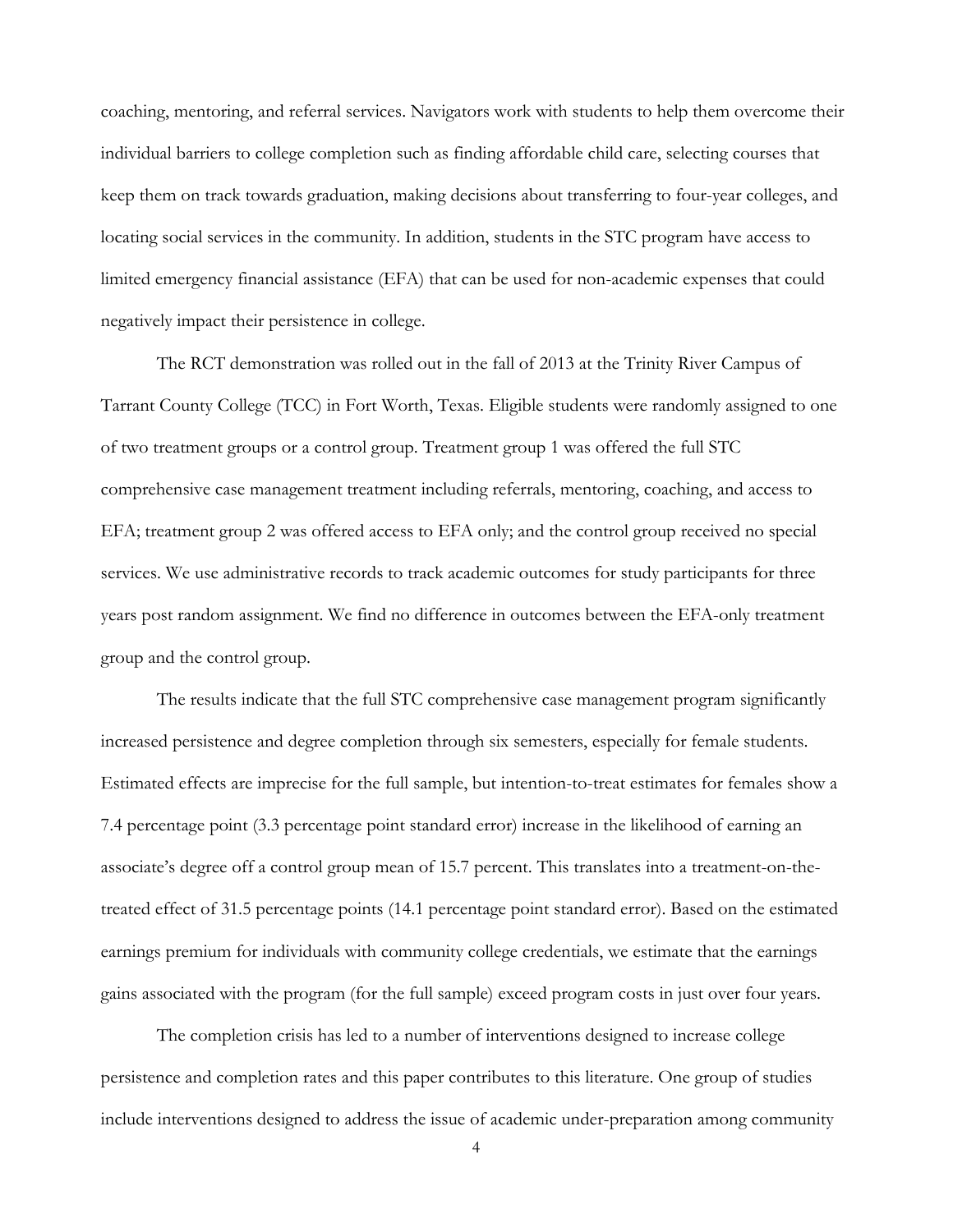college students,<sup>8</sup> generally with disappointing results (Long, 2014; Martorell and McFarlin, 2011). An evaluation of the Bottom Line intervention, a long-term college advising program offered to lowincome students beginning in high school, found positive effects on early college persistence. While Bottom Line provides some social supports, such as helping students acclimate to college, the intervention focuses on advising students, the bulk of whom attend 4-year college, through the college and financial aid application process and offering some academic advising while in college (Barr & Castleman, 2017). More closely related to our paper, there are a number of well-designed studies investigating whether enhanced student support services and/or mentoring can lead to improved educational outcomes for college students. The evidence is mixed. Two of the sites that were part of MDRC's "Opening Doors" demonstration project focused on enhanced student services. Students were given two semesters of access to counselors with much smaller caseloads than the traditional caseload of 1000 students per counselor. The evaluation found no improvements in ultimate academic outcomes (Scrivener and Weiss, 2009). Angrist, Lang, and Oreopoulos (2009) found that first-year female students (but not males) at a large 4-year public school in Canada demonstrated improved academic outcomes in terms of GPA and credits earned when they had access to peer advising and organized study groups as part of the Project STAR intervention, but only when those services were combined with merit-based financial incentives. Bettinger and Baker (2014) found that college students randomly assigned to student coaches with the InsideTrack program have higher persistence and completion rates, but this program did not focus on low-income students or a community college setting.

The most promising results to date have been found for the comprehensive Accelerated Study in Associates Program (ASAP) at the City University of New York, which offered tuition waivers,

<sup>8</sup> About 60 percent of students entering community college are referred to at least one remedial education class (Bailey, 2009; Attewell et al., 2006). Community colleges devote upwards of \$2 billion annually towards these developmental education programs (Strong American Schools, 2008).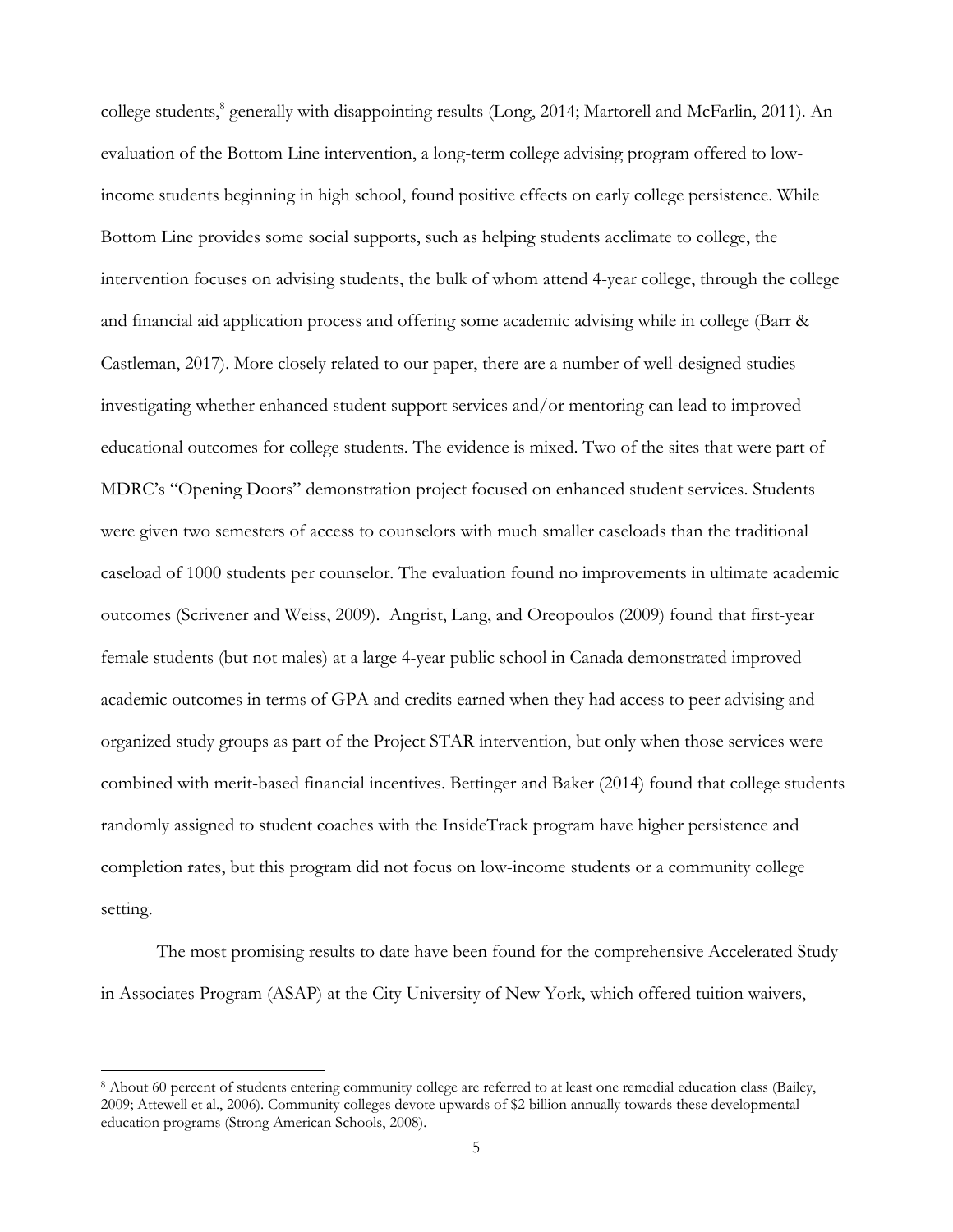enhanced student services, and special course offerings, among other innovations. The evaluation found that this three-year program nearly doubled graduation rates (Scrivener et al., 2015). It should be noted that this program is multi-faceted and extremely expensive, which raises questions about how readily such a program might be replicated in other settings. Our study complements this existing work by investigating whether a comprehensive case management program delivered by a social service provider, as opposed to a school counselor, can lead to increased completion rates for very low income students in a community college.

As a policy matter, the federal government spends billions of dollars a year subsidizing community college attendance. In 2015, the Pell Grant program provided \$30 billion in aid for lowincome individuals to attend college. More than a third of Pell recipients attend community college (Baime and Mullin, 2011). States and local governments often provide financial aid and need-based scholarships as well. Identifying successful ways to better realize the potential of the community college investment, both for the students themselves and for society more generally, is of paramount research and policy importance.<sup>9</sup>

### **II. THE "STAY THE COURSE" INTERVENTION**

*Stay the Course* is a comprehensive case management intervention that was designed by Catholic Charities Fort Worth (CCFW) to help low-income community college students address personal obstacles so they can persist in school and complete their intended degree. CCFW is a large nonprofit social service provider with a mission to improve outcomes for low-income families and individuals. They provide services to over 100,000 unduplicated clients each year.

<sup>9</sup> Improving persistence in community college was an explicit priority of the Obama administration, which launched the *American Graduation Initiative* with a goal of producing 5 million more community college graduates by 2020. http://www.whitehouse.gov/blog/Investing-in-Education-The-American-Graduation-Initiative.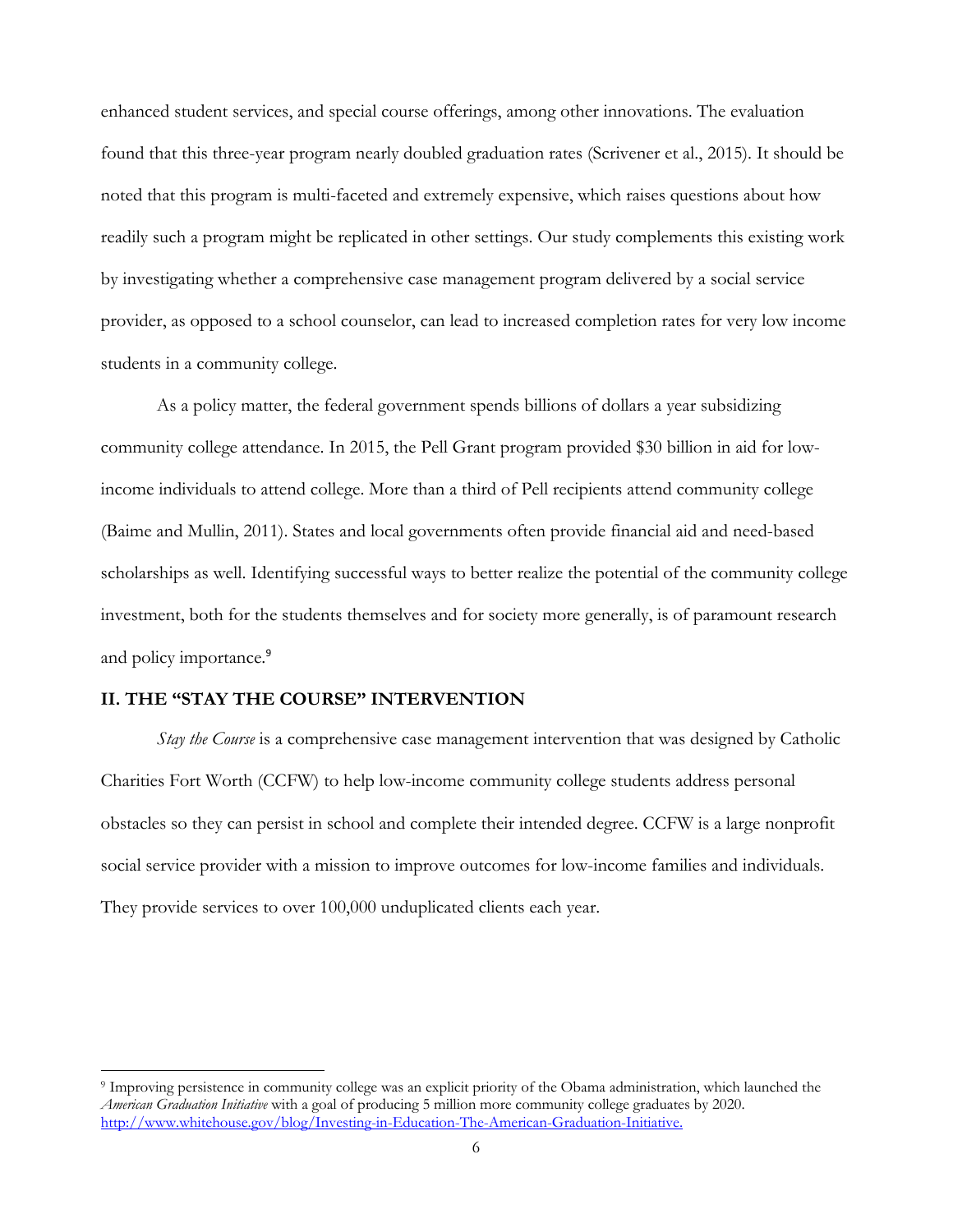### **A. Features of the intervention**

Upon enrollment in STC, a student is assigned to a trained social worker called a "navigator" who serves as their case manager. The navigator meets with the student initially to conduct a client assessment that identifies the client's long-term goals, likely barriers to these goals, and their strengths and weaknesses. The student and navigator then collaboratively develop and implement a comprehensive service plan that sets out the steps necessary for the student to accomplish their educational goals. The service plan is tailored to devise intermediate goals for the student to accomplish along the way, discuss the action steps necessary to accomplish these goals within established timeframes, and address potential barriers through a range of available services. Action steps are developed for each specified goal in the service plan. For example, if a participant has a goal of earning a grade of at least a "B" in a specific course, the action steps for that goal might include attending all classes for the course or meeting once a week with a tutor. The service plan is reviewed and updated every 90 days. The construction of the service plan is a time-consuming but important process in that it helps build trust between the navigator and the client. The service provider's view is that for case management to work students must feel comfortable coming to the navigator to help solve intimate and personal problems, e.g., domestic violence, substance abuse, mental illness, etc.

Participation in the program involves comprehensive case management services for the student on an ongoing basis. There are four main components to these services: referrals, mentoring, coaching, and emergency financial assistance. The navigators refer STC participants to a variety of resources within the TCC system such as access to tutors, financial aid, etc., as well as to external resources outside the college such as employment and child-care services, health services, government programs and benefits such as SNAP, and other social services (Ybarra, 2016).<sup>10</sup> Mentoring involves the process

<sup>&</sup>lt;sup>10</sup> As part of the RCT evaluation, we collaborated with an independent, qualitative researcher to conduct an implementation study of *Stay the Course* at the Trinity River Campus, which is available as Ybarra (2016). This study drew from interviews of STC staff in the spring of 2015 and 60 hours of observations of all aspects of STC staff work in the fall of 2015, about two years after the launch of the evaluation.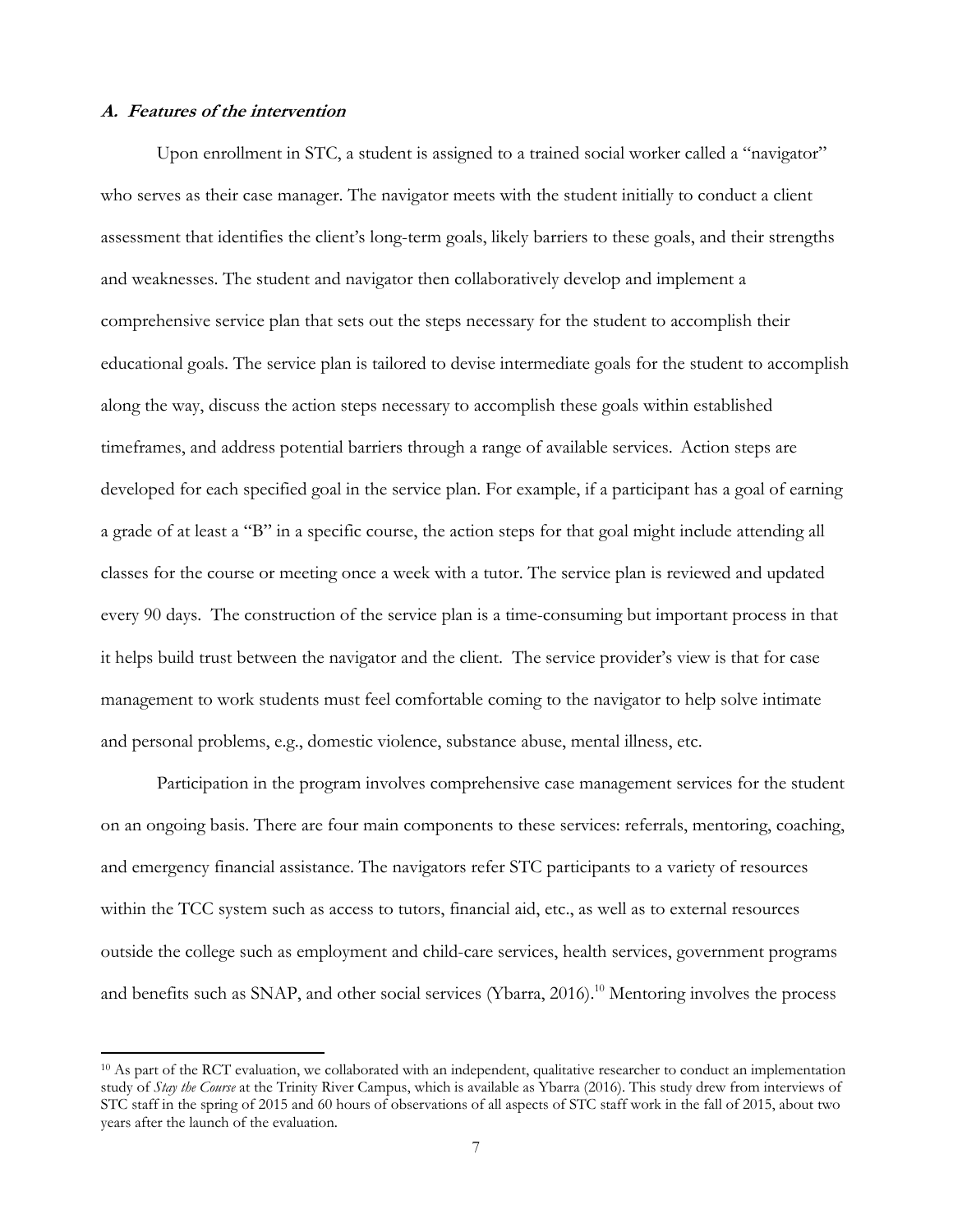of navigators developing a personal relationship of trust with each of their student clients. This sort of personal relationship is likely different from the typical relationship that academic advisors at community colleges have with their students, as college advisors tend to have caseloads that are in the hundreds or thousands of students (as compared to 34 for STC navigators) and have a different professional orientation toward educational and academic counseling, as opposed to social work. To establish this mentoring relationship, navigators encourage open communication and build trust so that students are engaged in the program and they continue to seek the navigator's advice on educational and personal issues that affect their progress in school.

In the coaching component of comprehensive case management, the navigator and student have ongoing meetings to work on resolving unforeseen problems that might threaten the ability of the student to complete their degree. Students might encounter situations along many dimensions that could derail their education, such as problems with housing, child-care arrangements, transportation, or work schedules. Students are encouraged from the outset to meet with their navigator for help addressing such circumstances. The thought behind the implementing agency's approach is that the stronger is the trust between the navigator and the student, the more likely it is that the student will come to the navigator to discuss personal issues that might inhibit success in school. Another feature of the coaching component is helping students navigate the community college system. Navigators remind students to register for the necessary and appropriate classes. Depending on student need, navigators may also assist students in finding campus-provided tutors and help students avail themselves of campus-provided services.

The implementing agency emphasizes that personal interactions, as opposed to emails or phone calls, are at the heart of their approach to comprehensive case management. Program guidelines recommend that navigators and students meet in person at least once per month.<sup>11</sup> However, case notes

 $11$  At the launch of the study in fall 2013 there were no explicit benchmarks in place requiring navigators to meet with students a certain number of times per week or month. The frequency of meetings was at the discretion of the navigator and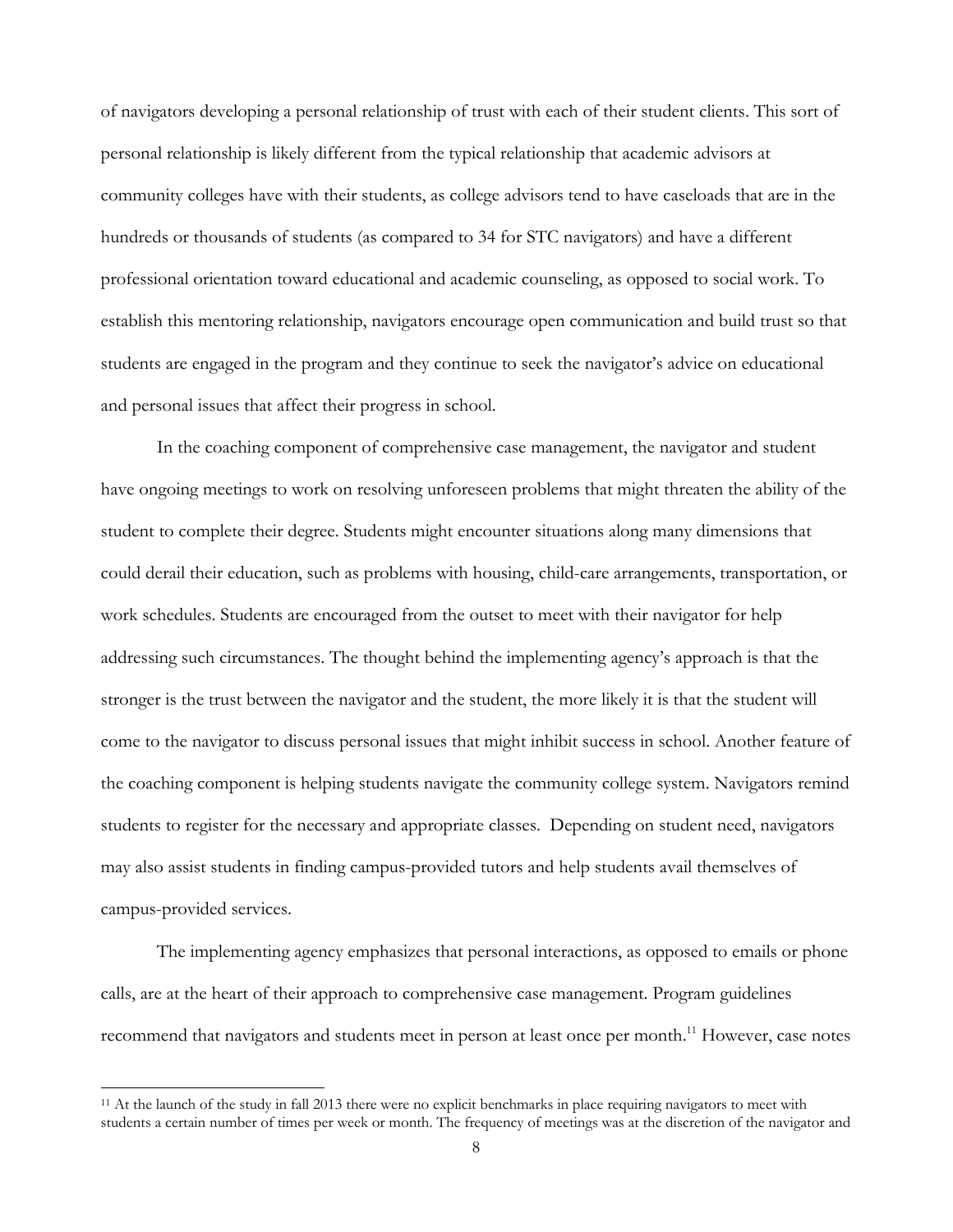data reveal that the frequency of in-person interactions varied widely. Table 1 reports summary statistics of all navigator/student interactions as reported in the navigator case notes. On average, navigators interacted with their clients about 34 times each semester. About half of these interactions were via text or email and about a third were over the phone. There were an average of 4.1 in-person meetings per semester, with a typical duration of 41 minutes. The frequency and type of navigator-student interactions did not differ noticeably by gender.

Figure 1 shows the frequency of discussion topics covered during navigator-student interactions based on these electronic case notes. We include as navigator-student interactions in-person meetings, phone calls, or individualized emails/texts, but not mass communication such as group emails or administrative reminders. Academic discussion topics such as class registration and gaining access to tutors were the most popular; they were discussed in over a third of the interactions between navigators and students. Ten of the next 11 most frequent topics have little to do with academics but rather, are aspects about the student's life outside of school, such as work, transportation, health, child care, etc. Work/employment issues were discussed in nearly a quarter of all interactions, which is consistent with the evidence that this issue is one that often leads low-income students to drop out of community college (Johnson et al., 2011). Students discussed referrals to other specialized service programs in almost 17 percent of their interactions with their navigators. Housing, finances, and transportation were each mentioned in at least 12 percent of interactions. The one other academic issue included among the 12 most frequent topics is transferring to a four-year college, which was discussed in 11 percent of interactions.

The fourth component of comprehensive case management is access to emergency financial assistance (EFA). Students in the STC program are eligible to apply for EFA for non-academic

student. In the spring of 2015, the program supervisor set explicit benchmarks for navigator-student interactions to ensure fidelity of program implementation. These benchmarks included reciprocal contact (email, text, phone) at least once per week, in-person meetings every two weeks, and completion of a service planning goal once every three weeks (Ybarra 2016).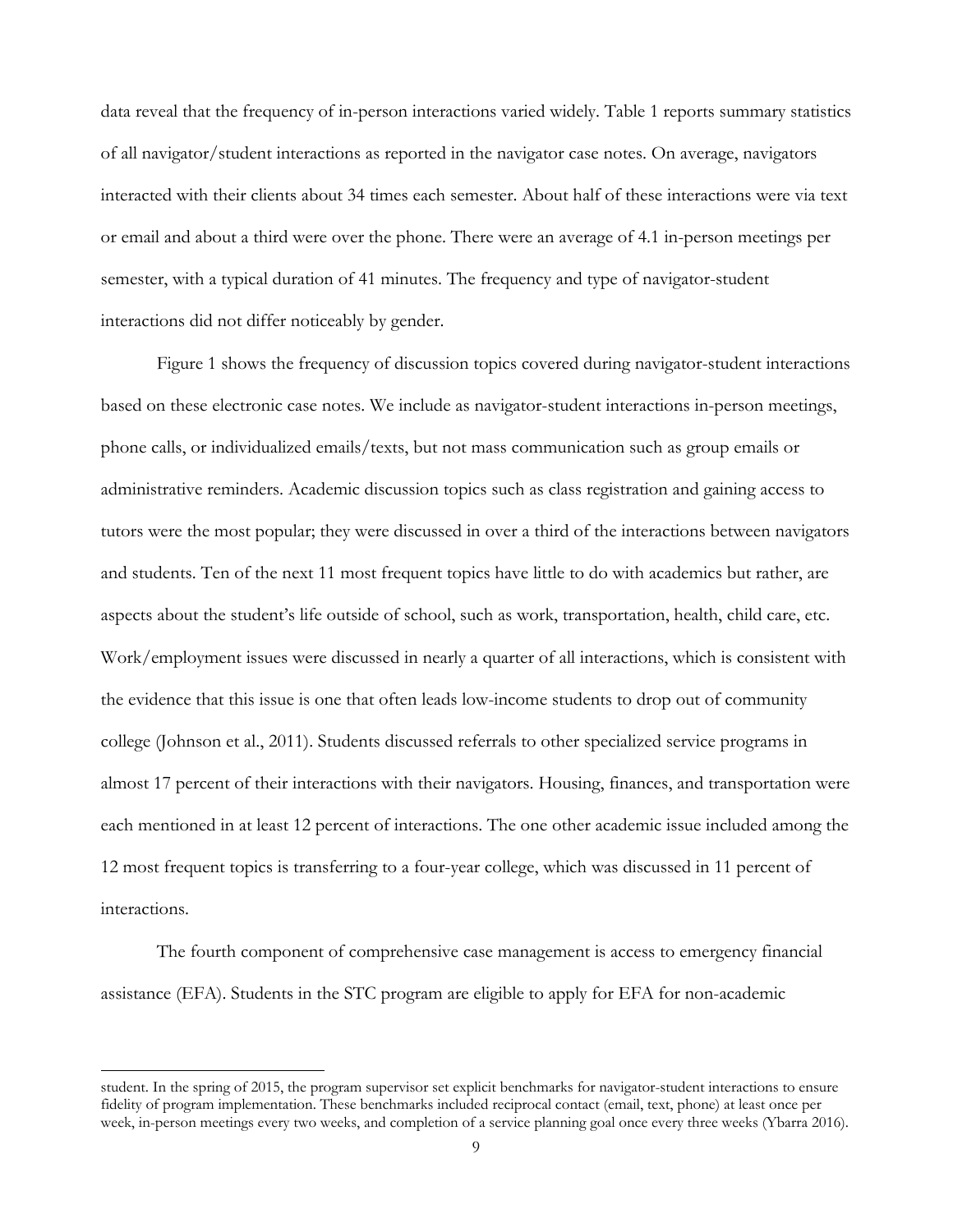expenses or income shortfalls that could negatively impact a student's persistence in college. EFA is not meant to constitute an academic grant or scholarship, but rather, to provide the buffer resources that a low-income student might need to address personal issues and stay in school. The motivation for this assistance is that for many low-income community college students, small negative shocks like a family emergency, higher than expected child-care costs, a necessary vehicle repair, or not having a security deposit for a new apartment, can sometimes have lasting impacts on academic outcomes. It is widely recognized in other contexts many low-income families live perpetually on the brink of crisis and deep hardship (Barr and Blank 2009; Shipler 2008). Bertrand et al., (2004) describe this aspect of poverty in terms of some families having "narrow margins for error." The EFA is designed to reduce the vulnerability to negative shocks that many low-income families experience.

To receive EFA, students must successfully demonstrate both that they have an imminent financial need and that not meeting this need would be detrimental to their academic progress. Additional factors that determine whether the event would qualify for assistance include the extent to which the event is foreseeable, controllable, and temporary. Examples of qualified costs include a car repair, rent and utilities, a bus pass, or emergency medical care. Eligibility for EFA is restricted to those students with a cumulative GPA of a 2.0 or higher at TCC (unless they are in their first semester) and those enrolled in at least 9 credits the semester in which they apply. An individual student could apply to receive up to \$500 per semester, capped at \$1,500 total over a three-year period. A program Funds Coordinator makes determinations for all EFA applications, subject to a supervisor's review. Navigators may assist clients in completing the financial assistance application, but they do not attend the student's meeting with the Funds Coordinator nor do they intercede with the Funds Coordinator on behalf of the student. This separation is designed to keep navigators from having to deny financial assistance from their own clients.

Based on Funds Coordinator records, over a three-year period, students enrolled into the STC treatment group ( $N = 94$ ) submitted 126 requests for EFA, of which 82 percent were approved, with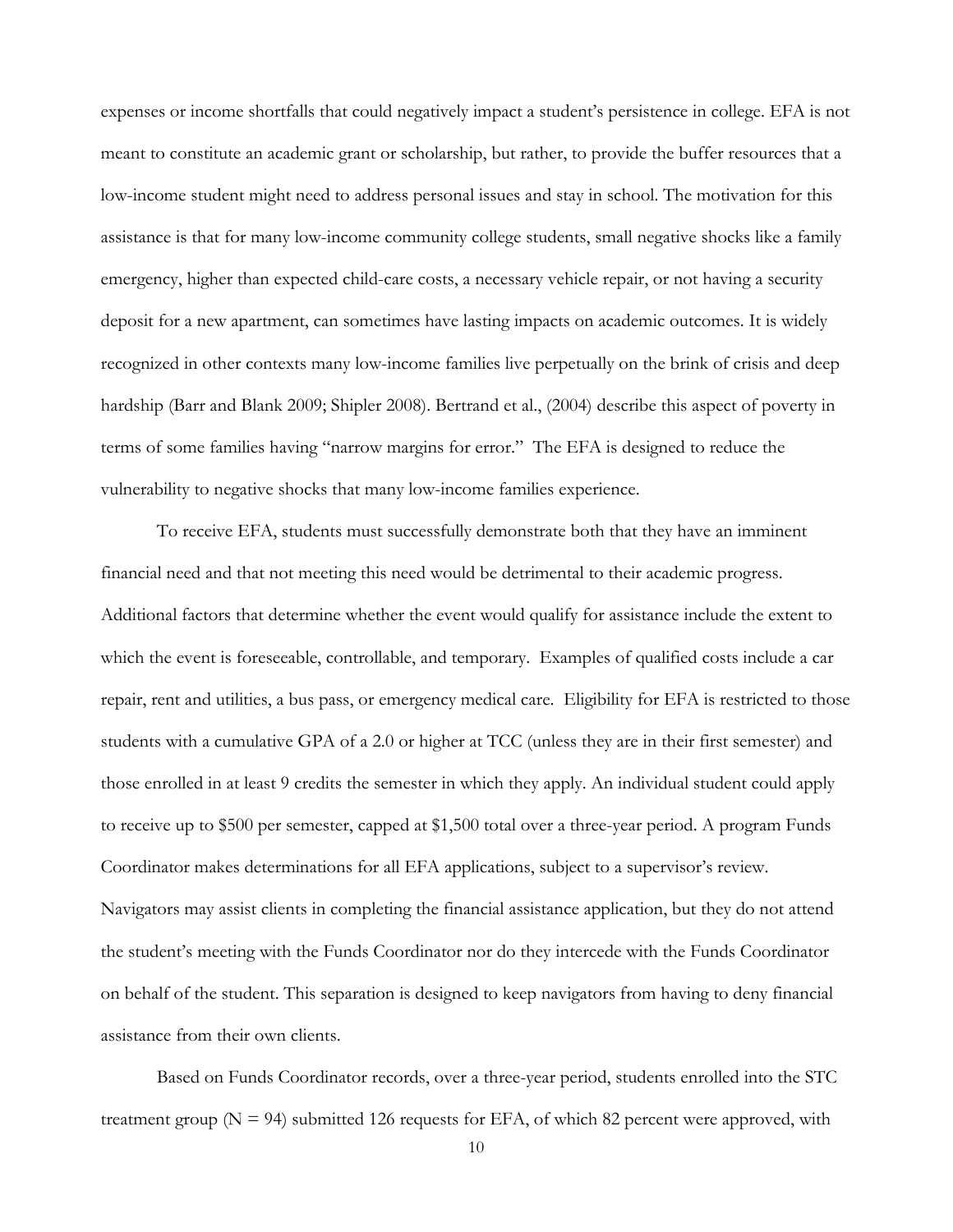an average payout of \$276. As shown in Figure 2, 29 percent of the requests granted were for transportation needs, 23 percent for housing, 33 percent for utilities, and 15 percent for other (school supplies, child care, etc.). About half of the students in the program never applied for any funds, and less than 10 percent of students collected more than \$1,001 over the three-year period. After six semesters, only one STC student had collected the max amount of \$1,500.

#### **B. Comparisons to similar interventions**

STC differs from existing interventions designed to increase college completion. The STC intervention differs from these other programs in several important ways. Table 2 facilitates a comparison of features across programs by highlighting the key aspects of four other interventions evaluated with RCTs alongside STC. We highlight a few unique characteristics of the STC case management approach here. First, STC comprehensive case management services are more involved and intensive than those typically available at community colleges, as well as those that have been offered in previous demonstration projects.<sup>12</sup> The services extend beyond academic counseling as navigators work with each student to develop a personal relationship of trust and help them address their unique social, financial, academic, and personal impediments to college success. Second, the case management services provided by STC are provided by trained social workers working for a non-profit agency outside the community college system. Third, the caseloads for STC navigators are much lower than those of the typical community college guidance counselor, and are even considerably smaller than those found in the other highlighted demonstration projects. Fourth, the STC case management services also include access to emergency financial assistance for non-tuition financial impediments.<sup>13</sup>

By way of contrast, the coaching provided as part of the InsideTrack program is limited to telephone-based coaching. Though coaches also work to help students overcome non-academic "real

 $12$  A study conducted by the American College Counseling Association found that over half of community colleges have counselor to student ratios between 1:1500 and 1:3500 (Gallagher, 2010).

<sup>&</sup>lt;sup>13</sup> Ultimately, our results suggest that providing EFA alone does not improve academic outcomes. However, this evidence does not imply that EFA, offered as part of case management services, is ineffective.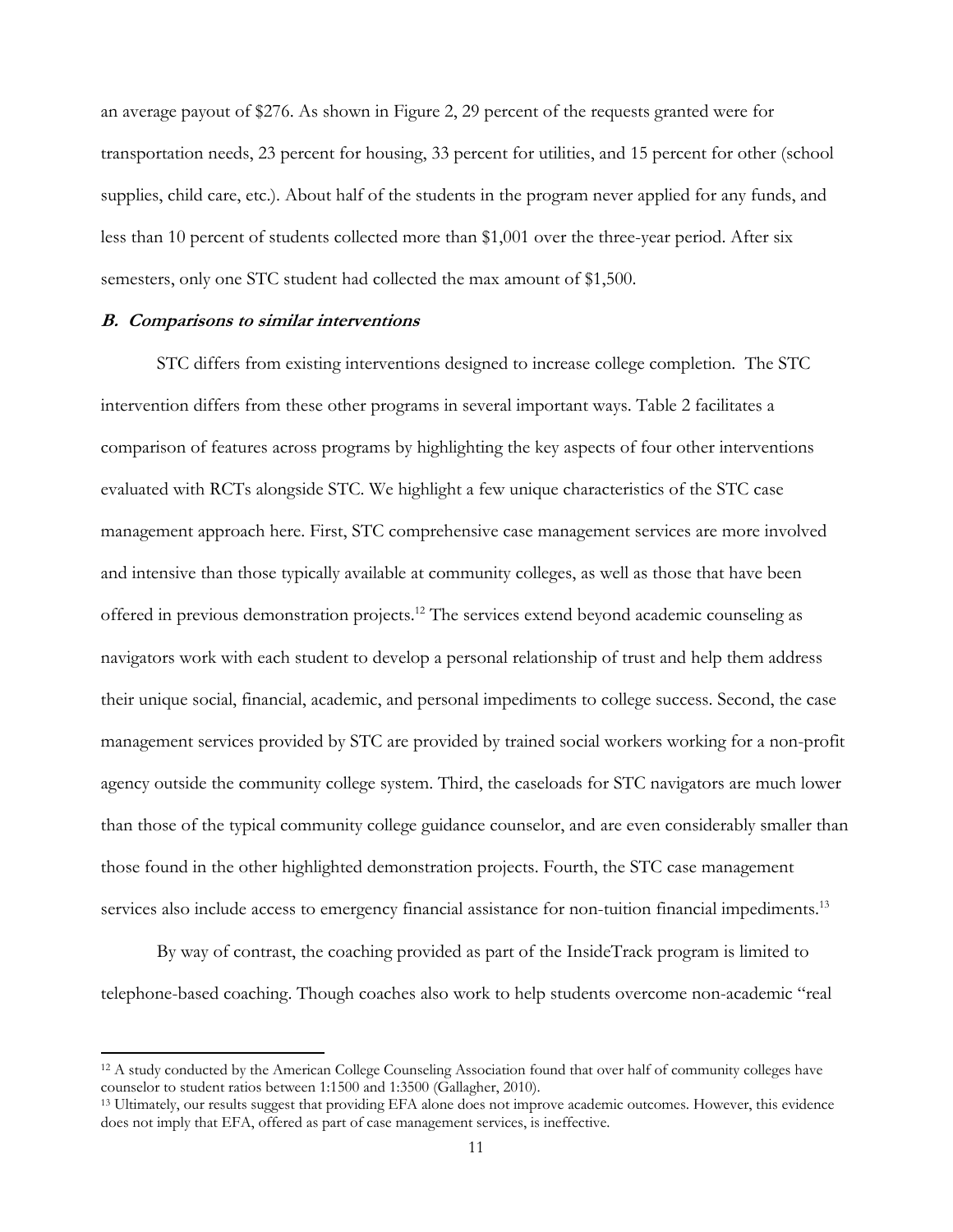life" barriers, it is unlikely that they develop the type of personal mentoring relationships that the STC navigators work to build. The enhanced student counseling services implemented as part of the "Open Doors" demonstration were short-term, limited to two semesters, and delivered by college counselors who did not necessarily have the expertise in dealing with the non-academic issues that trained social workers help clients address. The enhanced student services in the ASAP program were provided by community college counselors, who may or may not have offered as much dedicated attention to life barriers and outside referrals as the STC case managers, but more importantly, in the ASAP program, those services are embedded in a much larger set of intervention features, including tuition waivers, blocked classes, and special courses and registration access on campus.

### **III. THE RANDOMIZED CONTROL TRIAL**

#### **A. The Research Design**

To determine the impact of this comprehensive case management program on persistence and degree completion, we implemented a randomized controlled trial (RCT) evaluation at Tarrant County College (TCC), a large community college in Fort Worth, Texas enrolling more than 50,000 students in associate degree and technical programs across five campuses. TCC students typically come from disadvantaged backgrounds and have very high dropout rates. Among first-time, degree-seeking students who entered in fall 2011, only 14.8 percent earned a degree in four years and only 2.6 percent graduated in two years. The leadership at TCC is aware of this challenge and readily agreed to partner with the research team and service provider on this intervention and evaluation. TCC provided dedicated space for the navigators to meet privately with students and provided us with the necessary administrative data to evaluate the program and to perform the randomization.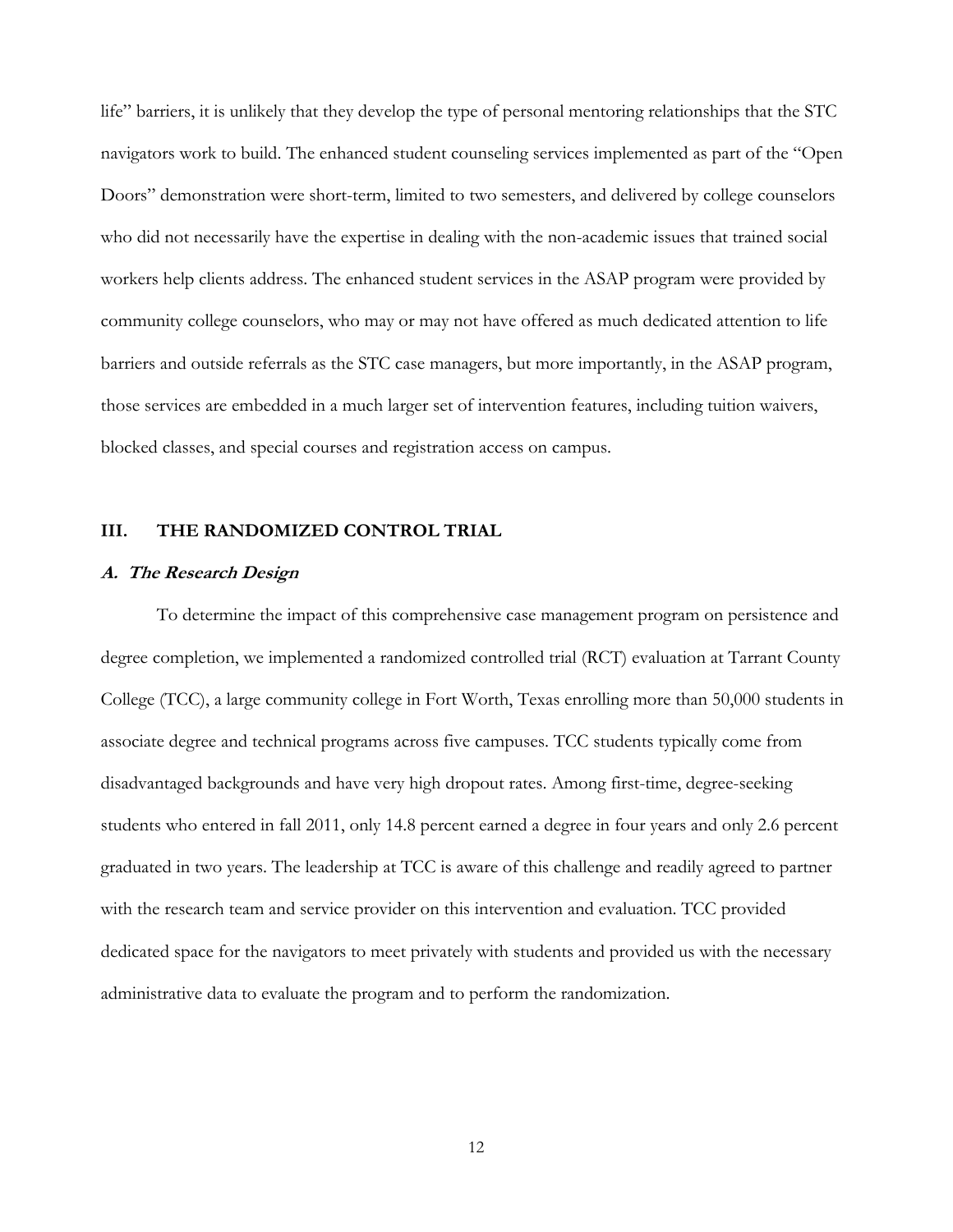The universe for the sample consisted of the 8,849 students currently enrolled at the Trinity River campus of TCC in the fall semester of 2013.<sup>14</sup> The research demonstration project took place at a single campus because it was more feasible for CCFW to implement this new intervention on a single campus. RCT eligibility was limited to students who met the following criteria: 1) enrolled in at least 9 credit hours at TCC; 2) degree seeking; 3) age 18 years or older; 4) satisfied at least 1 Texas Success Initiative (TSI) standard;15 5) newly enrolled or have earned a Cumulative GPA of at least 2.0 at TCC to date; 6) accumulated less than 30 credit hours at TCC to date; and 7) Pell eligible or fall below 200% of the poverty line (based on reported income on the FASFA). Eligibility criteria (1) through (5) are intended to target students who may feasibly complete a degree in three years. The credit cap in eligibility criteria (6) is meant to target students who might be at risk of dropping out; a student with more than 30 credits is perceived to be successfully on a path to graduation. The final eligibility rule is to target the sample to low-income students. Imposing these eligibility criteria left us with a final study sample of 1,168 students.

Table 3 reports summary statistics on all community college students at the national and state level, all TCC Trinity River Campus students, and finally, STC study participants. Overall, TCC students are similar to other community college students around the nation, with the exception of TCC enrolling considerably more Hispanic and part-time students. STC participants differ from typical TCC students and the average community college student in a few important ways. STC students are more likely to be female, and are on average more than two years younger than other TCC students. Students in the study are much more likely to be full time when compared to the rest of the TCC campus and

<sup>&</sup>lt;sup>14</sup> The Trinity River campus, located in downtown Fort Worth, Texas, enrolls nearly 9,000 students each year. It offers primarily Associate of Arts (AA) degrees, which requires 60 credit hours to complete. Some of the larger programs housed at the Trinity River campus include Nursing, Surgical Technology, Physical Health Information Technology, Sign Language, and Service Learning.

<sup>15</sup> TCC students are given placement examines (TSIs) in three subjects: math, reading and writing. Failure to pass the TSI in a subject means that a student starts their community college career in a remedial version of that subject.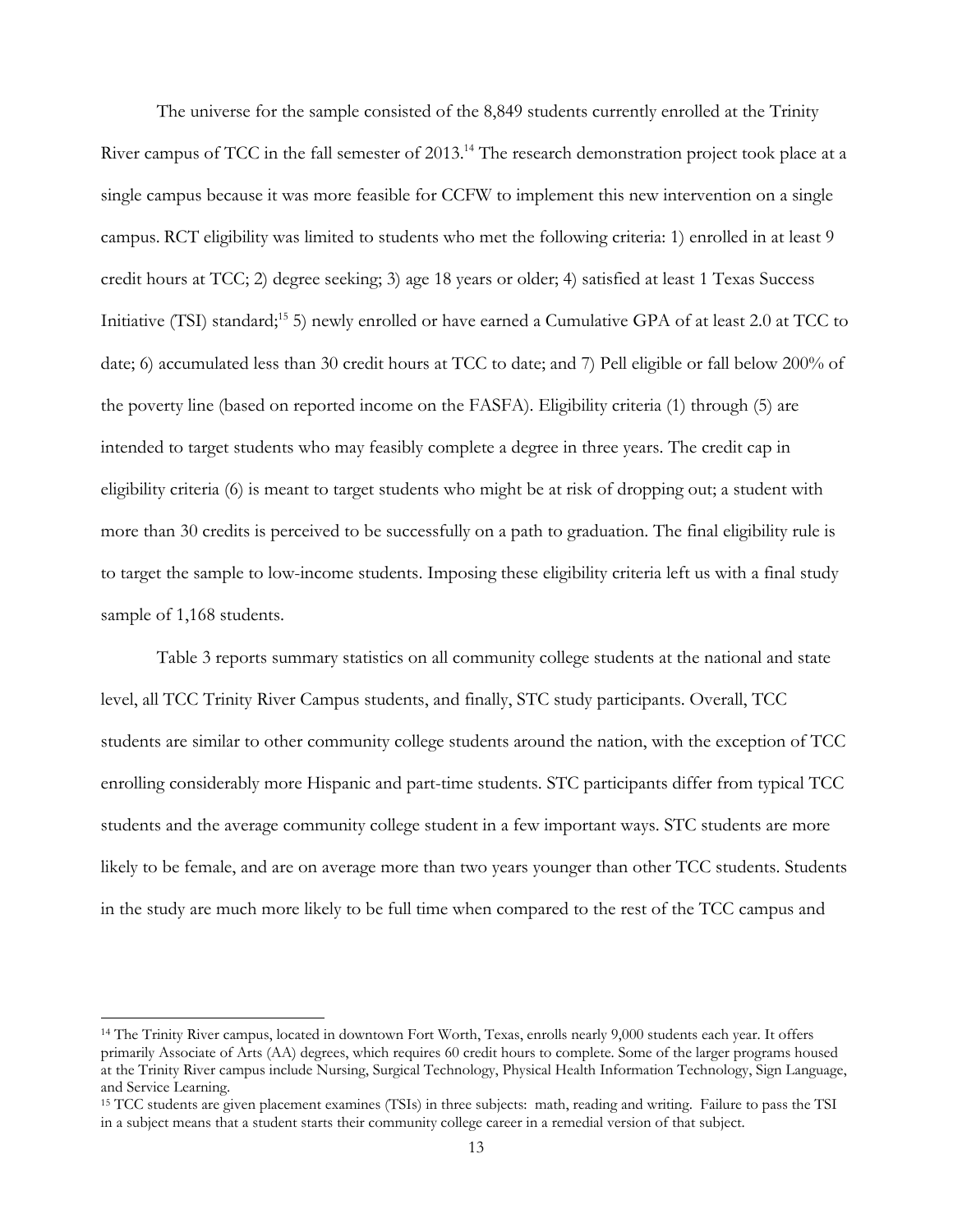much more likely to receive Pell grants when compared to the national average, differences driven by the eligibility criteria described above.

At the close of the academic enrollment period on August 20, 2013, the Office of Institutional Intelligence and Research (OIIR) at TCC extracted data necessary to identify the eligible sample  $(N =$ 1,168).<sup>16</sup> The research team used these data to randomly assign eligible students into one of three groups. The randomization procedure is displayed in Figure 3. 430 students were offered the STC treatment, which included case management and EFA. Another 299 students were assigned to an EFA-only treatment, while 439 students were assigned to a control group. Students in this final group received no additional services, but still had full access to any existing college or community services, just as they would in the absence of this intervention. The study includes two treatment arms to help determine how much of the effectiveness of the fully implemented program could be achieved with only the financial assistance feature.<sup>17</sup> The EFA treatment group is smaller because the provider had limited resources to provide this separate treatment arm.

After randomly assigning each eligible student to one of the three groups, the research team notified TCC of the results and the college sent specific emails and letters by regular mail, signed by the president of the college, to each student selected for the different treatment groups.<sup>18</sup> These emails and letters introduced the program and explained that the student had been randomly selected to participate. TCC also sent a data file to CCFW containing student IDs, names and contact information. In these communications, selected students were directed to a web page to electronically sign a consent

<sup>&</sup>lt;sup>16</sup> We have continued to enroll and randomize additional students into STC in more recent semesters, but this paper will focus on the fall 2013 cohort, as this is the only group for which we currently have outcome data six semesters after enrollment.

<sup>&</sup>lt;sup>17</sup> The EF-only treatment is most comparable to the "Dreamkeepers" program created by Scholarship America (https://scholarshipamerica.org/dreamkeepers/). That program provides monetary assistance to students who face shortterm financial emergencies. A descriptive review conducted by MDRC examined the outcomes of recipients of Dreamkeepers funds from 11 different schools in the 2004-2006 period and found that recipients have "disproportionate need" and were "more academically challenged" than the average student, but their reenrollment rates were roughly comparable to other students (Geckeler et al., 2008). Though the findings of that report are consistent with the notion that limited financial assistance can promote persistence, the MDRC study was not an RCT, and the comparisons reported should not be interpreted as indicative of a causal effect of the program.

<sup>&</sup>lt;sup>18</sup> Copies of these emails and letters are included in the appendix to the paper.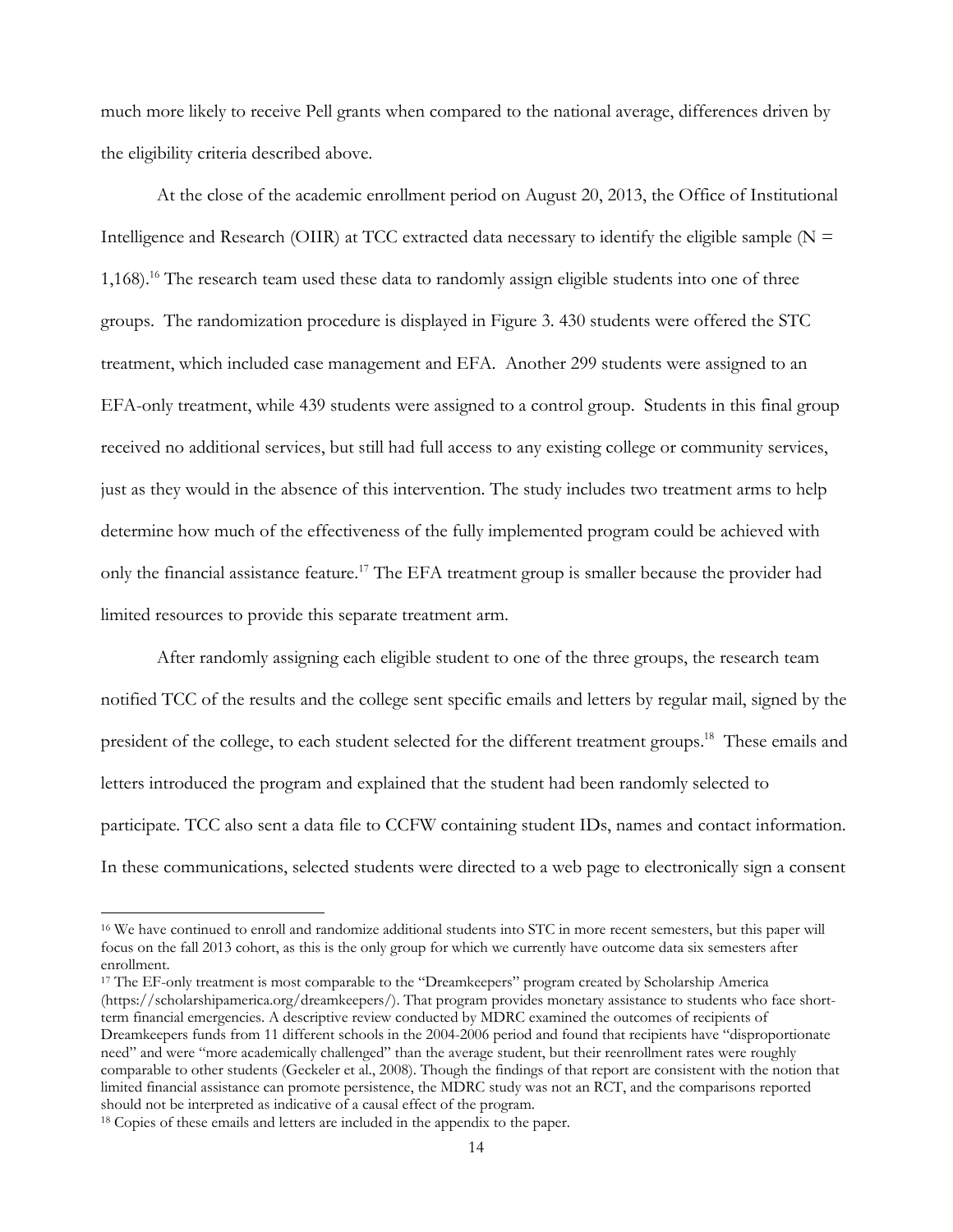form for services and enroll in the program (http://www.staythecourse-cc.org/). Of the 430 students offered the STC treatment, 94 students completed the intake process to enroll in STC a take-up rate of 22 percent. The EFA treatment group had 126 students enroll, reflecting a take-up rate of 42 percent.

The low take up rate of the program appears to have been a feature of the way the RCT was rolled out. We randomly assigned a treatment/control group status to all eligible students and then invited them via mailed letters and emails to visit a website and enroll.<sup>19</sup> In the second phase of the program, we reversed the order and invited all eligible students to visit a website and enroll, and then after enrolling in the demonstration project, students were randomly assigned to a treatment or control group. This reversed procedure led to a take-up rate of 87.3 percent. We thus do not view the low takeup rate in phase 1 to suggest that the program itself does not hold appeal to students. That said, it is likely the case that a new program that is not familiar to students will have a lower take-up rate in early years as compared to an established program with a reputation on campus as a legitimate source of support. Importantly, these issues do not threaten the internal validity of the study in any way, but they are relevant to considerations of how to most effectively roll out such a program and reach the intended population of students.

Table 4 provides descriptive information about the students in the study for both treatment groups and the control group for the fall of 2013. As shown by the p-values in columns 4 and 5, in all cases the data fail to reject the hypothesis that the mean characteristics are the same, when comparing either of the treatment groups to the control group, indicating that the randomization procedure generated appropriate balance across groups.

### **B. Data and Methods**

Our empirical analysis relies on student-level administrative school records provided to us from TCC. A few months after the end of each semester, OIIR at TCC sent the research team a file

<sup>&</sup>lt;sup>19</sup> The college would not allow us to text students on mobile devices.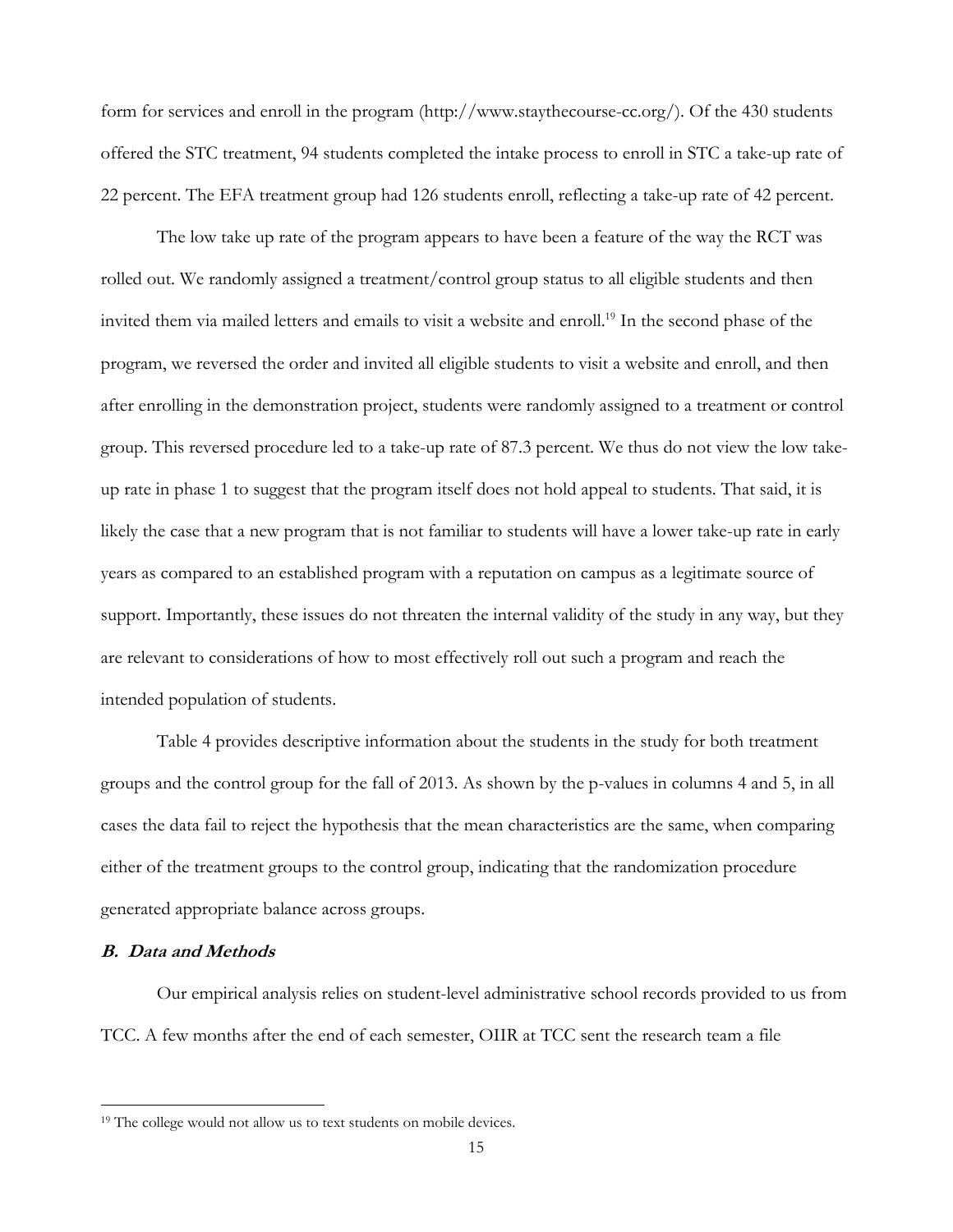containing the student baseline characteristics that were used to determine eligibility, additional characteristics used in the analyses, and academic outcomes. Through TCC we were able to link these records to data from the National Student Clearinghouse (NSC), which allows us to observe whether a student transfers to a two- or four-year college and completes a degree at another post-secondary institution.<sup>20</sup>

The outcomes we consider include:

- **Enrolled in College**: An indicator for whether a student was enrolled in classes at TCC or any other NSC reporting institution at the start of the relevant semester, which is defined as spring 2016 in six-semester results, spring 2015 in four-semester results, and spring 2014 in twosemester results. For the two- and four-semester results, we will also look at enrollment at TCC as a separate outcome as fewer students have transferred to a different college by that point.
- **Total Credits Earned**: The cumulative number of college credits that a student has earned by the end of the relevant semester. Because we only observe credits earned for students while they are enrolled at TCC, we impute credits for students who are enrolled elsewhere using the average credits earned by students in the study who are still enrolled at TCC in the current semester.
- **Cumulative GPA**: Cumulative TCC GPA by the end of the relevant semester.
- **Earned any Degree:** An indicator for whether a student earned a degree (certificate, associate's, or bachelor's) at TCC or any other NSC reporting institution by the end of the relevant semester.

<sup>&</sup>lt;sup>20</sup> The National Student Clearinghouse is a nonprofit organization that works with more than 3,600 post-secondary institutions to provide data on student enrollment and degree completion. The NSC participating colleges enroll 98% of all post-secondary students in the U.S. (http://www.studentclearinghouse.org/about/).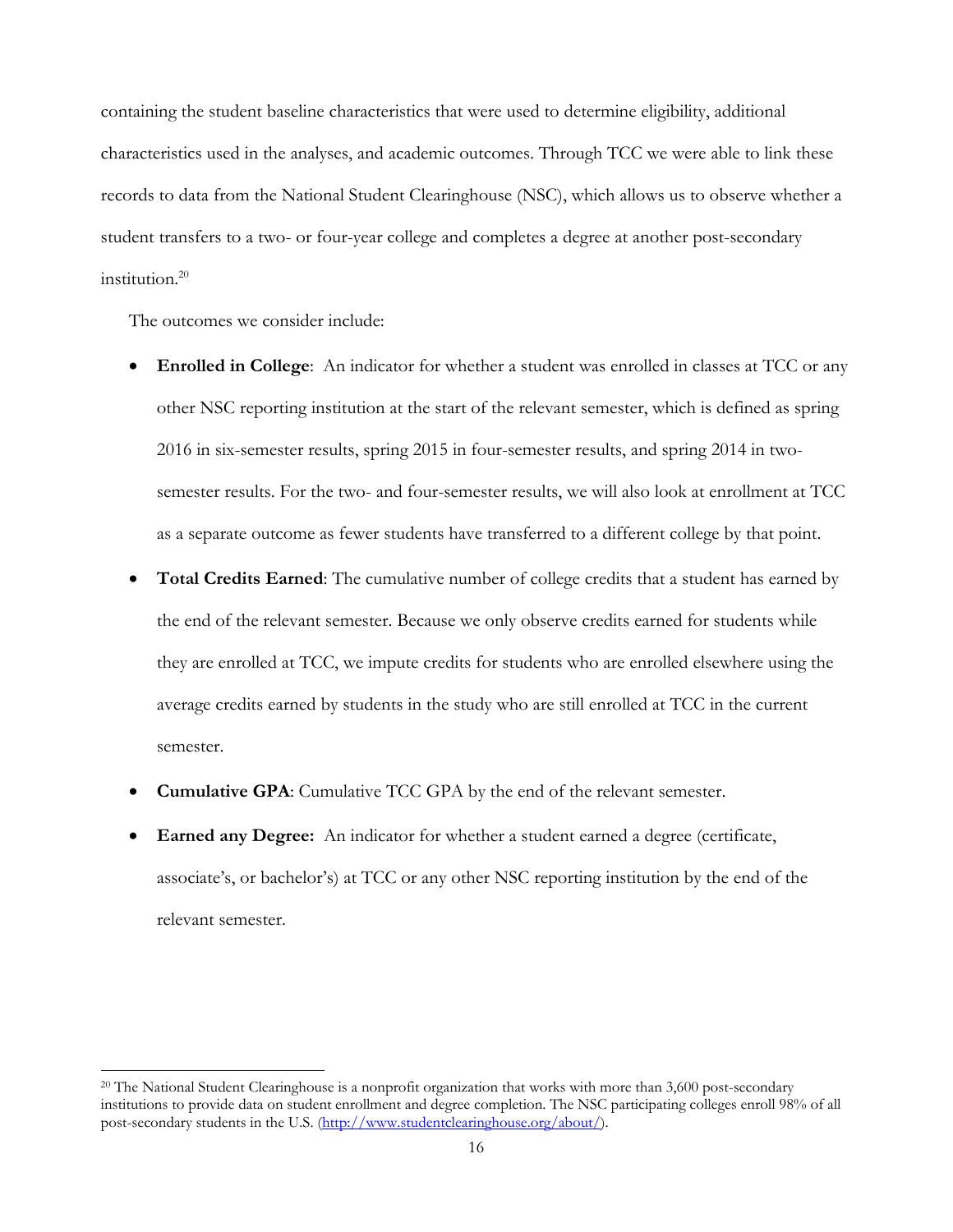**Earned an Associate's Degree**: An indicator for whether a student earned an associate's degree at TCC or any other NSC reporting institution by the end of the relevant semester.<sup>21</sup>

Because we are utilizing random assignment, we measure the impact of STC by comparing outcomes for students in the treatment and control groups. We estimate the differences in outcomes using a standard intent-to-treat (ITT) model:

$$
y_i = \beta_0 + T_i \beta_1 + \mathbf{X}_i \beta_2 + \varepsilon_i \tag{1}
$$

where  $y_i$  is an indicator for one of our outcome measures for student *i* in the semester of interest, T equals 1 if the respondent is in the relevant treatment group and zero otherwise, and  $\varepsilon_i$  is an individuallevel error term that is assumed to be *i.i.d*. The vector **X**i includes a set of person-level characteristics: age, age squared, gender, whether a student is Black, Asian or a different race, whether the student is Hispanic, the number of basics skills assessments the student has passed at entry, family income, and family income squared from the student's FASFA form. When measuring the effect of the full STC intervention, the estimation sample includes the STC treatment group and the control group; it excludes students in the EFA treatment group. When measuring the effect of EFA, the estimation sample includes the EFA treatment group and the control group; it excludes students in STC treatment group.

Our main results focus on outcome measures six semesters after enrollment in the study, but to examine how any impact of the intervention changes over time, we also report some shorter-term results. Because many students assigned to the treatment groups do not participate in services (the takeup rate was 22 percent for the STC treatment group and 42 percent for the EFA treatment group), we

<sup>&</sup>lt;sup>21</sup> While we also have data on whether a student has completed a certificate or a bachelor's degree, we do not report these outcomes separately because they occur infrequently—after 6 semesters less than 3 percent of the sample had obtained a certificate, and just over 1 percent had obtained a BA degree.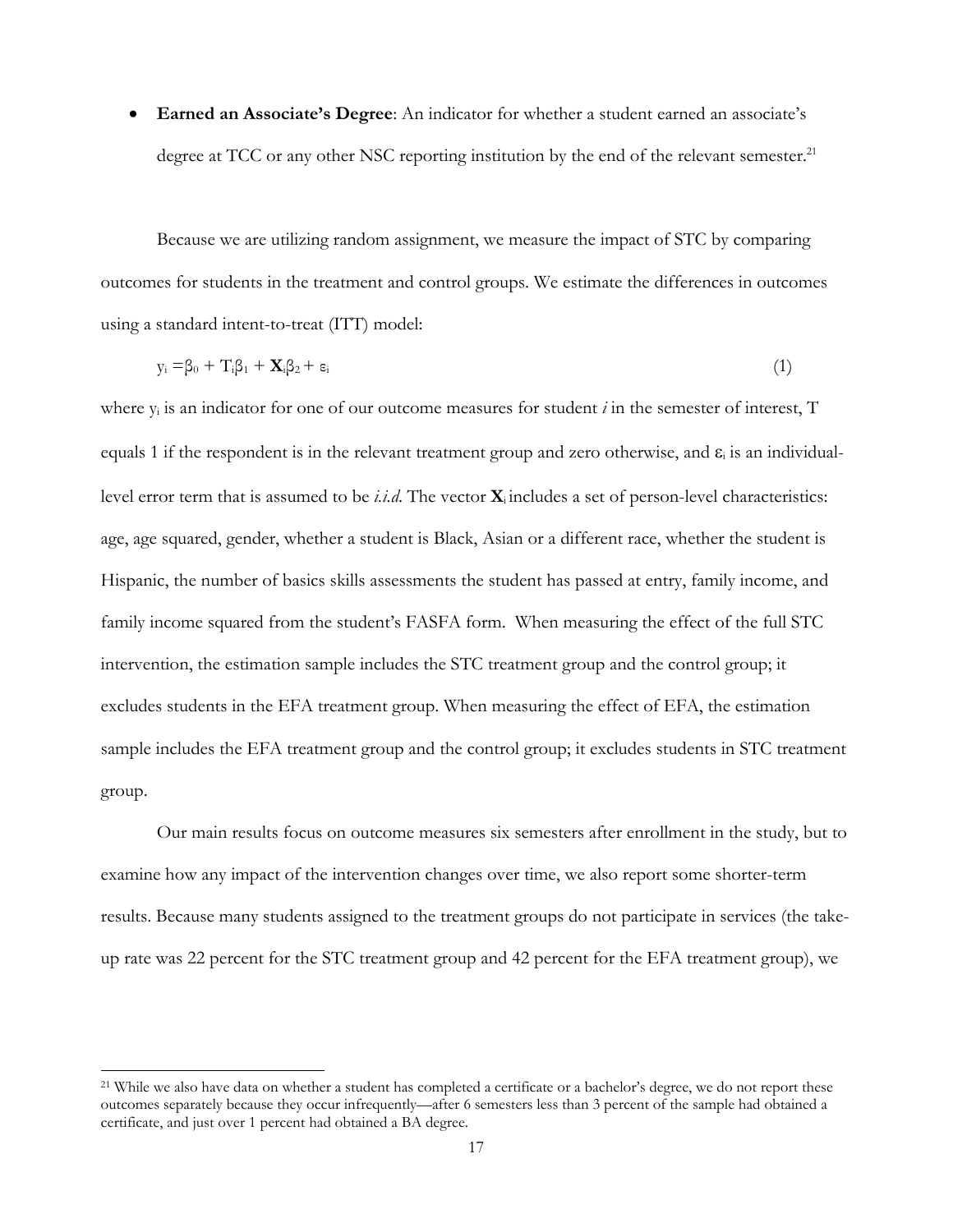also estimate the effect of the intervention for those who participate, or the treatment-on-the-treated (TOT) effect. Specifically, we estimate:

$$
y_i = \gamma_0 + P_i \gamma_1 + \mathbf{X}_i \gamma_2 + \gamma_i \tag{2}
$$

where  $P_i$  is an indicator for participation in the program. We estimate these effects via an instrumental variable  $(IV)$  model, using assignment to treatment  $(T<sub>i</sub>)$  as an instrument for participation in the program (Pi). Program participation (or take-up) is defined as attending the intake meeting and completing an intake form.

#### **IV. SIX SEMESTER RESULTS**

Table 5 reports the six-semester results associated with the STC intervention. We report results for the full sample, as well as separately by gender. For each outcome, we report both ITT and TOT effects. As a benchmark for the magnitude of these effects, we report the mean of each outcome for the control group in the ITT columns and the control complier mean (CCM) in the TOT columns. The CCM is calculated as the mean of the outcome for the compliers (those who take-up the treatment) in the treatment group less the IV estimate. $^{22}$ 

STC has a large effect on persistence in school after six semesters, but the estimate is only significant at the 10 percent level. The point estimate indicates that students in the treatment group are 5.6 percentage points more likely to be enrolled in school after six semesters. The TOT estimate indicates that those who participate in STC are 25.1 percentage points more likely to persist, more than double the CCM. For the full sample, all the other estimates are positive, indicating improved outcomes for the treatment group, but none of these estimates are statistically significant.

<sup>&</sup>lt;sup>22</sup> For binary outcomes, sampling variation can produce negative estimates of the CCM. For these cases we report the CCM as zero, following (Kling, Liebman, and Katz, 2007). To determine the nature of selection into take-up based on observable characteristics, we examine the mean characteristics of treatment compliers and non-compliers respectively (Appendix Table 1). Students who take up the program tend to be slightly older, but overall the mean characteristics of compliers and noncompliers are very similar. We observe that those who take up the program have a slightly lower propensity score of earning a degree *ex ante*, though the difference is not statistically significant.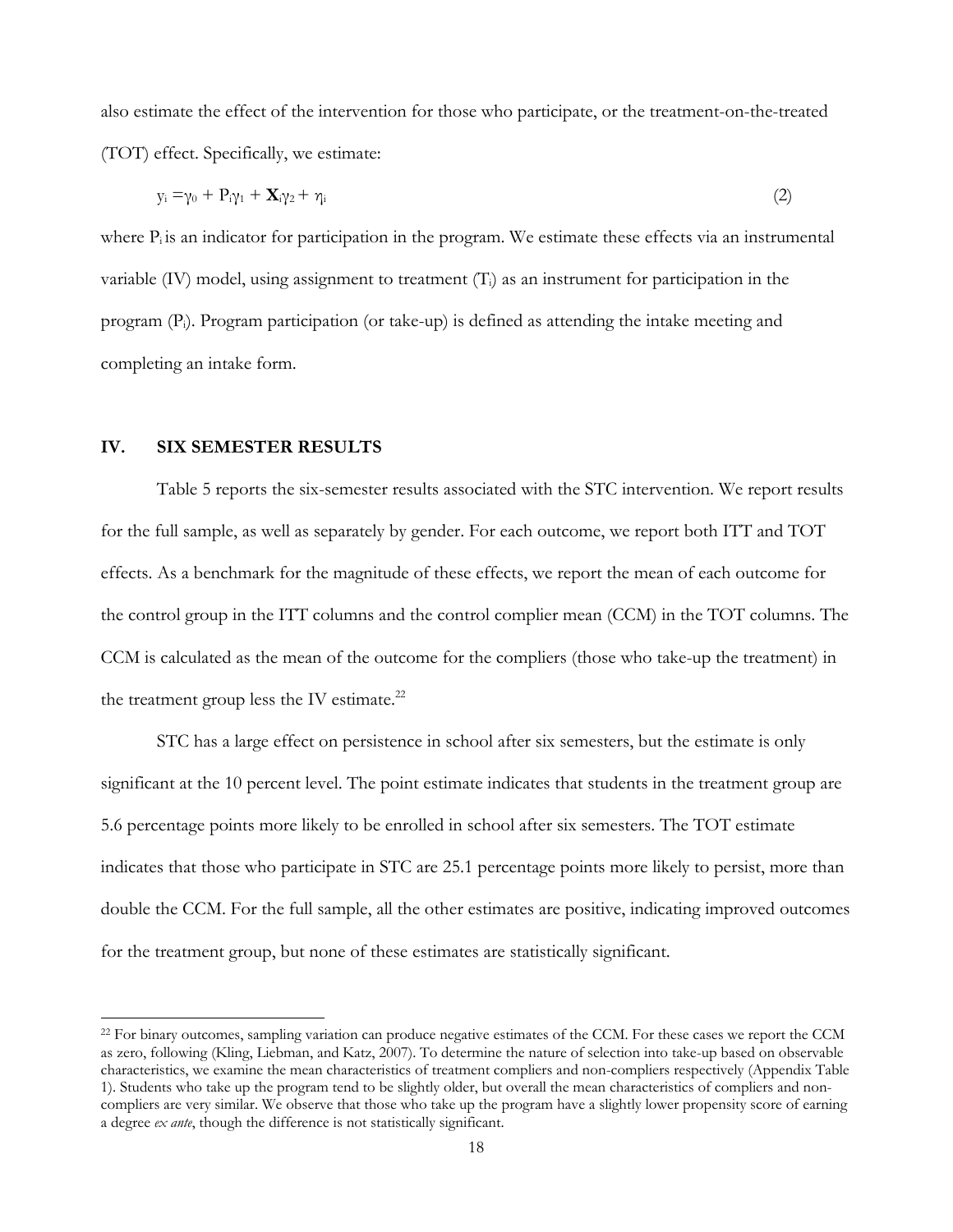The positive effect of STC is driven by females. Females assigned to the STC treatment group are 8.4 percentage points more likely to still be enrolled in college after six semesters than females in the control group, and this difference is statistically significant. The TOT estimate (35.8 percentage points) indicates that female program participants were nearly four times more likely to persist in college relative to the CCM. Through six semesters, we also see that females in the treatment group have accumulated more total credits, although this effect is only marginally significant.

There is a large and statistically significant effect on completing an associate's degree for females. Three years after enrollment in the study, females in the treatment group are 7.4 percentage points more likely to have completed an associate's degree than females in the control group, corresponding to a TOT effect of 31.5 percentage points. There is little evidence of a positive effect of STC participation for male students, and at the 10% level, we can reject the hypothesis that the effect is the same for females and males.

We also investigate whether there are heterogeneous treatment effects by other key student characteristics. Table 6a reports results separately for white and non-white students and separately for those with family income above and below the STC sample median (\$18,500). Those in the STC treatment group with family income greater than the median family income of the study sample are 8.3 percentage points (standard error 4.8) more likely to stay enrolled in classes anywhere through their sixth semester (Table 6a, column 3), which implies a TOT effect of 44.1 percentage points. The ITT estimate on this same outcome for students with lower levels of family income implies a much smaller, 2.4 percentage point increase (standard error 4.7). Given the standard errors, we cannot reject similar effects across income groups.

The estimated effects for non-white students are generally similar to what we report for the full sample in Table 5, which is not surprising given that about 70 percent of the sample is non-white. The estimated TOT effect for non-white students implies a 31.8 percentage point increase in the likelihood of being enrolled anywhere after six semesters (standard error 18.1). When we limit the sample to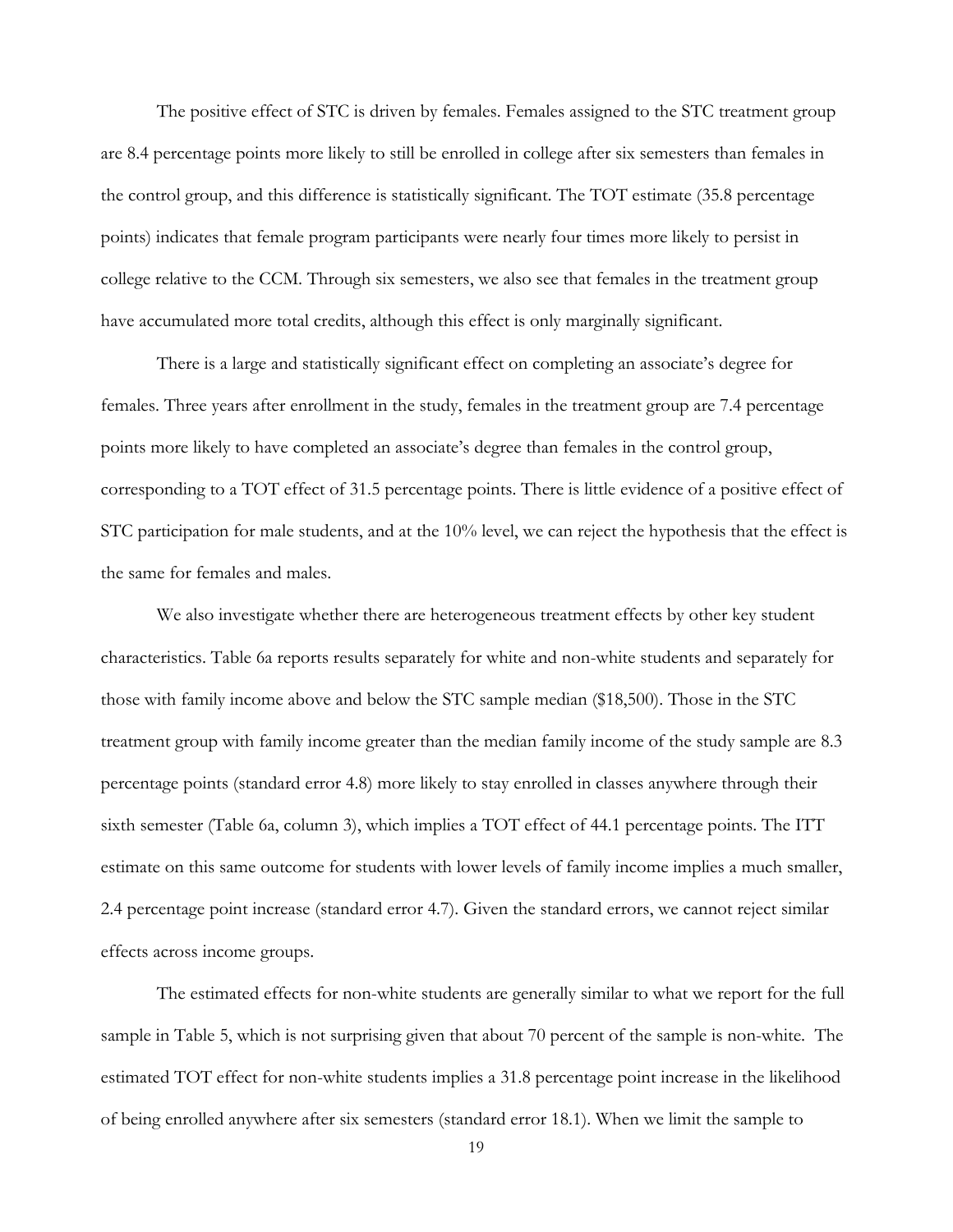whites, the estimated TOT estimate is very small (2.3 percentage points) but with a standard error ten times that size. Given the large standard error associated with that estimate, we cannot reject the null that there are similar effects by race.

In the first four columns of Table 6b, we report estimates based on whether students had more or fewer initial credit hours than the median at enrollment (10 credit hours). Our motivation for looking separately by credit hours was to observe whether students who were further along the education process had a different treatment effect. Perhaps students with more credits when enrolled may not need as much help because they were further along. Alternatively, these same students might be more likely to be on the margin of completing a degree, and comprehensive case management provides the critical support needed to graduate. Point estimates indicate large TOT effects for both groups but neither are statistically significant. Overall, the data do not indicate any persistent differences across students based on this simple cut of the data.

In the second half of the table, we consider whether results vary based on "outcome propensity," or the estimated probability to achieve a particular outcome of interest (i.e. earning a degree) based on baseline characteristics. We implement the repeated split sampling (RSS) method proposed by Abadie et al. (2013).<sup>23</sup> Under RSS, the control group is randomly divided in half and one half of the group is used to generate the prediction equation. These estimates are applied to the treatment group and the other half of the control group. This split sample is repeated multiple times. The estimated treatment effect is the simple average across these iterations. Standard errors are calculated by bootstrap subsamples of the split samples. In Abadie et al. (2013), the first-stage equation is estimated by OLS for the outcome regardless of whether the outcome is continuous or dichotomous. This equation is called the prognosis score. In our work, we use a logit model when the outcome of

<sup>&</sup>lt;sup>23</sup> This method builds on the practice of testing for heterogeneous treatment effects by propensity score, where the propensity score for the full sample is constructed based on estimated betas from an initial comparison group. Abadie et al. (2013) demonstrate that this approach is systematically biased in favor of finding the largest effects for the lowest probability group.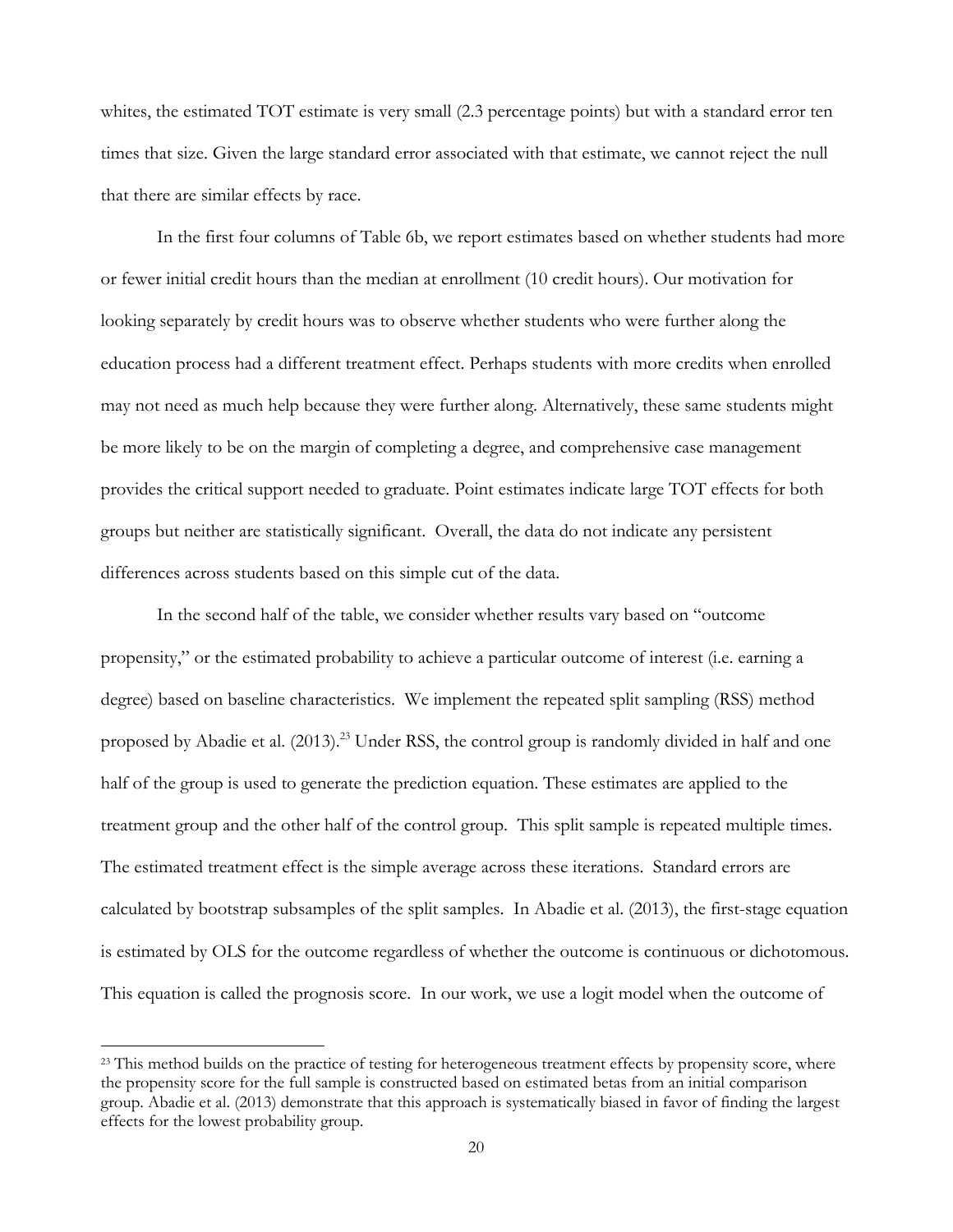interest is dichotomous and generate a propensity score, and use the prognosis score when the outcome is continuous. We use 1000 split samples to calculate means and a 100 bootstrap iterations for each split sample to calculate standard errors.

Results for the subsamples indicate that STC is particularly effective for students with higher baseline propensity scores of success. Among those in the top tercile of propensities to be enrolled in school, students assigned to the STC treatment group are 11.8 percentage points more likely to still be enrolled in college after six semesters (TOT estimate 65.7 with a standard error of 29.9). For those in the top tercile, STC also appears to increase total accumulated credits and the likelihood of earning a degree, but these estimates are only statistically significant at the 10 percent level. In general, the results for those in the lower and middle thirds indicate that STC had little effect on academic outcomes for these groups (Table 6b, column 5-8). However, given the large standard errors on the estimated treatment effects these subgroups, we cannot reject the hypotheses that the effects of STC is the same across terciles.

All of the analysis discussed up to this point has focused on the differences in outcomes between the STC treatment group, which was offered comprehensive case management and access to emergency financial assistance, and the control group. Our research design also allows us to directly estimate the effect of providing only emergency financial assistance, by comparing the EFA treatment group to the control group. We report these results in Table 7 for the same outcomes reported above. After six semesters, those who had access to emergency financial assistance earned degrees and remained enrolled in classes at remarkably similar rates to the control group. We find no statistically significant differences in outcomes in the overall sample or for the male and female subsamples. In nearly all cases, the point estimates are small, and in many cases they are negative. However, given the standard errors we are unable to reject the hypothesis of small positive effects.

Although this evidence suggests that EFA itself does not have a sizeable impact on persistence and degree completion in community college, this does not mean that EFA is not an effective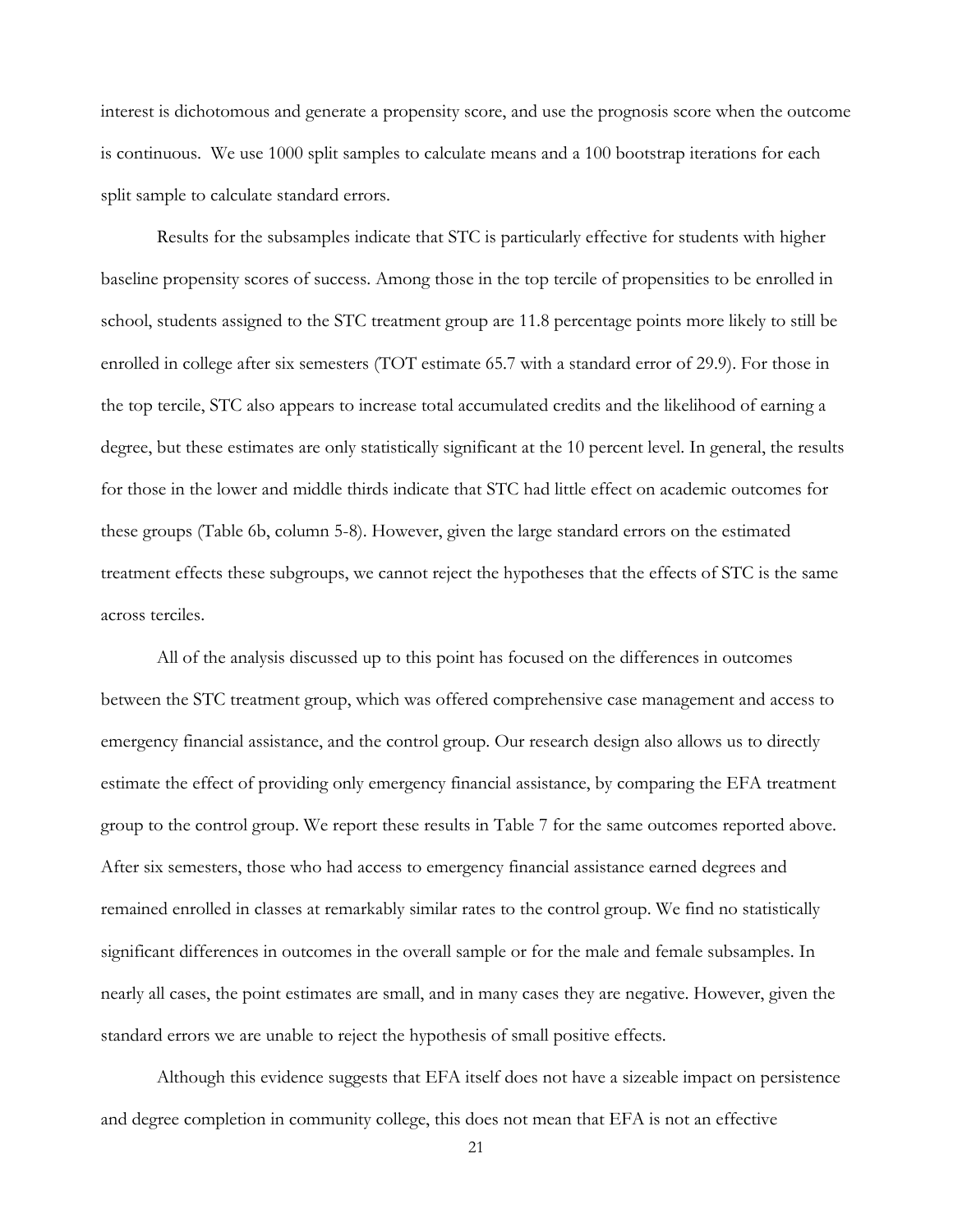component of comprehensive case management. We have not tested case management with EFA against case management without EFA, which is what would be needed to draw such a conclusion.

### **V. TWO- AND FOUR-SEMESTER RESULTS**

Because we have received outcome data from TCC each semester, we are able to examine how the impact of STC evolves over time. Comparing short- and medium-term outcomes helps us understand whether the intervention has an immediate impact or whether effects appear more gradually. Many community college students drop out after just one or two semesters, so an intervention like STC has the potential to affect outcomes nearly immediately. In our study sample, about 20 percent of students drop out by the end of the second semester.

Table 8 reports two semester results for the same five outcomes as reported after six semesters in Table 5, plus the additional outcome of whether the student is enrolled at TCC. We do not report this outcome with the six-semester results because by six semesters after enrollment in the study many students have transferred to a different school. After just two semesters, however, less than 1.5% of the study sample is enrolled at a post-secondary institution other than TCC, so enrollment at TCC captures college enrollment status for most of the students.

The data indicate that after two semesters not enough time has passed for students to obtain a degree—only 0.7 percent of the control group has completed a degree by this point. It is not surprising that we find no effect on degree completion for the full sample or for the female and male subsamples. However, the data indicate that two semesters is enough time to observe an effect on intermediate outcomes. The TOT estimate for enrolled in classes at TCC indicates that STC participation leads to a 28.9 percentage point increase (standard error 12.1). In terms of gender comparisons, the data already start to show some indication that the effect is stronger for females. When looking at whether the student is enrolled anywhere, however, we do not see a noticeable difference between the treatment and control groups after two-semesters. It appears that after only two semesters, STC is effective at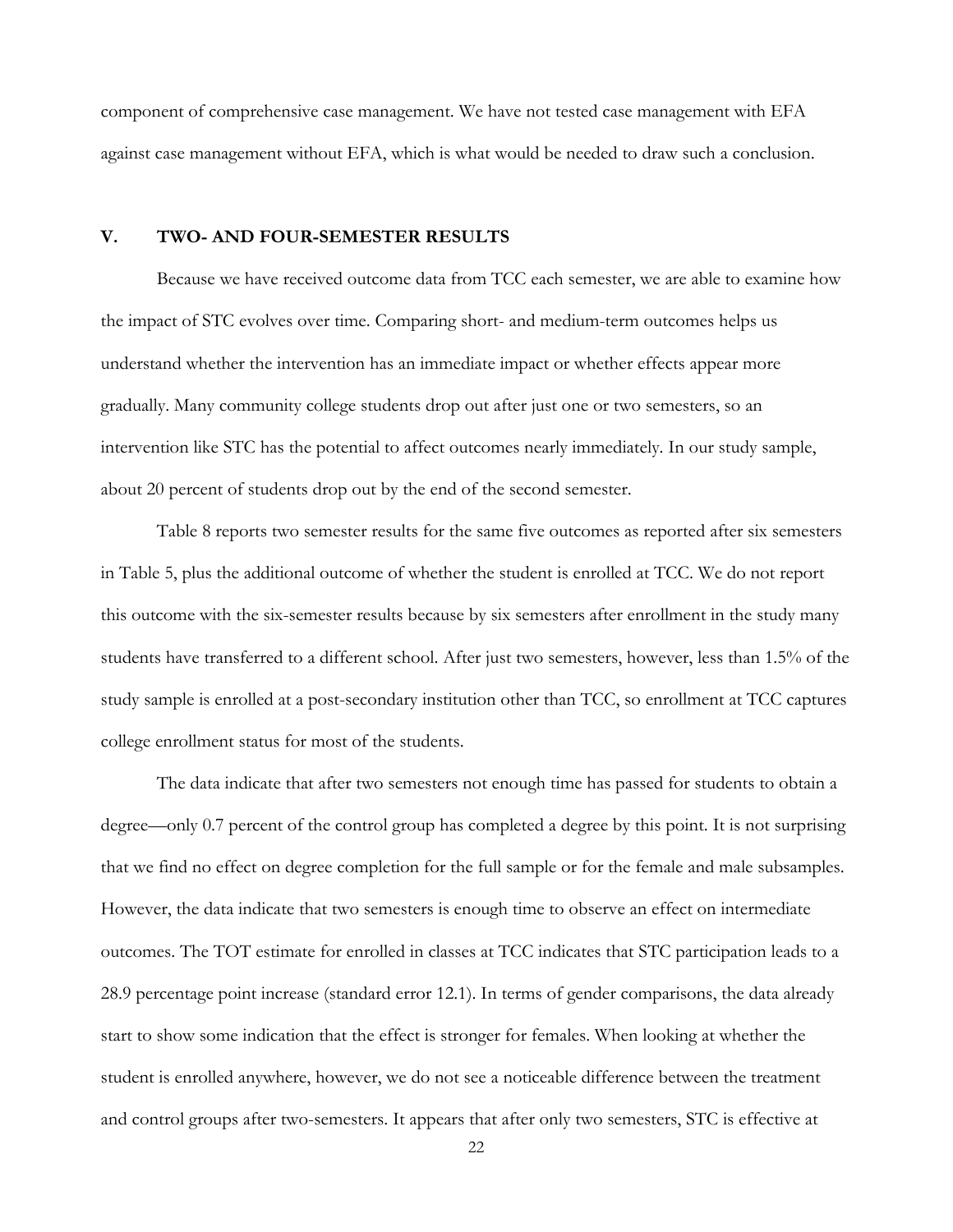keeping kids from transferring from TCC, but not necessarily at increasing overall persistence in community college. We also find that the treatment group has accumulated more credits. STC participants have nearly 5 more credit hours (the equivalent of 1.66 additional classes), but this difference is marginally significant.

Table 9 reports four-semester results, which includes the summer between years one and two, a time during which many community college students drop out. This is evident in our four-semester results, by which point more than half the sample is no longer at TCC, and only about three-fifths of the sample is still enrolled in school. After four semesters, we still see the positive effect on credit hours that was evident after two semesters. However, we still see no effect of STC on degree completion or enrollment at any college, and we no longer see an effect of STC on enrollment at TCC.

Together, our results after two, four, and six semesters indicate that the intervention did not have a meaningful impact on enrollment in college or degree completion until after six semesters. This suggests that the STC intervention is more effective at keeping students in school after they have been enrolled for several semesters than it is at preventing dropouts in the short-run. Perhaps this is because it takes time for the navigators and students to develop the relationship that allows comprehensive coaching and mentoring to have a substantive impact on persistence and completion, so the impact of these efforts on success in school is not evident until after a few years.

Another possible explanation is related to the implementation of the program. Throughout the course of this intervention, the provider has been monitoring what services the navigators provide and the form of the interactions in an effort to ensure fidelity of implementation. In the Spring 2015 semester, the provider re-emphasized to the navigators the importance of regular, direct interaction with their students, and case notes indicate a rise in student-navigator interactions after this point. This increased engagement may have contributed to the impact of the program after six semesters.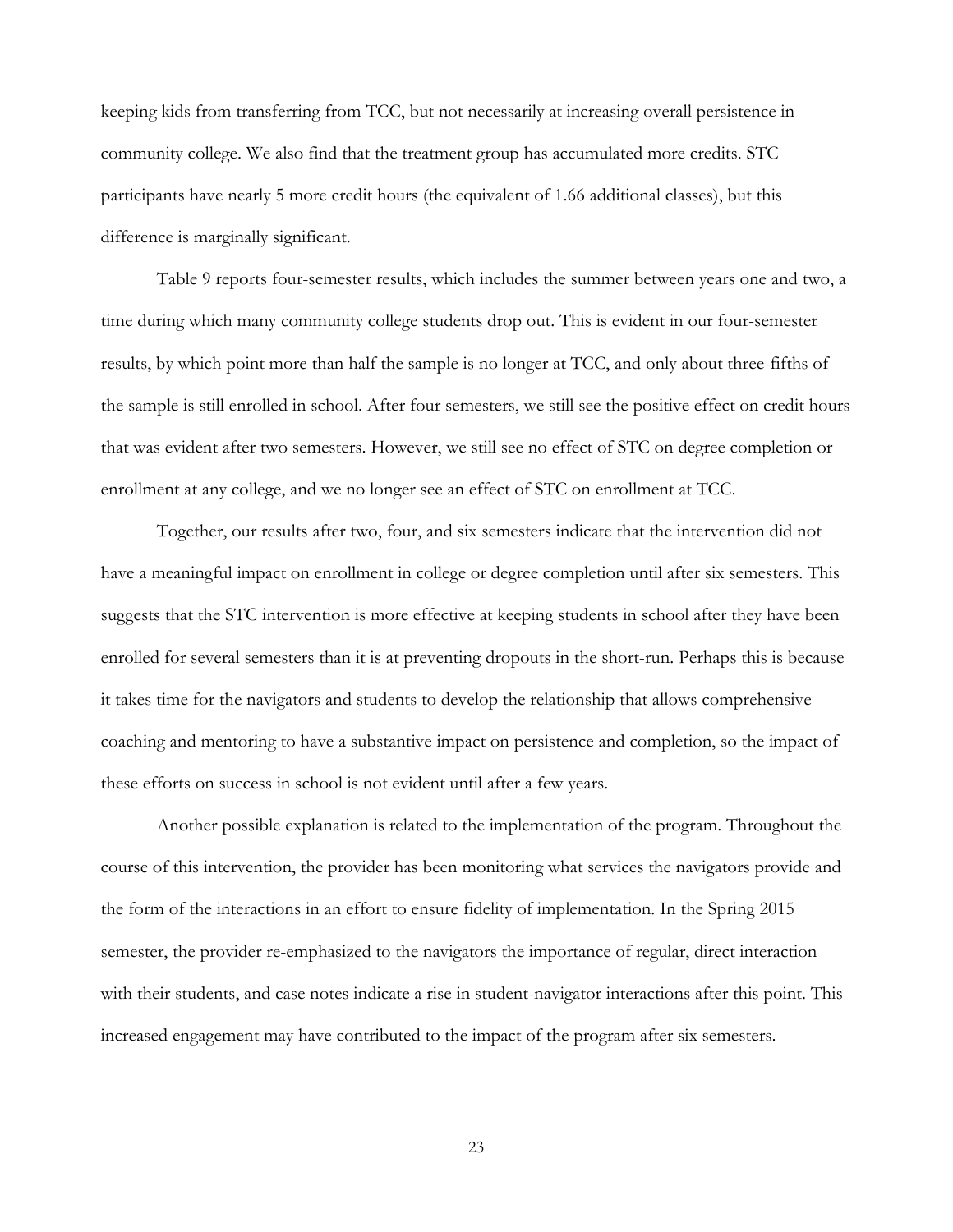### **VI. DISCUSSION**

#### **A. Estimated benefit-to-cost ratio**

Because STC is a "heavy touch" intervention with relatively high per-student costs, it is important to consider the positive effects of the program alongside the costs. The total cost per student for three years of STC case management (including access to EFA) is \$5,640, or \$1,880 per year.<sup>24</sup> This cost includes STC staff salary (manager, navigators, and an EFA coordinator), fringe benefits, training, and EFA payouts. To measure program benefits, we plan to follow the students in this RCT demonstration project for additional years and link their student records to administrative earnings records. We will then compare the causal impact estimates on earnings to the program costs. However, until enough time has elapsed, we cannot calculate a benefit-to-cost ratio based on realized earnings. Instead, we conduct a back-of-the-envelope calculation using average earnings differences observed in national survey data.

The TOT estimate for the full sample from Table 5 indicates that STC increased the probability an enrolled client received an associate's degrees by 16 percentage points. Data from the 2015 five-year American Communities Survey (ACS) for individuals age 25-39 indicate that those with an associate's degree earn about \$7,050/year more than people with less than a year of college education.<sup>25</sup> In addition, the TOT estimate suggests that STC participation increases enrollment in school after six semesters by 25 percentage points. Some of this increase is the result of students who persist in order to obtain a degree, so we net out the additional persistence that comes from degree completion (i.e.  $0.25 - 0.16 = 0.09$ ), and assume greater persistence means enrolling in college beyond one year. This implies that for each additional treated student who does not earn an associate's degree, 0.09 more students persist in school beyond one year. The same ACS data used above show that individuals with

<sup>&</sup>lt;sup>24</sup> This cost estimate assumes that each navigator has a caseload of 34.

<sup>25</sup> We use the IPUMS.org version of the ACS (Ruggles et al., 2015).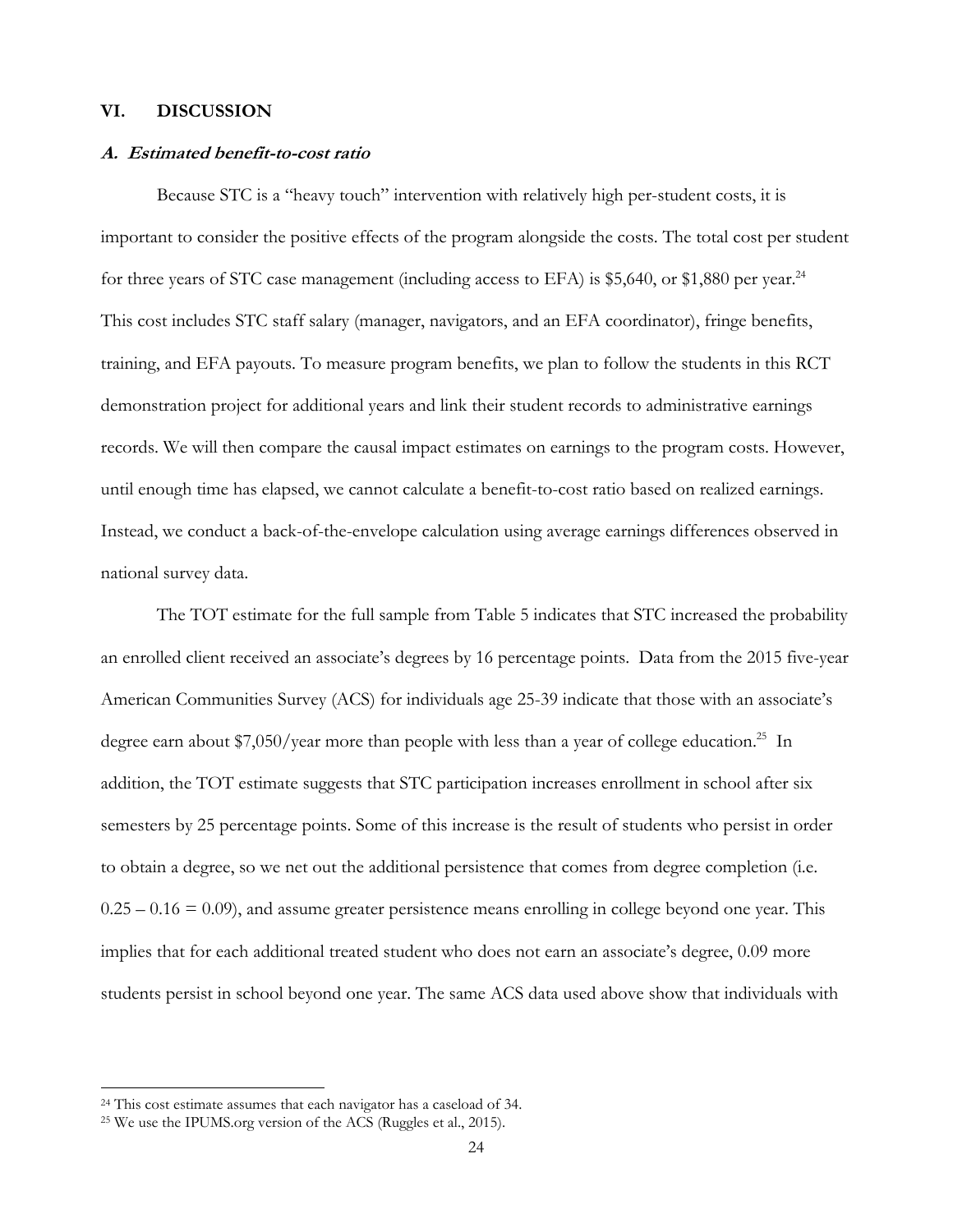at least a year of college (without an associate's degree) earn about \$2,200 more than people with less than a full year of college.

Combining these estimated returns to community college with our estimates from the full sample indicates that treating an additional student increases annual earnings by  $0.16*$ \$7,050 +  $0.09*$ \$2,200 = \$1,326. Comparing this benefit to the total three-year program cost of \$5,640, indicates that program costs are offset by increased earnings in about 4.25 years. This estimate overstates the pay-back period as it does not allow for the possibility that those with an associate's degree eventually earn a bachelor's degree. Nor does it consider benefits to a degree beyond earnings. On the other hand, this simple calculation only accounts for direct program costs, and does not attempt to consider the opportunity cost of any foregone wages while attending schools. Making such adjustments will lead to a pay-back period that is larger or smaller, but the main takeaway will remain, which is that the costs of this program are fairly small as compared to a reasonable assumption about lifetime earnings increases associated with higher educational attainment.

#### **B. Additional interpretation issues**

 The results for STC raise three critical questions. First, why is there strong evidence of a positive effect for females, but not for males? Second, why did the EFA program not yield any discernible benefits? Third, are these results replicable? We offer some speculative observations here.

The finding of sizable positive effects of this intervention for females but no statistically significant effects for males is consistent with findings from other similar types of interventions. Angrist et al. (2009) found a larger positive effect of the Project STAR intervention for females. Carroll and Sacerdote (2017) implemented a college-going mentoring programs for high school students, focusing on helping more students enroll in college, and found that the program leads to large increases in college enrollment rates among female students, but much smaller effects for males. Like those authors, we can only speculate as to what might be driving the difference. One obvious issue in the STC evaluation is that all case managers in the program were female. This was not by design, but rather

 $\overline{\phantom{0}}$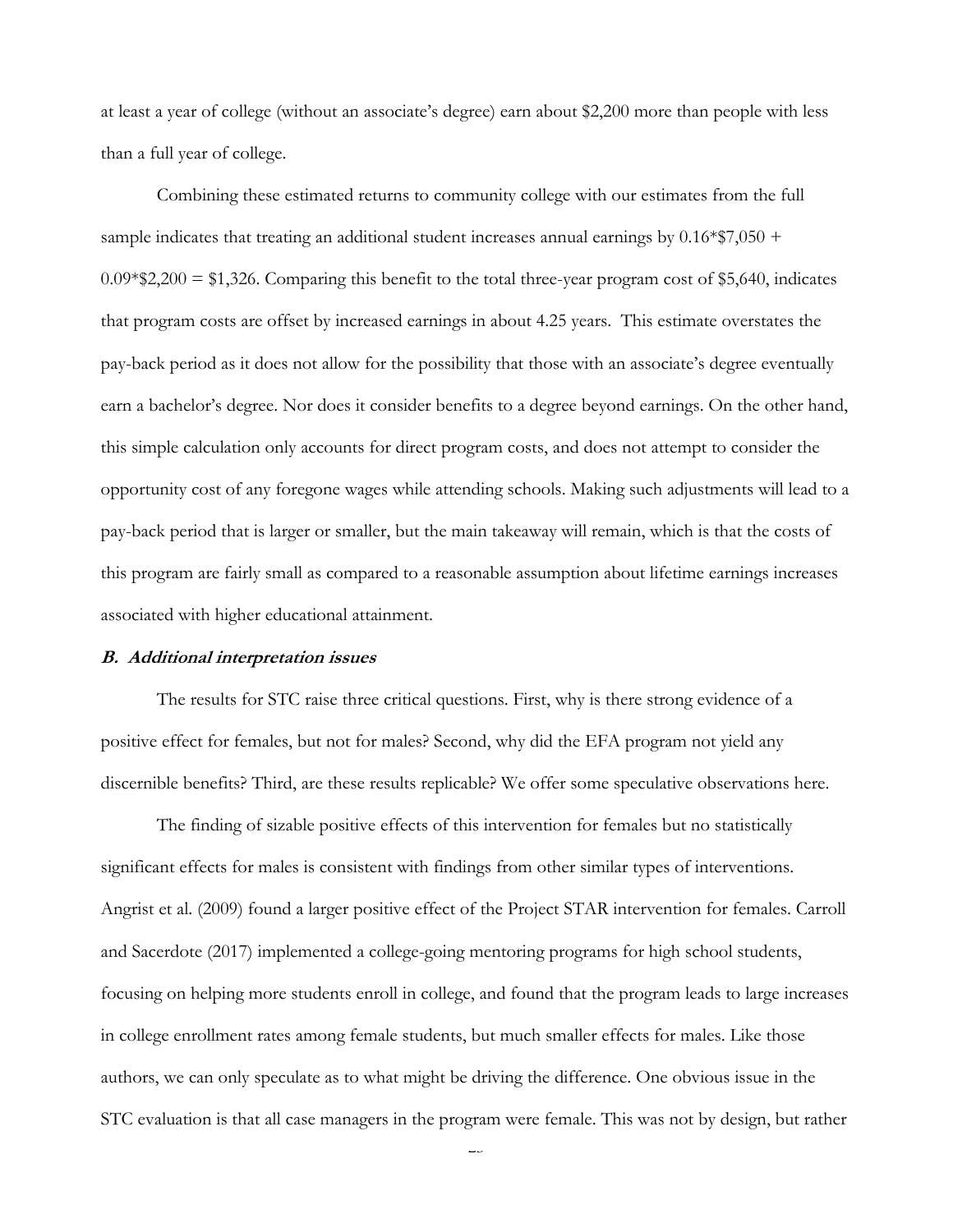a consequence of the social work profession, from which STC navigators are drawn, being overwhelmingly dominated by females. Perhaps a program that so heavily relies on personal connection is more effective when the mentor/mentee pair is of the same gender.<sup>26</sup>

We conjectured that perhaps females would be more likely to meet with their case managers, both because they would be more comfortable talking with a female and because they would have been more likely to have participated in safety net programs and interacted with a case manager previously. Females are slightly more likely than males to take-up the offer of participating in STC (23.3% versus 19.3%), but case notes on student/navigator interactions reveal little difference in these interactions by gender. Male students appear no less likely to have met with their navigator than female students. Still, perhaps females were more likely to take navigator's advice to heart, even if they received advice in roughly equal measure. Future implementations of the program would benefit from the recruitment of male caseworkers to the navigator role so that this hypothesis could be explored. However, all this should be considered with the caveat that the results for males are statistically imprecise. There may, in fact, have been a positive effect for some males. A large sample size of treated male students would likely yield better insight into whether this type of a program tends to be effective for male students.

The finding of no discernible benefit associated with access to EFA without associated case management raises the possibility that such an intervention is only effective if it is offered in conjunction with additional services. These results suggest that giving very low income students access to cash aid without the requirement or benefit of having a case manager to help address the causes of the underlying financial distress is not sufficient. Perhaps with a less disadvantaged population, a onetime infusion of cash could help, but for students in our low-income sample, we found no evidence that having access to up to \$1,500 to cover non-tuition financial shocks increased either enrollment

<sup>&</sup>lt;sup>26</sup> Interestingly, the ASAP program yielded similar benefits for men and women. But as described above, that program is not just a case management program, but also includes tuition benefits and academic and classroom features. The contrast between the gender similarity in the ASAP program and the gender differences in the mentoring programs suggests that the greater effect for females is specific for mentoring programs.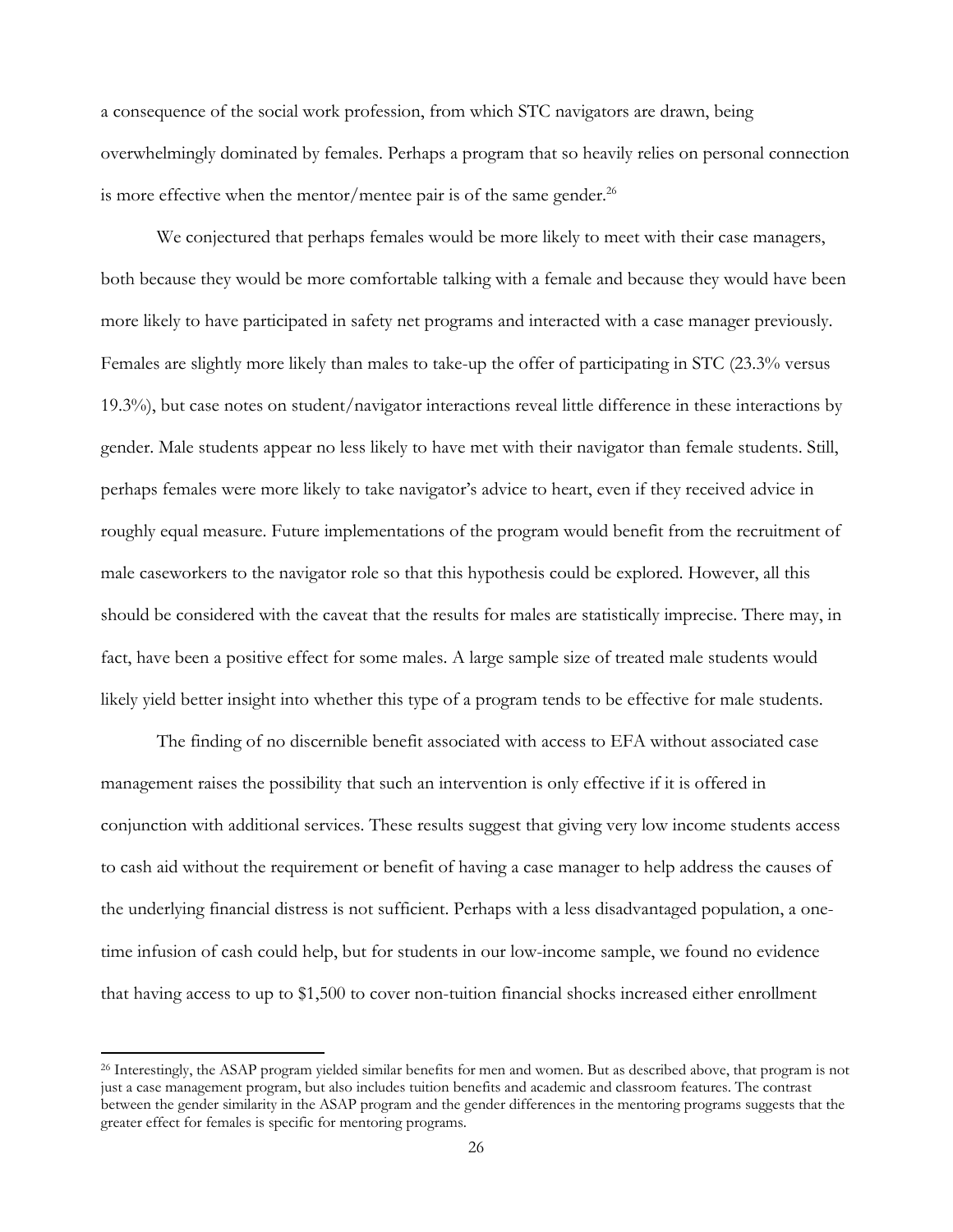persistence or degree attainment. We also stress that our study is not able to shed light on whether EFA is a critical aspect of case management. There might be important interactions between the coaching and mentoring aspects of STC and the ability of case managers to offer limited financial help. This is something future work should investigate.

 Replicability is a key concern with any successful but small scale RCT. STC was designed with the goal of subsequent replication. The research team has worked closely with our implementing partners over the past three years to document the key aspects of the program such as how to train navigators and how much to expect to pay in the way of EFA so the program can be replicated. We are collaborating with the implementing agency partner, CCFW, to roll out the program in an RCT context on other college campuses in Fort Worth. In addition, we are in the process of working with other social service agencies outside of Fort Worth to implement the program with an RCT research design on other campuses. It will be instructive to investigate whether the results are reproduced with a different implementing agency, with a different student population, and in a different community college setting.

 A related replication question is whether it is fundamental to the effectiveness of the intervention that the program is implemented by a third-party non-profit rather than community college counselors. We offer the observation that the implementing agency, CCFW, considers individualized case management to be their comparative advantage. To the best of our understanding, this tends not to be the particular focus or training of community college counselors. Perhaps that dedicated focus is what makes this application of the program so effective. If individuals without a background in social work, or with a different background in social work, were to serve as navigators, the results might be different. Again, this points to a need for replication to learn under what contexts specifically such a program can be expected to generate beneficial effects for students.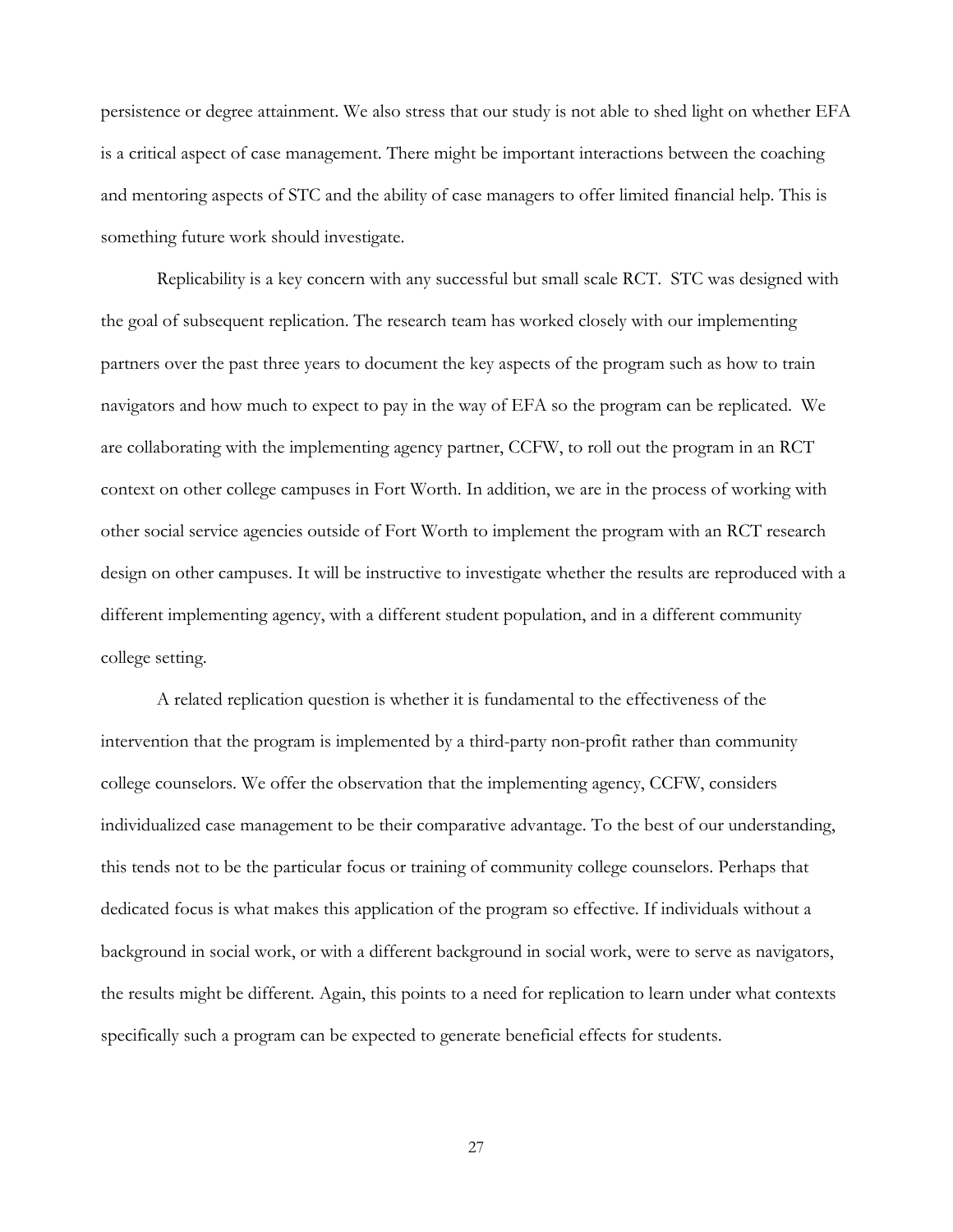#### **VII. CONCLUSION**

This paper has investigated whether a case-management intervention could increase the rates of enrollment persistence and degree completion among low-income community college students. To study this question, we conducted an RCT evaluation of the STC intervention. The main elements of this program are comprehensive case management – including mentoring, coaching, referrals, and limited access to emergency financial assistance – conducted by a trained social worker with a caseload of no more than 34 students at a time. The paper has described an RCT evaluation of this program implemented by the research team in partnership with a local social service agency at a community college campus in Fort Worth, Texas.

The results indicate sizable increases in school persistence and degree completion through six semesters, driven by female students. Intention-to-treat estimates based on regression-adjusted differences between females randomly assigned to case management services and those randomly assigned to a control group show a 7.4 percentage point increase in the likelihood of earning an associate's degree (standard error of 3.3), off a control group mean of 15.7 percent. This translates into a treatment-on-the-treated effect of 31.5 percentage points (standard error of 14.1).

Point estimates for the full sample of females and males combined are positive, but not statistically significant. We report a back-of-the-envelope calculation that takes as program benefits the point estimates for the full sample combined with projected earnings increases. This simple calculation suggests that the benefits of the program, as captured by increased earnings, exceeds the per-student costs (\$5,640 total for three years of enrollment) after only 4.25 years in the workforce post schooling. There is no evidence of a positive effect of a limited version of the program that only offered access to emergency financial assistance (EFA) without associated case management services. We offer speculative explanations above for why the program was particularly effective for females and why the EFA-only treatment did not lead to positive outcomes.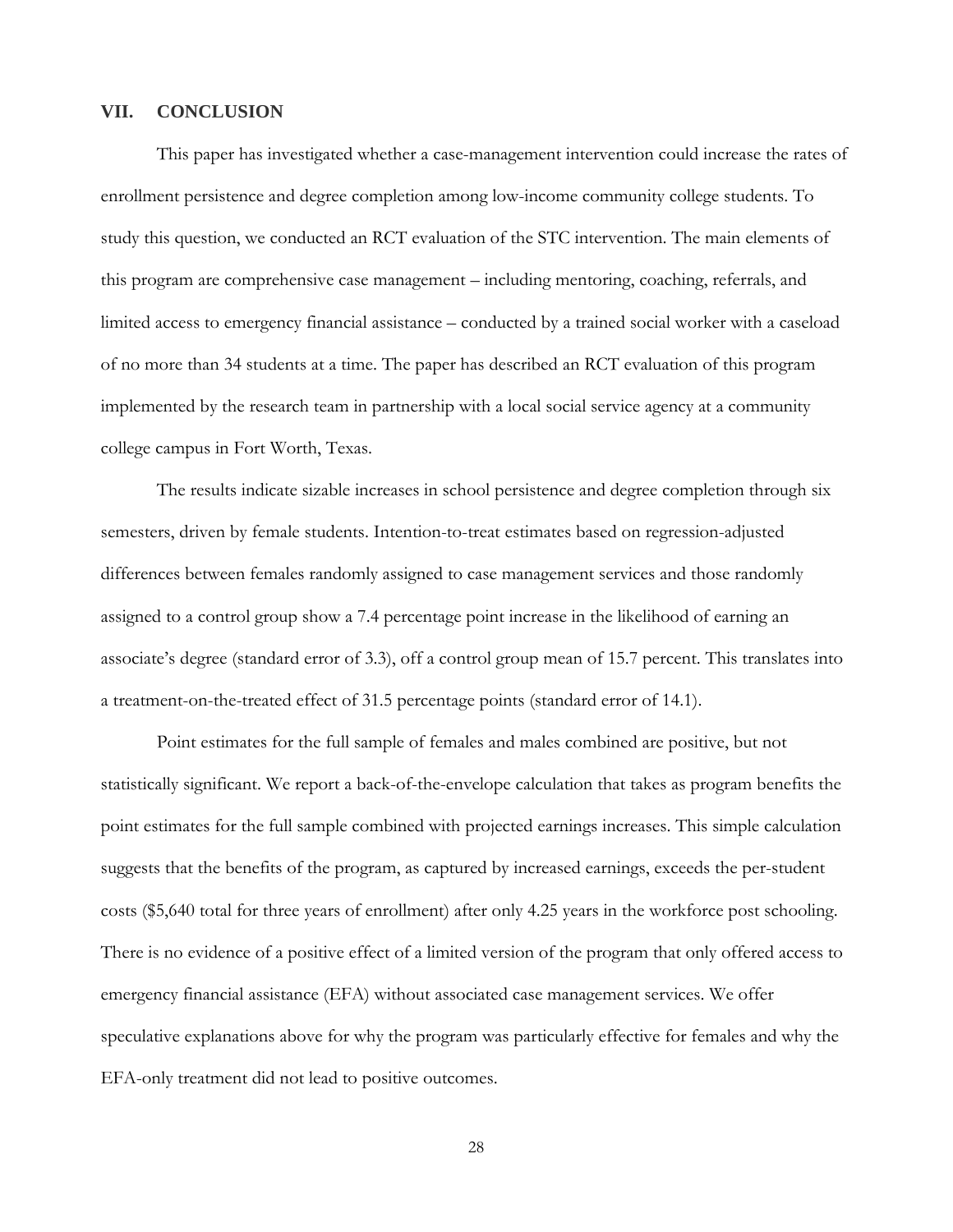This paper contributes to multiple literatures. First, it contributes to the literature on college completion, in particular, the sets of studies focusing on ways to increase college completion rates among low-income students. As noted in the introduction, income gaps in college completion have widened despite expansions to the Pell Grant program that have made financial aid more generous for low-income families. Research and policy attention to this challenge has tended to focus on interventions run through community colleges themselves, in particular, academic programs and enhanced school counseling. The research demonstration project studied in this paper is novel in that it is an comprehensive case-management program run by a third party non-profit with a particular expertise in case management.

The paper contributes more generally to the literature on anti-poverty strategies and ways to effectively help individuals achieve economic self-sufficiency. This paper has demonstrated that case management can be a cost-effective way to increase rates of educational persistence and degree completion among poor and near poor students. Future work will follow these same students to investigate longer term effects on earnings. A supplementary project being conducted by a subset of the research team is investigating the effectiveness of case management in improving a wide variety of economic outcomes for a non-student population in the same community. Together, this body of research will contribute to our collective knowledge about the types of barriers facing low-income individuals and the most cost-effective ways of helping them achieve economic security.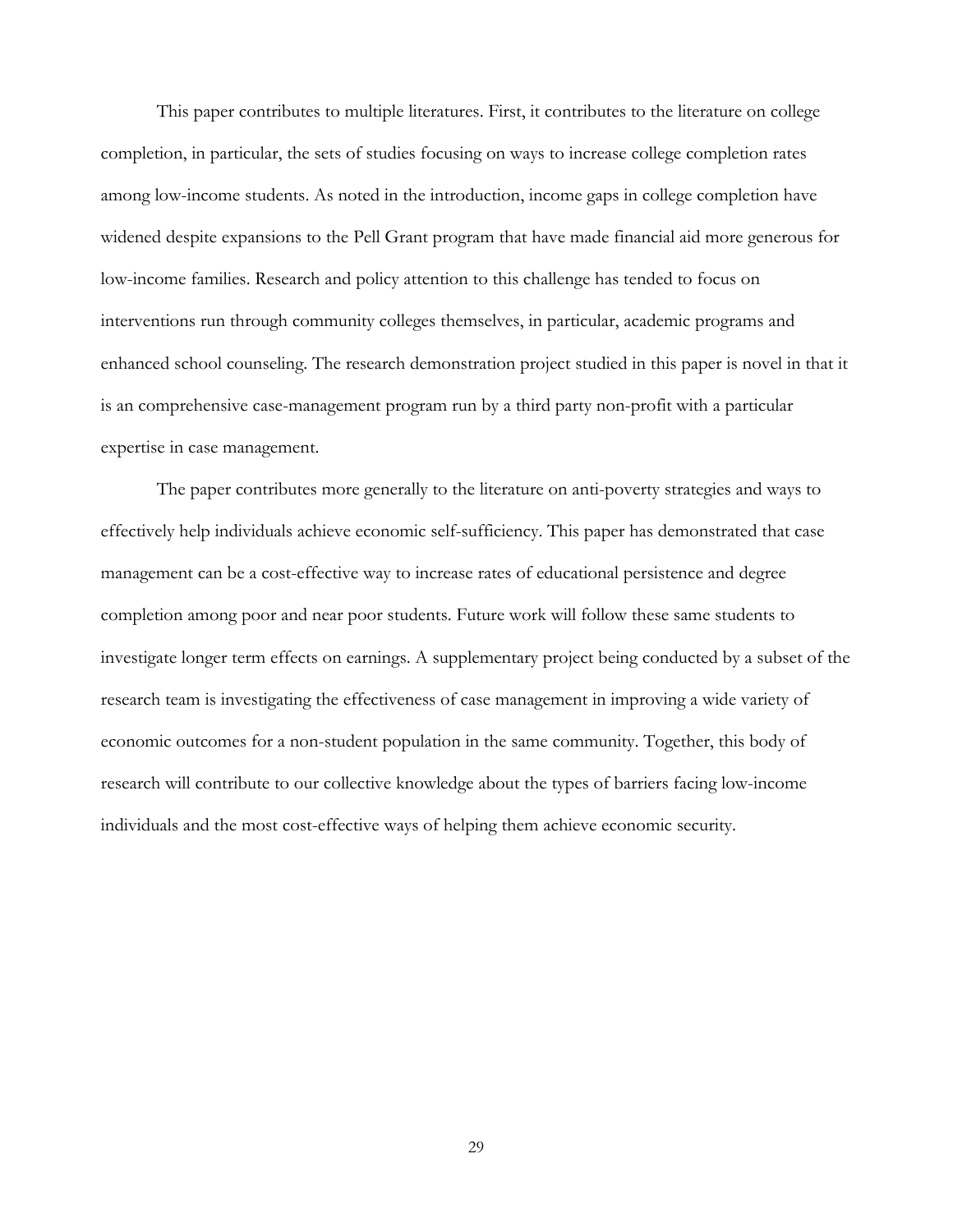#### **References**

- Abadie, Alberto, Matthew M. Chingos, and Martin R. West. *Endogenous stratification in randomized experiments*. No. w19742. National Bureau of Economic Research, 2013.
- Angrist, Joshua, Daniel Lang, and Phil Oreopoulos. 2009. "Incentives and Services for College Achievement: Evidence from a Randomized Trial." *American Economic Journal: Applied Economics* 1(1): 136-163.
- Attewell, P., Lavin, D., Domina, T., & Levey, T. (2006). New evidence on college remediation. *The Journal of Higher Education*, 77(5), 886-924.
- Bailey, Thomas, Davis Jenkins, and Timothy Leinbach. 2005. "What We Know About Community College Low-Income and Minority Student Outcomes: Descriptive Statistics from National Surveys." Columbia University, Teachers College, Community College Research Center.
- Bailey, Thomas. 2009. "Challenge and Opportunity: Rethinking the Role and Function of Developmental Education in Community College." *New Directions for Community Colleges* 2009(145): 11-30.
- Barr, Andrew, and Benjamin Castleman. 2017. "The Bottom Line on College Counseling." Working Paper.
- Barr, Michael and Rebecca Blank. 2009. Insufficient Funds: Savings, Assets, Credit, and Banking Among Low-Income Households. New Rork: Russell Sage Foundation.
- Baime, D. S., & Mullin, C. M. (2011). Promoting educational opportunity: The Pell Grant program at community colleges. *Washington, DC: AACC Policy Brief*.
- Baum, Sandy, and Judith Scott-Clayton. 2013. "Redesigning the Pell Grant Program for the Twenty-First Century." The Hamilton Project, Discussion Paper 2013-04.
- Bertrand, Marianne, Sendhil Mullainathan, and Eldar Shafir. 2004. "A Behavioral-Economics View of Poverty." *American Economic Review* 94(2): 419-423.
- Bettinger, Eric P., and Rachel B. Baker. 2014. "The Effects of Student Coaching: An Evaluation of a Randomized Experiment in Student Advising." *Educational Evaluation and Policy Analysis* 36(1): 3- 19.
- Bound, John, Michael Lovenheim, and Sarah Turner. 2010. "Why Have College Completion Rates Declined? An Analysis of Changing Student Preparation and Collegiate Resources," *American Economic Journal: Applied Economics* 2: 129-157.
- Carrell, Scott and Bruce Sacerdote. 2017. "Why do college-going interventions work?" American *Economic Journal: Applied Economics* 9(3): 124-151.
- Deming, David. 2017. "Increasing College Completion with a Federal Higher Education Matching Grant." *The Hamilton Project.*
- Deming, David and Christopher Walters. 2017. "The Impact of Price Caps and Spending Cuts on U.S. Postsecondary Attainment," NBER working paper 23736.
- "Diploma to Nowhere." *Strong American Schools*. (2008).
- Gallagher, Robert. 2010. "National Survey of Counseling Center Directors 2010." The International Association of Counseling Services, Inc.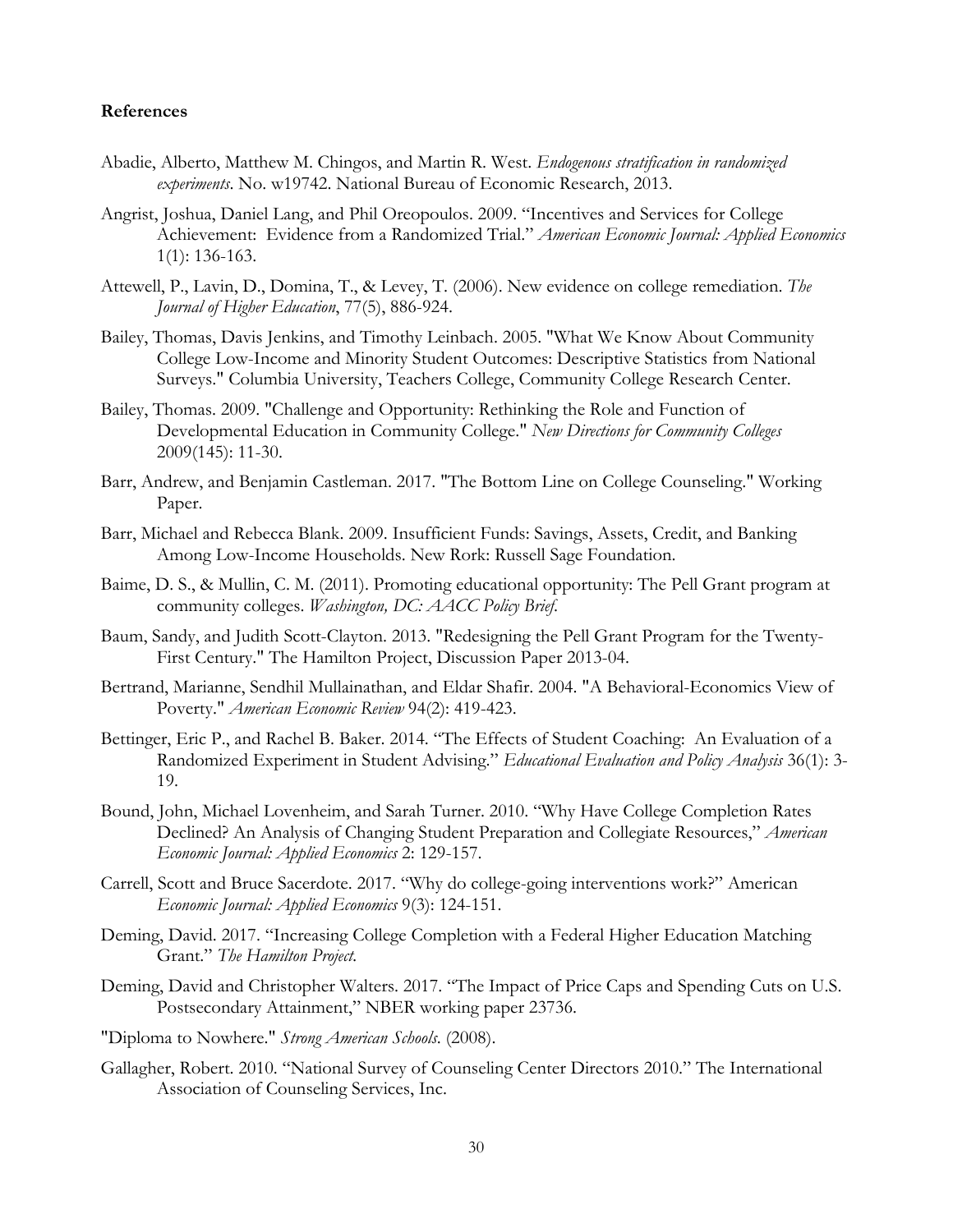- Geckeler, Christian, Carrie Beach, Michael Pih, and Leo Yan. 2008. "Helping Community College Students Cope with Financial Emergencies: Lessons from the Dreamkeepers and Angel Fund Emergency Financial Aid Programs." DMRC.
- Grubb, W. Norton. 2006. "'Like, what do I do now?': The Dilemmas of Guidance Counseling." In T. Bailey and V. Morest (Eds.), Defending the Community College Equity Agenda. Baltimore, MD: Johns Hopkins University Press, 195-222.
- Hiler, Tamara, and Lanae Erickson Hatalsky. 2016. "What Free Won't Fix: Too Many Public Colleges are Dropout Factories." Third Way.
- Holzer, Harry and Sandy Baum. 2017. "Making College Work: Pathways to Success for Disadvantaged Students." Washington DC: Brookings Institution Press.
- Jepsen, Christopher, Troske, Kenneth and Coomes, Paul. 2014. "The Labor-Market Returns to Community College Degrees, Diplomas, and Certificates." *Journal of Labor Economics*, 32, issue 1, p. 95 - 121.
- Johnson, Jean, Jon Rochkind, Amber Ott, and Samantha DuPont. 2011. "With Their Whole Lives Ahead of Them: Myths and Realities About Why So Many Students Fail to Finish College." Public Agenda. http://files.eric.ed.gov/fulltext/ED507432.pdf
- Kane, Thomas, and Cecilia Rouse. 1995. "Labor-Market Returns to Two and Four-Year College." *American Economic Review* 1983(3): 11-30.
- Kling, Jeffrey R., Jeffrey B. Liebman, and Lawrence F. Katz. 2007. "Experimental Analysis of Neighborhood Effects." *Econometrica* 75(1): 83-119.
- Long, Bridget Terry. 2014. "Addressing the Academic Barriers to Higher Education," in *Policies to Address Poverty in America*, ed. Melissa S. Kearney and Benjamin H. Harris. Brookings Institution, The Hamilton Project.
- Marcotte, Dave E., Thomas Bailey, Carey Borkoski, and Greg S. Kienzl. 2005. "The Returns of a Community College Education: Evidence from the National Education Longitudinal Survey." *Educational Evaluation and Policy Analysis*, v 27, n.2, pp 157-176.
- Marcotte, Dave. 2016. "The Returns to Education at Community Colleges: New Evidence from the Education Longitudinal Survey." *IZA Discussion Papers 10202*, Institute for the Study of Labor  $(IZA).$
- Martorell, Paco and Isaac McFarlin Jr. 2011. "Help or Hindrance? The Effects of College Remediation on Academic and Labor Market Outcomes," *The Review of Economics and Statistics*, 93:2, 436-454.
- National Student Clearinghouse. 2017. Web site: www.studentclearinghouse.com.
- Richburg-Hayes, Lashawn, et al. "Rewarding persistence: Effects of a performance-based scholarship program for low-income parents." (2009).
- Ruggles, Steven, Katie Genadek, Ronald Goeken, Josiah Grover, and Matthew Sobek. *Integrated Public Use Microdata Series: Version 6.0* [dataset]. Minneapolis: University of Minnesota, 2015. http://doi.org/10.18128/D010.V6.0.
- Scott-Clayton, Judith. 2011. "The Shapeless River: Does a Lack of Structure Inhibit Students' Progress at Community Colleges." Columbia University, Teachers College, Community College Research Center Working Paper No. 25.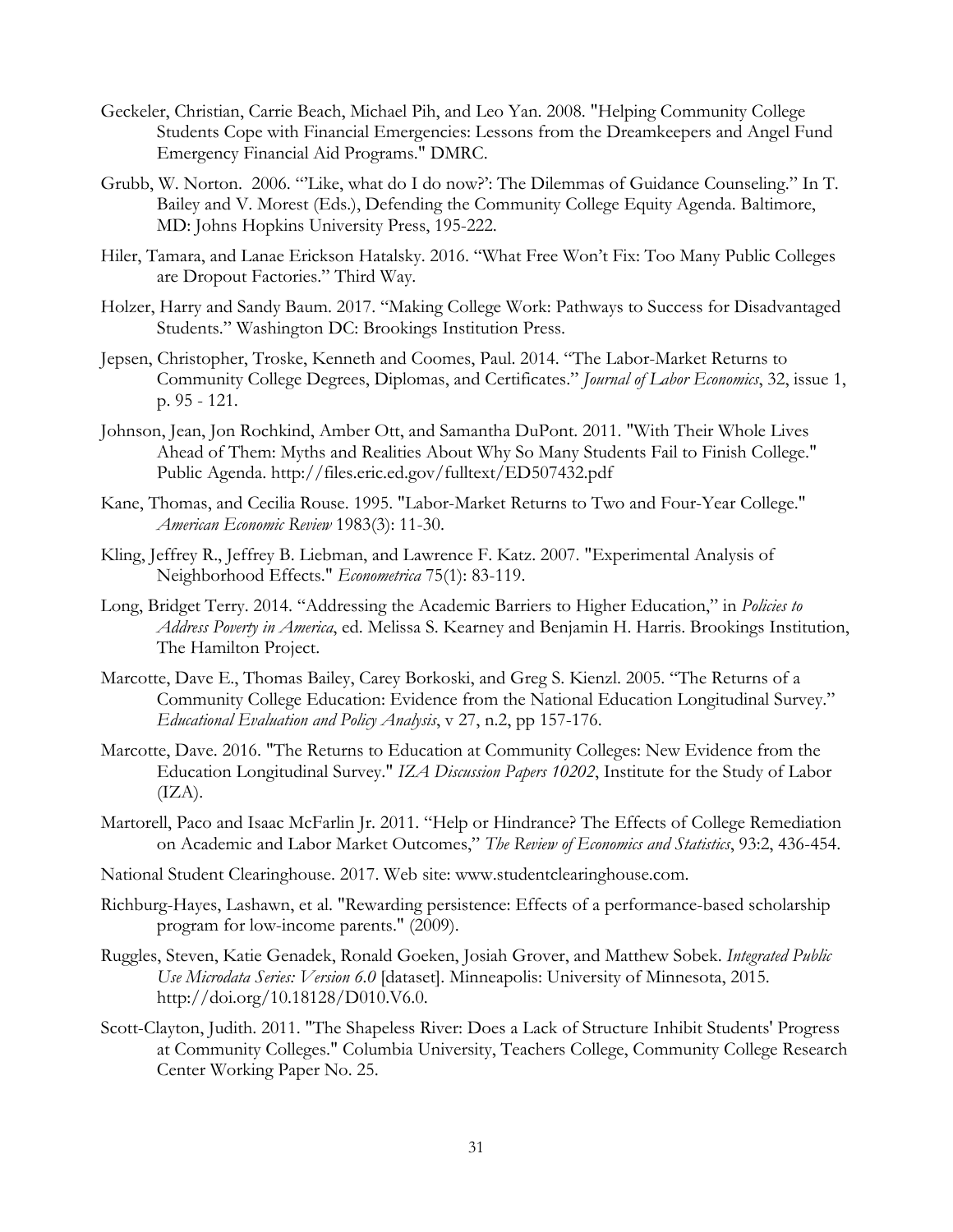- Scrivener, Susan, Michael J. Weiss, Alyssa Ratledge, Timothy Rudd, Colleen Sommo and Hannah Freaques. 2015. "Doubling graduation rates: Three-year effects of CUNY's Accelerated Study in Associate Programs (ASAP) for Developmental Education Students."
- Scrivener, Susan, and Michael J. Weiss. 2009. "More Guidance, Better Results?: Three-Year Effects of an Enhanced Student Services Program at Two Community Colleges." New York: MDRC.
- Shipler, David K. *The working poor: Invisible in America*. Vintage, 2008.Stevens, Ann H., Michael Kurlaender, and Michel Grosz. 2015. "Career Technical Education and Labor Market Outcomes: Evidence from California Community Colleges." NBER Working Paper 21137.
- U.S. Department of Education. 2016. National Center for Education Statistics, NCES-2016-112rev. "Postsecondary Institutions and Cost of Attendance in 2015-16; Degrees and Other Awards Conferred, 2014-15; and 12-Month Enrollment": https://nces.ed.gov/pubs2016/2016112rev.pdf.
- U.S. Department of Education. 2013. National Center for Education Statistics, NCES-2013-037. "The Condition of Education 2013." https://nces.ed.gov/pubs2013/2013037.pdf.
- U.S. Department of Education. 2010. National Center for Education Statistics, NCES-2011-151: "Persistence and Attainment of 2003-04 Beginning Postsecondary Students: After 6 Years": https://nces.ed.gov/pubs2011/2011151.pdf.
- van der Steeg, Marc, Roel van Elk, Dinand Webbink. 2015. "Does Intensive Coaching Reduce School Dropout? Evidence from a Randomized Experiment." *Economics of Education Review*  48(October): 184-197.
- Ybarra, Marci. 2016. "An Implementation Study of Stay the Course, 2013-2015." University of Chicago Working Paper.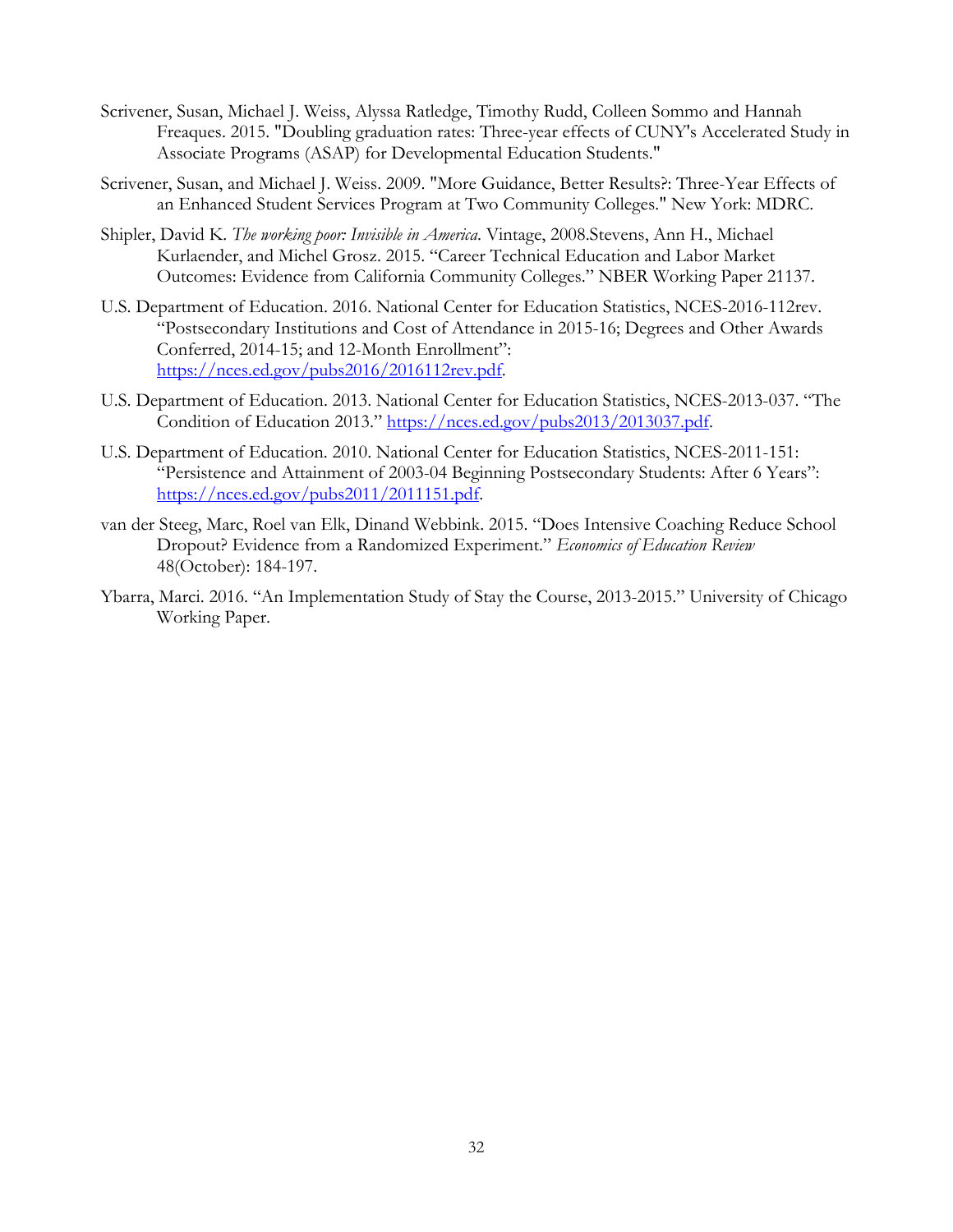## **Appendix: Correspondence used to enroll study participants into treatment**

The following letters and emails were sent to eligible students who were assigned to one of the two treatment arms. The letters were printed on Trinity River letterhead and mailed in TCC marked envelopes. The emails were sent via the college's mass communication system and therefore appeared to the students as emails from TCC. The initial letters and emails are below. Similar emails reminding eligible students about the opportunity to participate were sent periodically throughout the enrollment window.

### **Solicitation Emails**

**Email 1** (Sent to the students assigned to the full Stay the Course treatment):

### Dear Student,

You have been selected to participate in an exciting new opportunity at Trinity River Campus called *Stay the Course.* Designed to help students persist in school and attain their degrees, this program is being offered at no cost to you through a partnership with Catholic Charities Fort Worth, a major non-profit in the Fort Worth community. *Stay the Course* is part of a research project, and due to limited funding, only a small number of Trinity River students have been selected to participate. Through a lottery, you were chosen to participate. Eligibility for this program cannot be transferred to another student**.**

As a participant in *Stay the Course*, you will have the opportunity to work with a Navigator on campus to assist you in dealing with the many obstacles that students often face as they progress through college. The Navigator will also work with you to develop a personalized *Path to Graduation*.

Another tremendous benefit of *Stay the Course* is access to financial assistance to assist you in overcoming unexpected financial hardships that threaten your ability to stay enrolled in school. If you enroll in the program, you will be eligible for up to \$500 of assistance per semester, with a cap of \$1500 that you can receive over the next three years of enrollment at TCC.

To sign up, please visit the *Stay the Course* website at staythecourse-cc.org. Your unique login information for the site is as follows:

# USERNAME: Student ID # PASSWORD: […]

To participate in *Stay the Course*, you must sign up by **September 9, 2013**. If you would like to remove yourself from our contact list, you can opt-out of the program at any time by logging into the *Stay the Course* website and selecting "opt out."

To learn more, please attend one of the *Stay the Course* information sessions in the Speed Room (TRTR 4207, 4th Floor) on the Trinity River Campus on **August 28th at 9am** or **August 29th at 4pm.** Light refreshments will be served. *Stay the Course* staff will be there to explain how the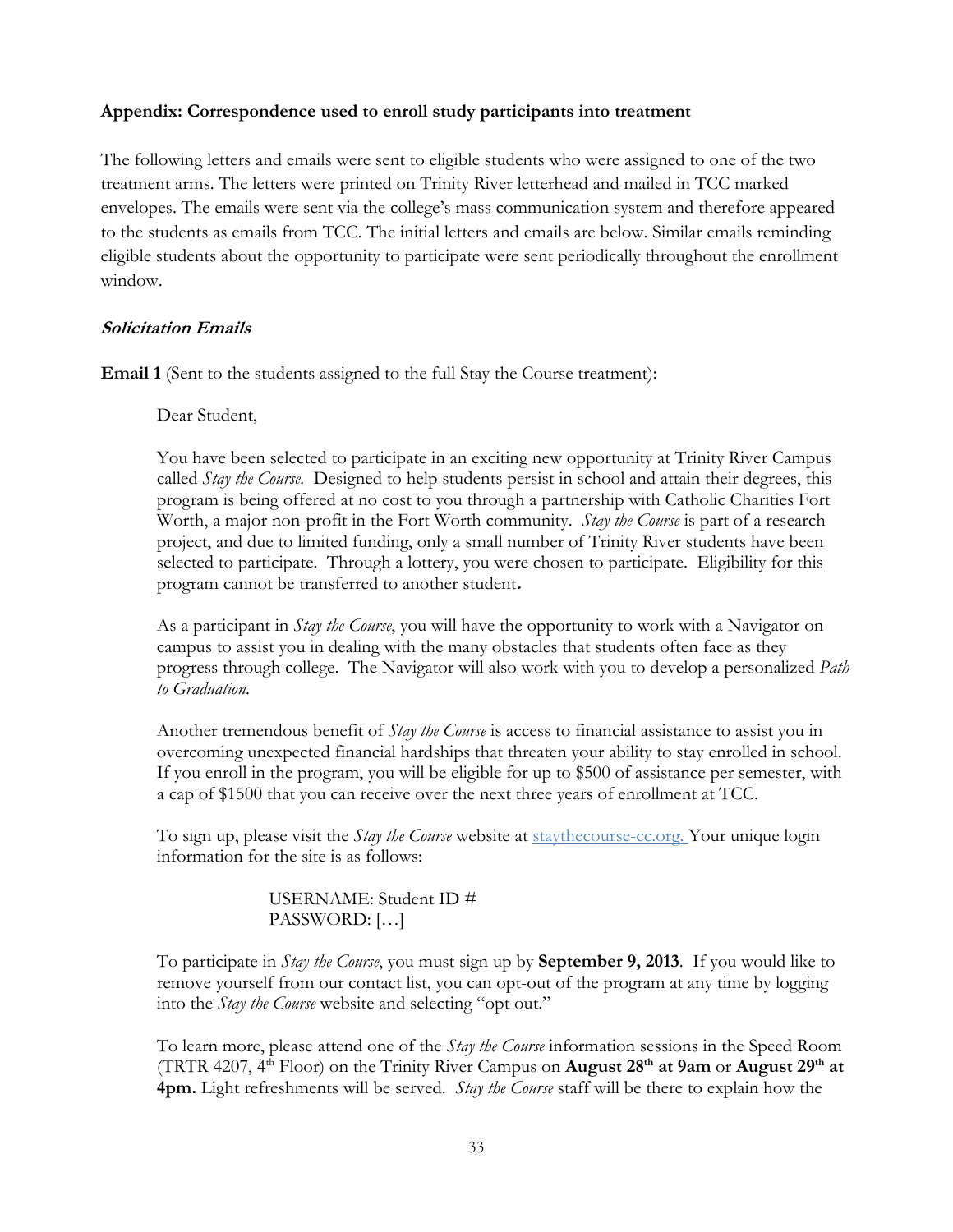program works and to help you enroll. In the meantime, if you have any questions about the program, please contact the *Stay the Course* staff at [#].

We at Trinity River Campus are excited to be the first TCC campus participating in this program and encourage you to take full advantage of this unique opportunity.

Sincerely,

[College President]

**Email 2** (Sent to the students assigned to the Emergency Financial Assistance only treatment):

Dear Student,

You have been selected to participate in an exciting new opportunity at Trinity River Campus called *Stay the Course Fund.* The program is designed to assist students in overcoming unexpected financial hardships that threaten their ability to stay enrolled in school. It is being offered at no cost to you through a partnership with Catholic Charities Fort Worth, a major non-profit in the Fort Worth community. *Stay the Course Fund* is part of a research project, and due to limited funding, only a small number of Trinity River students have been selected to participate. Through a lottery, you were chosen to participate. Eligibility for this program cannot be transferred to another student**.**

As a participant in *Stay the Course Fund*, you will have access to financial assistance to help you overcome unexpected financial hardships that threaten your ability to stay enrolled in school. If you enroll in the program, you will be eligible for up to \$500 of assistance per semester, with a cap of \$1500 that you can receive over the next three years of enrollment at TCC. If you would like to be eligible for this \$1500 of financial assistance, you must enroll in *Stay the Course Fund* by **September 9, 2013.**

To sign up, first visit the *Stay the Course Fund* website at staythecourse-cc.org. Your unique login information for the site is as follows:

> USERNAME: Student ID # PASSWORD: […]

To complete the enrollment process, you must pick up a *Stay the Course Fund* welcome packet. These packets are available on the Trinity River Campus in room TREF 6402 during normal business hours. If you would like to remove yourself from our contact list, you can opt-out of the program at any time by logging into *Stay the Course Fund* website and selecting "opt out."

To learn more, please attend one of the *Stay the Course Fund* information sessions in the Speed Room (TRTR 4207, 4th floor) on the Trinity River Campus on **August 28th at 4pm** or **August 29th at 9am**. Light refreshments will be served. *Stay the Course Fund* staff will be there to explain how the program works and to help you enroll. You may also pick up your welcome packet at this event. In the meantime, if you have any questions about the program, please contact the *Stay the Course Fund* staff at [#].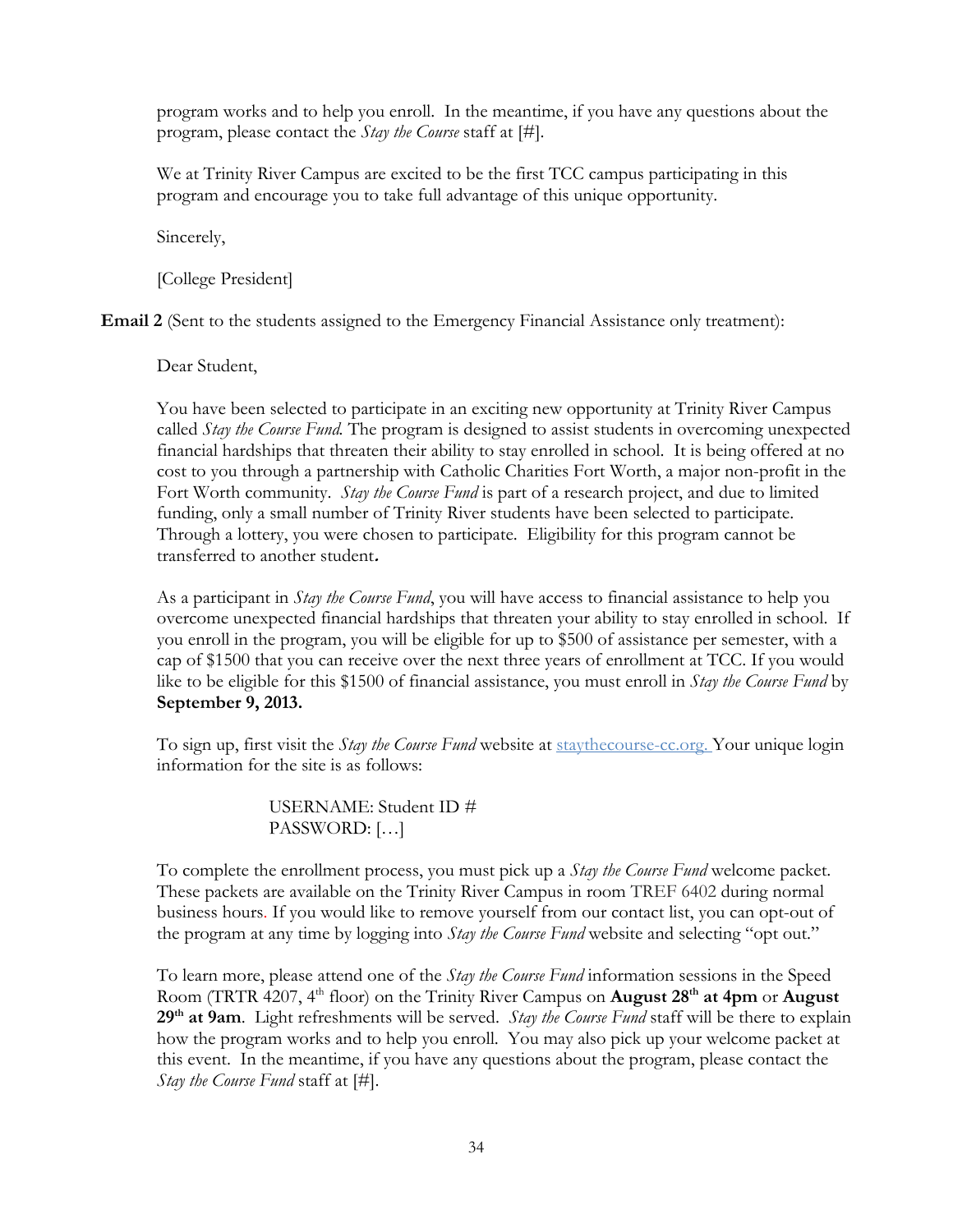We at Trinity River Campus are excited to be the first TCC campus participating in this program and encourage you to take full advantage of this unique opportunity.

Sincerely,

[College President]

# **Solicitation Letters**

Letter 1 (Sent to the students assigned to the full Stay the Course treatment):

Dear Student,

This letter is to follow up on an email you recently received regarding your eligibility to participate in an exciting new opportunity at Trinity River Campus called *Stay the Course.* This program is designed to help students persist in school and attain their degrees. It is being offered at no cost to you through a partnership with Catholic Charities Fort Worth, a major non-profit in the Fort Worth community. *Stay the Course* is part of a research project, and due to limited funding, only a small number of Trinity River students were selected to participate. Through a lottery, you were chosen to participate. Eligibility for this program cannot be transferred to another student**.** 

As a participant in *Stay the Course*, you will have the opportunity to work with a Navigator who is here to assist you in dealing with the many obstacles that students often face as they progress through college. The Navigator will also work with you to develop a personalized *Path to Graduation.*

Another tremendous benefit of *Stay the Course* is access to financial assistance to help you overcome unexpected financial hardships that threaten your ability to stay enrolled in school. If you enroll in the program, you will be eligible for up to \$500 of assistance per semester, with a cap of \$1500 that you can receive over the next three years of enrollment at TCC.

To enroll, please visit the *Stay the Course* website at staythecourse-cc.org. Your unique login information for the site is as follows:

USERNAME: Student ID # PASSWORD: […]

To participate in Stay the Course, you must enroll by **September 9, 2013**. If you would like to remove yourself from our contact list, you can opt-out of the program at any time by logging into the *Stay the Course* website and selecting "opt out."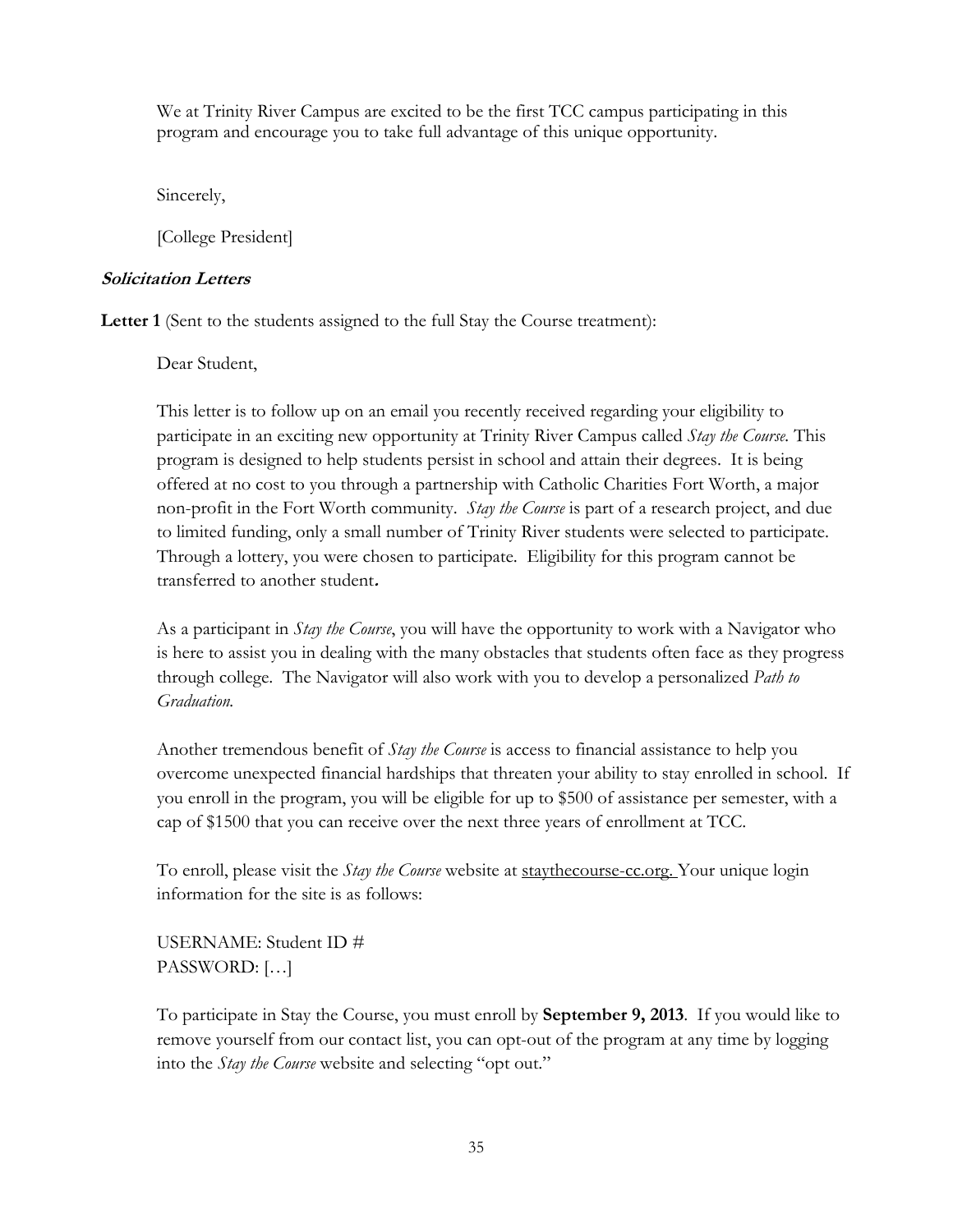To learn more, please attend one of the *Stay the Course* information sessions in the Speed Room (TRTR 4207, 4th Floor) on the Trinity River Campus on **August 28th at 9am** or **August 29th at 4pm.** Light refreshments will be served. *Stay the Course* staff will be there to explain how the program works and to help you enroll. In the meantime, if you have any questions about the program, please contact the *Stay the Course* staff at [#].

We at Trinity River Campus are excited to be the first TCC campus participating in this program and encourage you to take full advantage of this unique opportunity.

Sincerely,

[TCC President]

**Letter 2** (Sent to the students assigned to the Emergency Financial Assistance only treatment):

Dear Student,

This letter is to follow up on an email you recently received regarding your eligibility to participate in an exciting new opportunity at Trinity River Campus called *Stay the Course Fund.*  This program is designed to assist students overcome financial hardships they may face during their college careers. It is being offered at no cost to you through a partnership with Catholic Charities Fort Worth, a major non-profit in the Fort Worth community. *Stay the Course Fund* is part of a research project, and due to limited funding, only a small number of Trinity River students have been selected to participate. Through a lottery, you were chosen to participate. Eligibility for this program cannot be transferred to another student**.**

As a participant in *Stay the Course Fund*, you will have access to financial assistance to help you overcome unexpected financial hardships that threaten your ability to stay enrolled in school. If you enroll in the program, you will be eligible for up to \$500 of assistance per semester, with a cap of \$1500 that you can receive over the next three years of enrollment at TCC. If you would like to be eligible for this \$1500 of financial assistance, you must enroll in *Stay the Course Fund* by **September 9, 2013.**

To enroll, first visit the *Stay the Course Fund* website at staythecourse-cc.org. Your unique login information for the site is as follows:

> USERNAME: Student ID # PASSWORD: enrollme

Further, you must pick up a *Stay the Course Fund* welcome packet. These packets are available on the Trinity River campus in room TREF 6402 during normal business hours. If you would like to remove yourself from our contact list, you can opt-out of the program at any time by logging into the *Stay the Course Fund* website and selecting "opt out."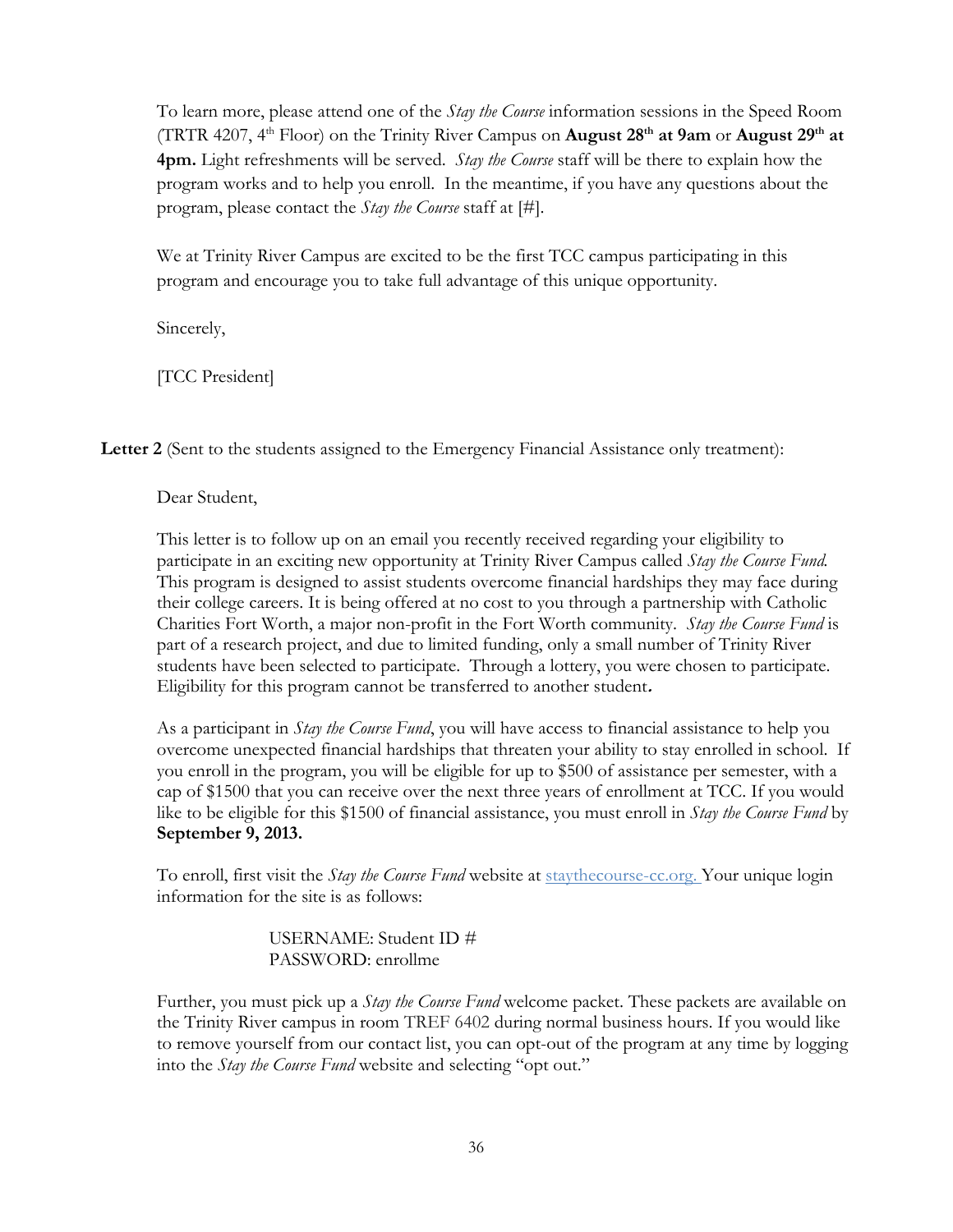To learn more, please attend one of the *Stay the Course Fund* information sessions in the Speed Room (TRTR 4207, 4<sup>th</sup> floor) on the Trinity River Campus on **August 28<sup>th</sup> at 4pm** or **August 29th at 9am**. Light refreshments will be served. *Stay the Course Fund* staff will be there to explain how the program works and to help you enroll. You may also pick up your welcome packet at this event. In the meantime, if you have any questions about the program, please contact the *Stay the Course Fund* staff at [#].

We at Trinity River Campus are excited to be the first TCC campus participating in this program and encourage you to take full advantage of this unique opportunity.

Sincerely,

[College President]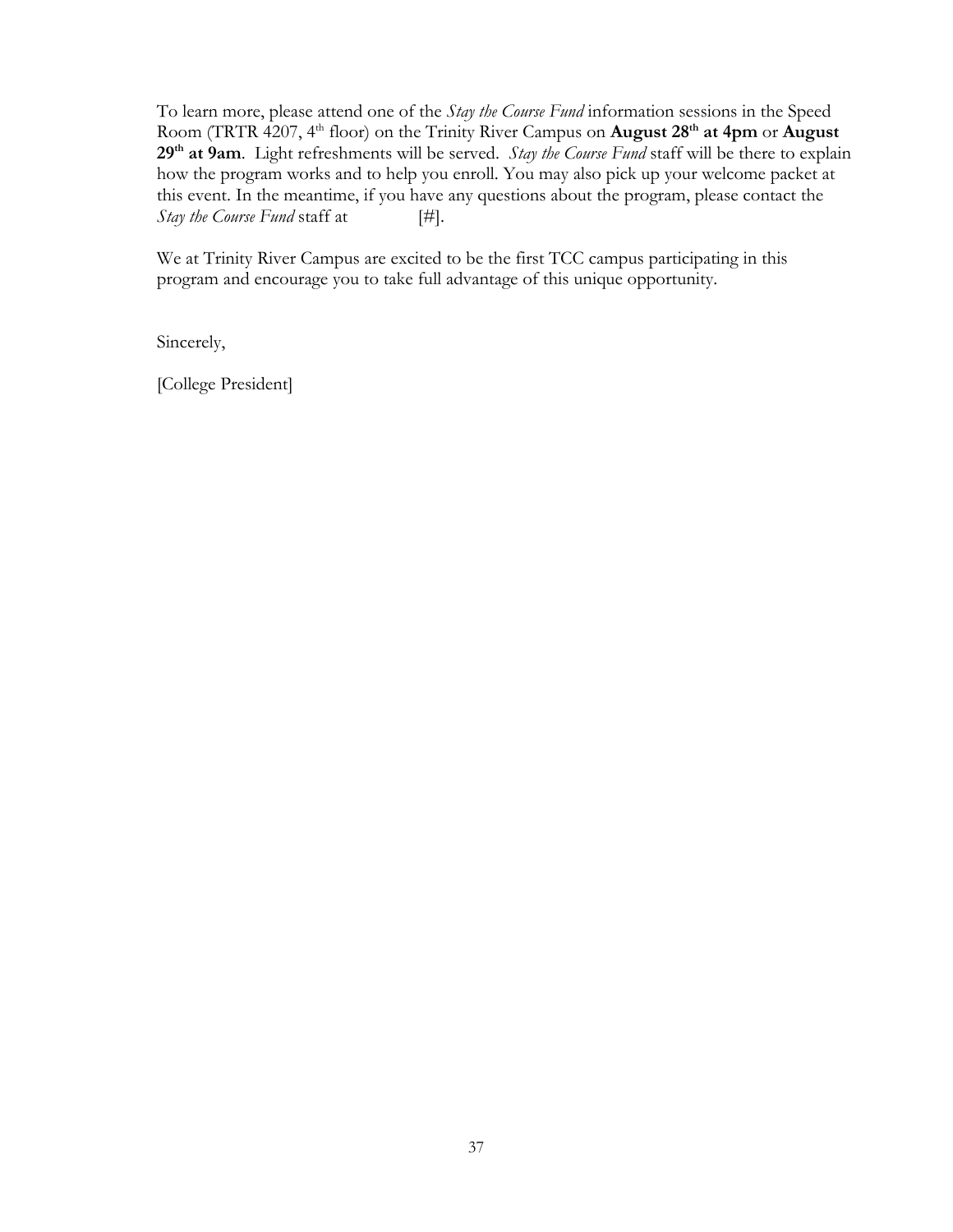|                                         | Mean per Student |         |         |  |  |  |
|-----------------------------------------|------------------|---------|---------|--|--|--|
| Variable                                | Overall          | Females | Males   |  |  |  |
| Total Interactions per Semester         | 33.81            | 33.61   | 34.17   |  |  |  |
|                                         | (16.39)          | (16.04) | (17.11) |  |  |  |
| In-Person Meetings per Semester         | 4.13             | 3.75    | 4.85    |  |  |  |
|                                         | (3.65)           | (3.18)  | (4.33)  |  |  |  |
| Duration of In-Person Meeting (Minutes) | 41.25            | 43.19   | 38.44   |  |  |  |
|                                         | (25.96)          | (25.90) | (25.43) |  |  |  |
| Text/Email Interactions per Semester    | 17.08            | 17.81   | 15.71   |  |  |  |
|                                         | (9.99)           | (10.15) | (9.56)  |  |  |  |
| Phone Interactions per Semester         | 9.70             | 9.23    | 10.59   |  |  |  |
|                                         | (11.64)          | (11.49) | (11.91) |  |  |  |
| Duration of Phone Meeting (Minutes)     | 12.35            | 11.57   | 13.76   |  |  |  |
|                                         | (20.35)          | (19.79) | (21.27) |  |  |  |
| Number of Students                      | 94               | 63      | 31      |  |  |  |

Table 1 Summary of Navigator-Student Interactions for the STC Program

*Notes:* Calculations were made using CCFW case note data from Fall 2013 through Spring 2016 for the 94 treatment compliers in semesters where they were still active in the program, so these means are conditional on students meeting in-person with a Navigator at least once in the semester. Standard deviations are in parentheses.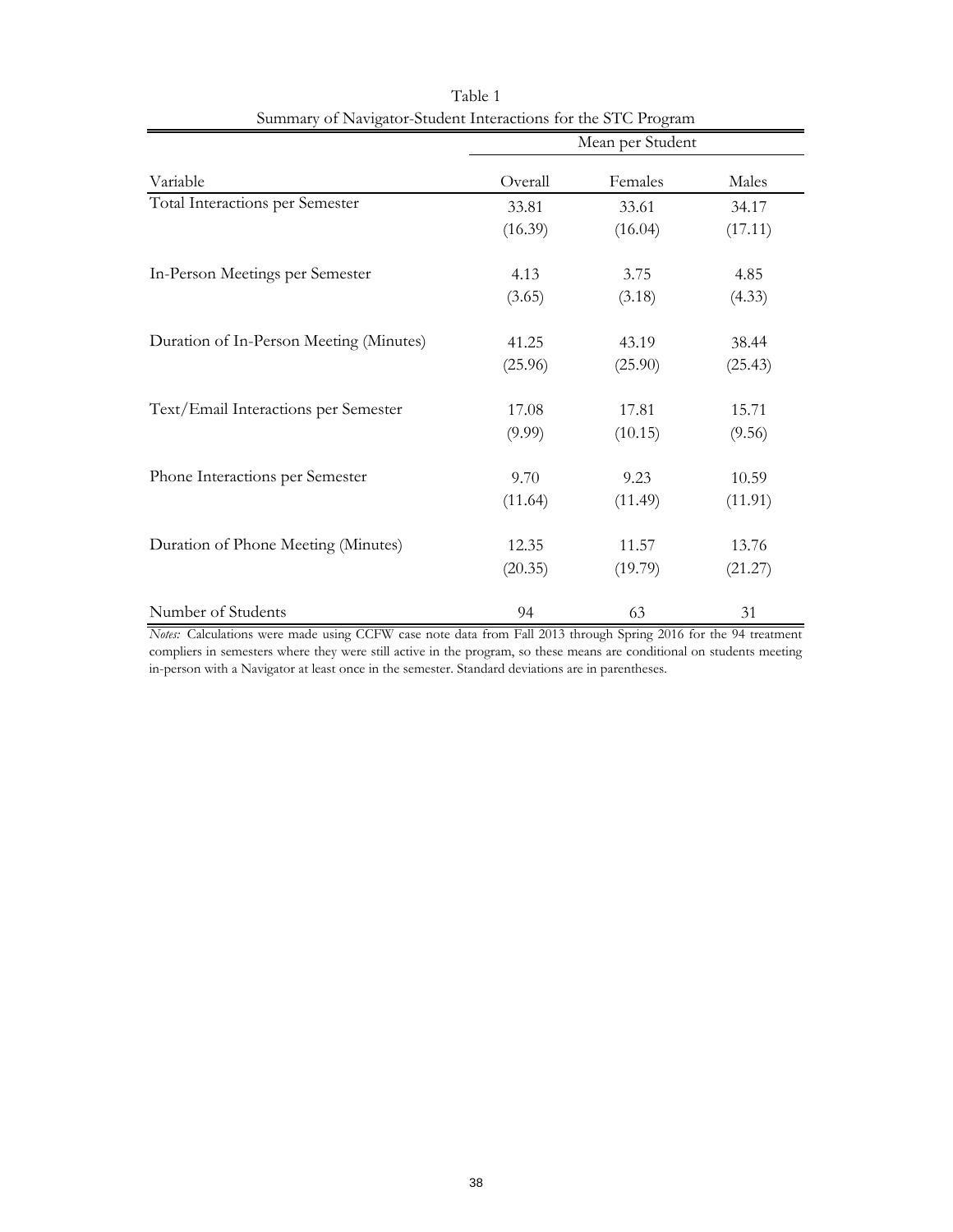Table 2 Characteristics of Select RCT Interventions Promoting College Persistence or Completion

|                                | <b>Stay the Course</b>                                                                                                                                          | <b>Inside Track</b>                                                                                                 | Opening Doors -<br>Ohio                                                                               | Opening Doors -<br>Louisiana                                                                                                                                                            | <b>ASAP</b>                                                                                                                                                                                              | <b>Project STAR</b>                                                                                                                 |
|--------------------------------|-----------------------------------------------------------------------------------------------------------------------------------------------------------------|---------------------------------------------------------------------------------------------------------------------|-------------------------------------------------------------------------------------------------------|-----------------------------------------------------------------------------------------------------------------------------------------------------------------------------------------|----------------------------------------------------------------------------------------------------------------------------------------------------------------------------------------------------------|-------------------------------------------------------------------------------------------------------------------------------------|
| Reference                      | $\sim$                                                                                                                                                          | Bettinger & Baker,<br>2014                                                                                          | Scrivener & Weiss,<br>2009                                                                            | Richburg-Hayes et<br>al., 2009                                                                                                                                                          | Scrivener et al., 2015                                                                                                                                                                                   | Angrist, Lang,<br>Oreopoulis, 2009.                                                                                                 |
| <b>RCT</b> Demonstration       | Fort Worth, TX.<br>2013-2016<br>$(N = 869)$                                                                                                                     | Multiple anonymous<br>locations. 2003-2004,<br>$2007 - 2008$ (N =<br>13,555                                         | Multiple sites.<br>2003-2006 ( $N =$<br>2,139                                                         | New Orleans, LA.<br>2004-2005<br>$(N=1,019)$                                                                                                                                            | New York, NY.<br>2010-2013<br>$(N=896)$                                                                                                                                                                  | Canada.<br>2005-2006<br>$(N=1,656)$                                                                                                 |
| <b>Type of Institution</b>     | Community college<br>(one campus)                                                                                                                               | Private, public, two-<br>year, and four-year                                                                        | Community college<br>(two campuses)                                                                   | Community college<br>(two campuses)                                                                                                                                                     | Community college<br>(three campuses)                                                                                                                                                                    | Public 4-year<br>university (one<br>campus)                                                                                         |
| Cost per Student               | \$5,640 total for three<br>years of enrollment                                                                                                                  | \$500 per semester                                                                                                  | Cost analysis not<br>included                                                                         | Cost analysis not<br>included                                                                                                                                                           | \$16,284 in additional<br>services above<br>control group<br>(\$42,065 total) for<br>three year program                                                                                                  | \$739 for one year<br>program                                                                                                       |
| <b>Primary Finding</b>         | 31.5 pp increase in<br>associate's degree<br>completion among<br>enrolled women,<br>nearly 3 times the<br>graduation rate of<br>females in the<br>control group | Coached students 3<br>to 4 pp more likely<br>to persist after 18<br>mos, 24 mos; 4 pp<br>more likely to<br>graduate | No sig. increase in<br>credits ended or over<br>the 3-year follow-up<br>period                        | 6.5 pp increase in<br>persistence thru 4<br>semesters post<br>random assignment                                                                                                         | 18 pp increase in<br>degree completion,<br>nearly 2 times the<br>graduation rate of<br>students in the<br>control group                                                                                  | GPA improvement<br>& increase in credits<br>earned for first-year<br>female students (but<br>not males) in the full<br>SFSP program |
| Eligible student<br>population | -Pell eligible or<br>below 200% FPL<br>-Must be enrolled in<br>at least 9 credit hours<br>at baseline<br>- 30 or fewer<br>accumulated credits<br>at baseline    | None                                                                                                                | -Below 250% FPL<br>-Full-time or part-<br>time<br>- 12 or fewer<br>accumulated credits<br>at baseline | -Parents of at least<br>one dependent child<br>under 19 with<br>household income<br>below 200% FPL.<br>- Full-time or part-<br>time<br>- No students with<br>degrees or<br>occupational | -Pell eligible or<br>below 200% FPL.<br>-Restricted to all<br>majors except: allied<br>Health Sciences, Pre-<br>Clinical Nursing,<br>Forensic Science,<br>and Engineering<br>Science<br>- Full-time only | - No income<br>restrictions<br>- Full-time only<br>- Entering first-year                                                            |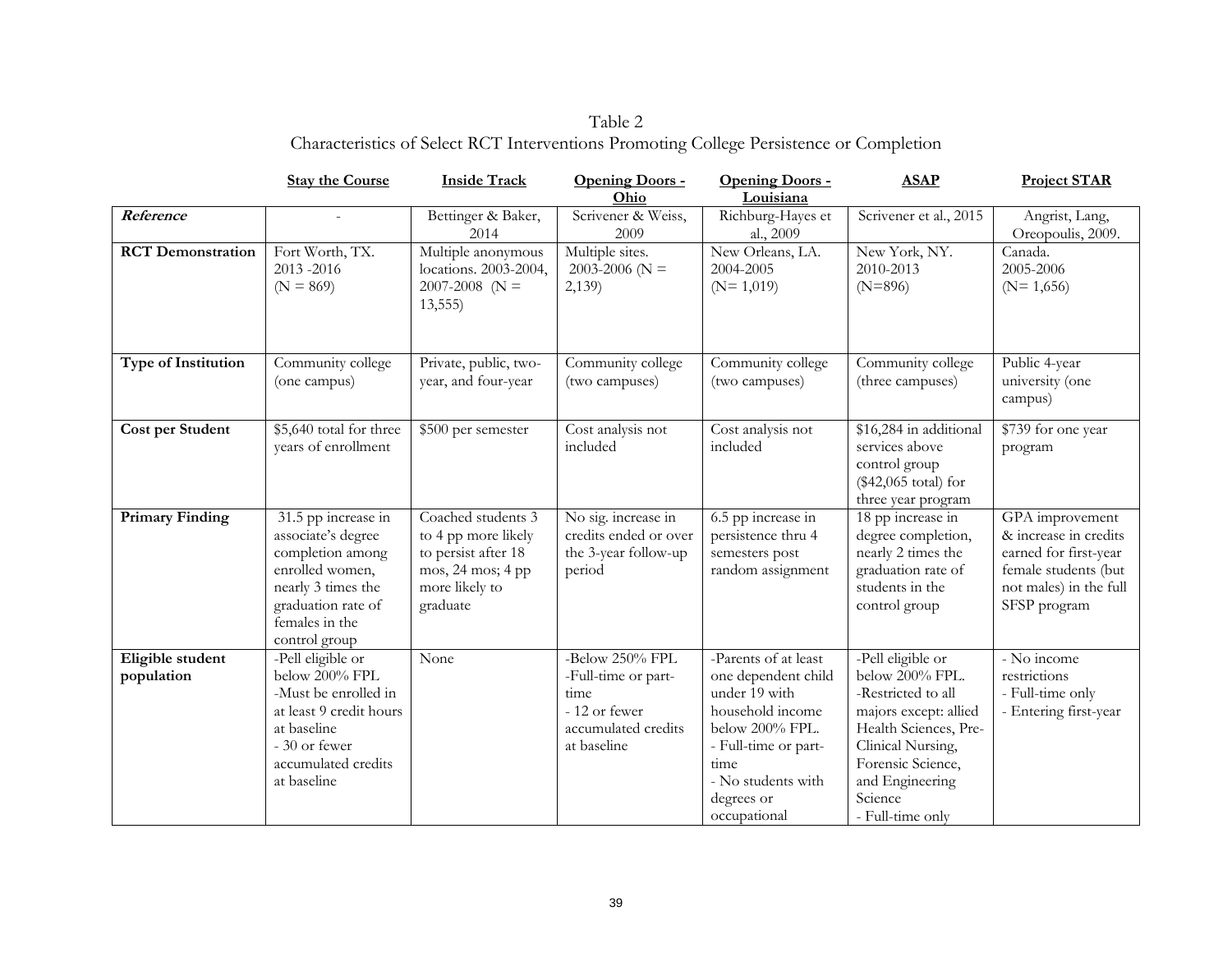|                                      |                                                                                                                                                                         |                                                                                                                                                 |                                                                                                                             | certificate from<br>accredited college or<br>university             | - 12 or fewer<br>accumulated credits<br>at baseline                                                                                                                     |                                                                                                                                                                                                                                                         |
|--------------------------------------|-------------------------------------------------------------------------------------------------------------------------------------------------------------------------|-------------------------------------------------------------------------------------------------------------------------------------------------|-----------------------------------------------------------------------------------------------------------------------------|---------------------------------------------------------------------|-------------------------------------------------------------------------------------------------------------------------------------------------------------------------|---------------------------------------------------------------------------------------------------------------------------------------------------------------------------------------------------------------------------------------------------------|
| Case management                      |                                                                                                                                                                         |                                                                                                                                                 |                                                                                                                             |                                                                     |                                                                                                                                                                         |                                                                                                                                                                                                                                                         |
| Coaching,<br>Mentoring,<br>Referrals | Intensive case<br>management,<br>involving, coaching,<br>mentoring, and<br>referrals for all<br>aspects of the<br>student's life.<br>Emphasis on in-<br>person meetings | Coaching by phone<br>to help student<br>develop time<br>management, self-<br>advocacy, and study<br>skills                                      | Counselor assists<br>with personal and<br>academic issues.<br>Counselor refers<br>students to services<br>on and off campus | Coaching and<br>referral services<br>available but<br>underutilized | -Comprehensive<br>coaching from an<br>ASAP-dedicated<br>adviser.<br>-Career information<br>from an ASAP-<br>dedicated career and<br>employment services<br>staff member | -Peer mentoring<br>from upper-class<br>students in the same<br>field of study at the<br>University.<br>-Peer Advisors were<br>trained to identify<br>circumstances that<br>called for more<br>professional help<br>and to make<br>appropriate referrals |
| Student:Counselor<br>Ratio           | 34:1                                                                                                                                                                    | Not reported                                                                                                                                    | Lorain Campus:<br>81:1;<br>Owens Campus:<br>157:1                                                                           | Varied, but rarely<br>exceed 100:1                                  | Between 80:1 and<br>60:1                                                                                                                                                | Not reported                                                                                                                                                                                                                                            |
| Educational<br>Planning/Advising     | Navigator helps<br>student identify goals<br>and steps necessary<br>to achieve those<br>goals                                                                           | The coach works<br>with the student to<br>develop a clear<br>vision of his/her<br>goals and set up<br>steps necessary to<br>achieve those goals | Counselor helps with<br>work-based, learning<br>efforts, juggling<br>school and work,<br>and career<br>aspirations          | Available but<br>underutilized                                      | Students enroll in an<br>ASAP seminar<br>covering topics such<br>as goal-setting, study<br>skills, and academic<br>planning                                             | Peer advisors e-<br>mailed advisees at<br>least biweekly to<br>solicit questions<br>about university<br>assimilation,<br>scheduling, studying,<br>and time<br>management                                                                                |
| <b>Financial Supports</b>            |                                                                                                                                                                         |                                                                                                                                                 |                                                                                                                             |                                                                     |                                                                                                                                                                         |                                                                                                                                                                                                                                                         |
| Non-tuition Financial<br>Assistance  | Students with a GPA<br>of 2.0 or above are<br>eligible up \$500 of<br>emergency financial<br>assistance a semester,<br>capped at \$1,500                                | No                                                                                                                                              | Students are eligible<br>for a \$150 stipend<br>per semester for two<br>semesters, usable for<br>any purpose                | No                                                                  | Students receive free<br>use of textbooks and<br>free MetroCards for<br>use on public<br>transportation,<br>contingent on<br>participation in the<br>program.           | No                                                                                                                                                                                                                                                      |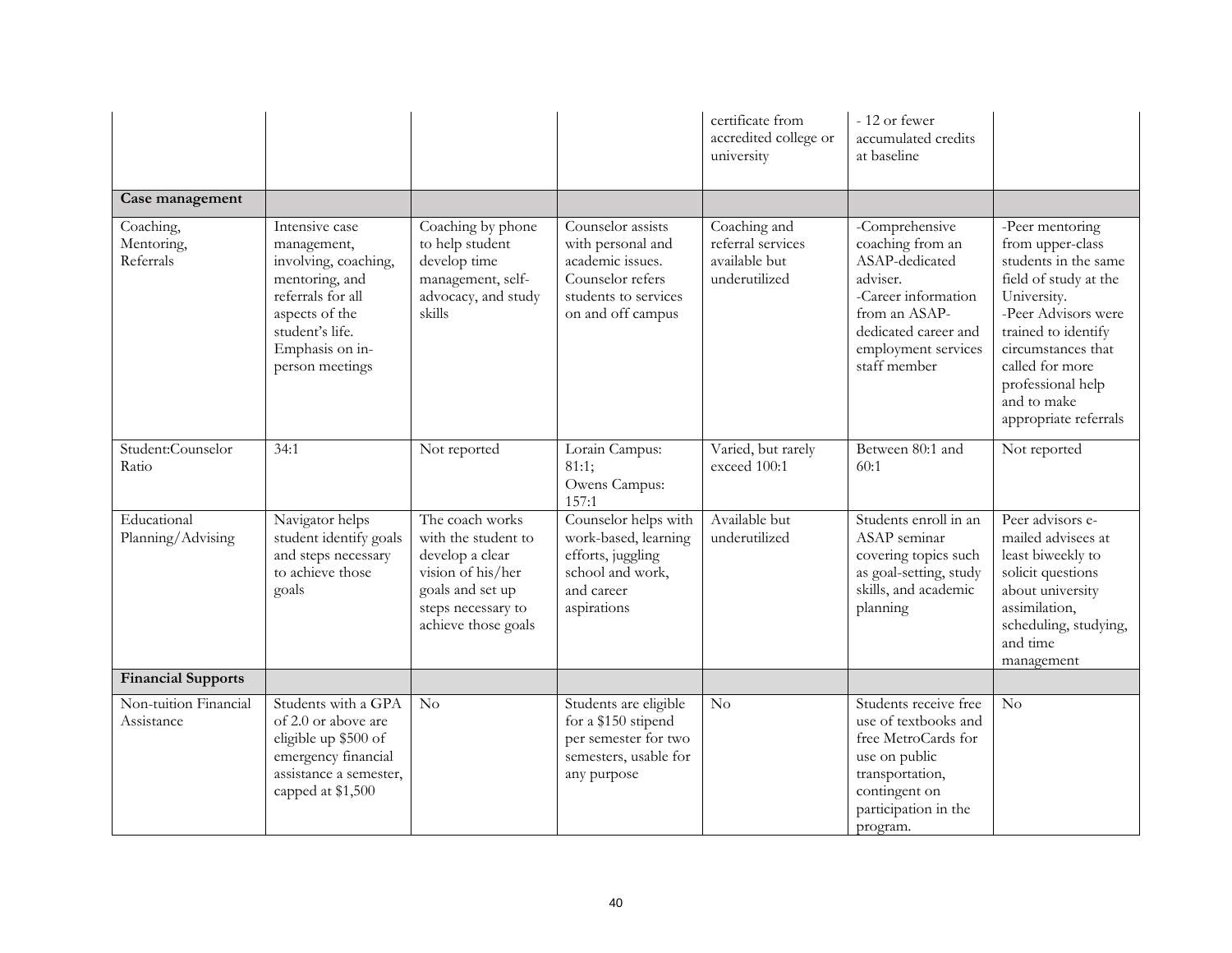| Tuition Waivers                          | $\rm No$                         | No              | $\rm No$              | $\rm No$                                                                                                                                                                                                                                                      | 3-11 percent of<br>students received<br>waiver in a given<br>semester                                                                                                                                                    | $\rm No$                                                                   |
|------------------------------------------|----------------------------------|-----------------|-----------------------|---------------------------------------------------------------------------------------------------------------------------------------------------------------------------------------------------------------------------------------------------------------|--------------------------------------------------------------------------------------------------------------------------------------------------------------------------------------------------------------------------|----------------------------------------------------------------------------|
| Grade Bonus                              | $\overline{No}$                  | $\overline{No}$ | $\overline{No}$       | \$250 after midterms<br>contingent on<br>staying enrolled at<br>least halftime &<br>earning passing<br>grades; \$500 upon<br>completion of<br>courses with a C<br>average or better.<br>Extended for two<br>semesters; students<br>can earn up to<br>\$2,000. | $\overline{\text{No}}$                                                                                                                                                                                                   | Substantial cash<br>awards, up to \$5,000,<br>for meeting a target<br>GPA. |
| Academic                                 |                                  |                 |                       |                                                                                                                                                                                                                                                               |                                                                                                                                                                                                                          |                                                                            |
| <b>Enrollment Assistance</b>             | Advised on course<br>enrollment. | No              | Yes                   | $\rm No$                                                                                                                                                                                                                                                      | Yes                                                                                                                                                                                                                      | No                                                                         |
| Tutoring                                 | Referrals to tutoring            | $\rm No$        | Referrals to tutoring | $\rm No$                                                                                                                                                                                                                                                      | Students receive<br>ASAP dedicated<br>tutoring services<br>separate from the<br>usual college tutoring<br>services                                                                                                       | $\rm No$                                                                   |
| Learning<br>Communities/Block<br>Classes | No                               | No              | No                    | No                                                                                                                                                                                                                                                            | Students enroll in<br>blocked or linked<br>courses in their first<br>year. Students can<br>register for courses<br>early so that they can<br>create convenient<br>schedules and get<br>seats in the courses<br>they need | No                                                                         |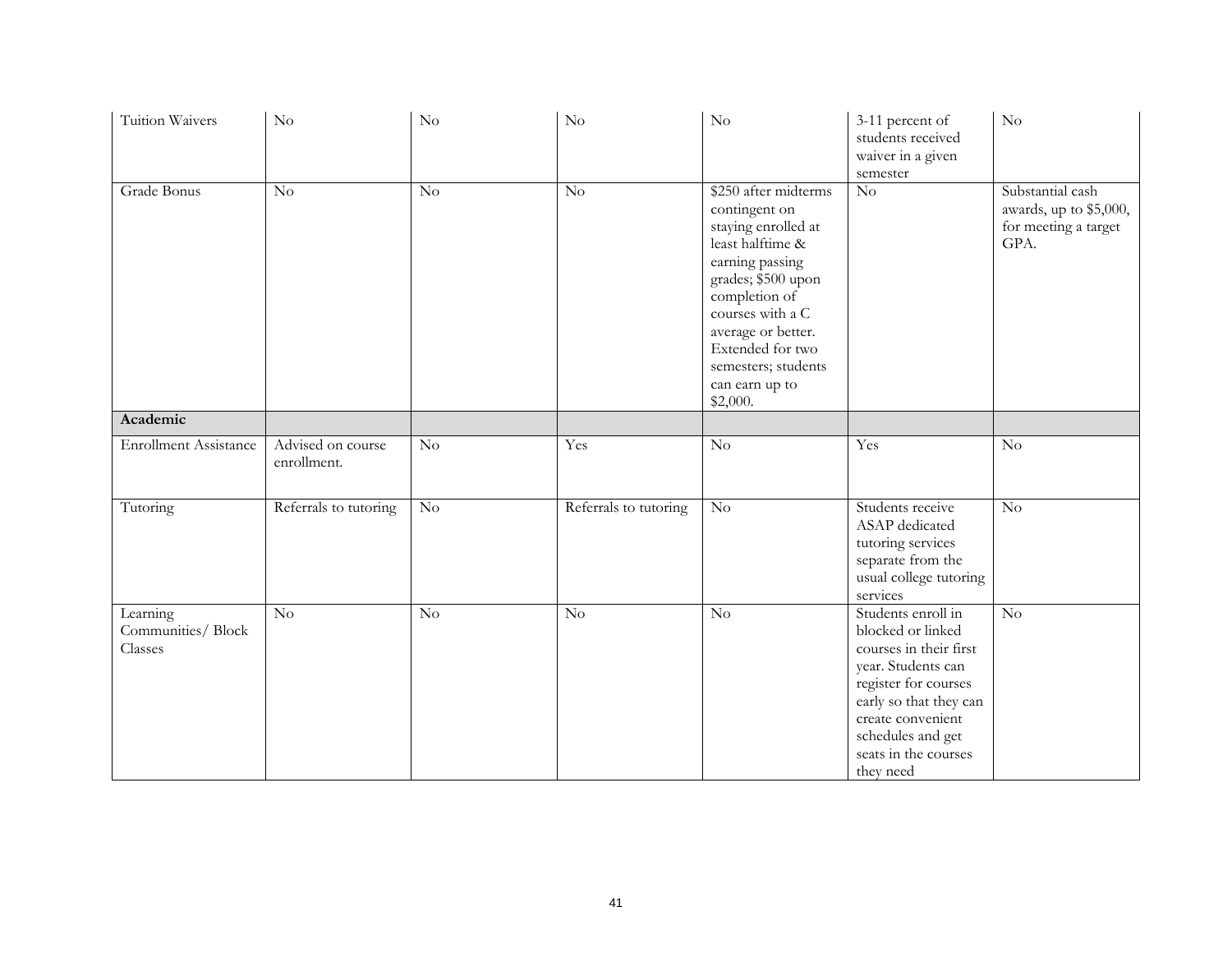|                                         | U.S.        | Texas   | <b>TCC</b> | Full Stay the |
|-----------------------------------------|-------------|---------|------------|---------------|
|                                         |             |         |            | Course Sample |
| Variable                                | (1)         | (2)     | (3)        | (4)           |
| Age                                     | 28.00       |         | 26.92      | 24.21         |
| Under 30 years old                      | 0.71        | 0.719   | 0.750      | 0.833         |
| 30 years old and over                   | 0.28        | 0.280   | 0.251      | 0.167         |
| Female                                  | 0.57        | 0.558   | 0.579      | 0.655         |
| Male                                    | 0.43        | 0.442   | 0.421      | 0.345         |
| White, non-Hispanic                     | 0.51        | 0.342   | 0.389      | 0.273         |
| Black, non-Hispanic                     | 0.14        | 0.132   | 0.181      | 0.198         |
| Asian/Pacific Islander                  | 0.06        | 0.044   | 0.044      | 0.031         |
| Other Race                              | 0.09        | 0.062   | 0.033      | 0.030         |
| Hispanic                                | 0.19        | 0.420   | 0.354      | 0.468         |
| Part Time                               | 0.60        | 0.748   | 0.869      | 0.446         |
| Full Time                               | 0.40        | 0.252   | 0.131      | 0.554         |
| Receive Pell Grants                     | 0.33        |         |            | 0.986         |
| <b>First Generation College Student</b> | 0.36        |         |            | 0.583         |
| N                                       | 7.3 million | 700,963 | 8,849      | 869           |

Table 3 Descriptive Characteristics of Community College Students

*Notes:* National statistics are taken from the American Association of Community Colleges (AACC) 2014 Fact Sheet. Texas statewide statistics were collected from txhighereddata.org. The TCC statistics represent averages from the Trinity River Campus in Fall 2013. Due to the limited age data available, the age ranges for the TCC column are under 31 and 31 and over. For students in the *Stay the Course* sample, full time students are defined as students who are enrolled in 12 or more credits at the Fall 2013 census date.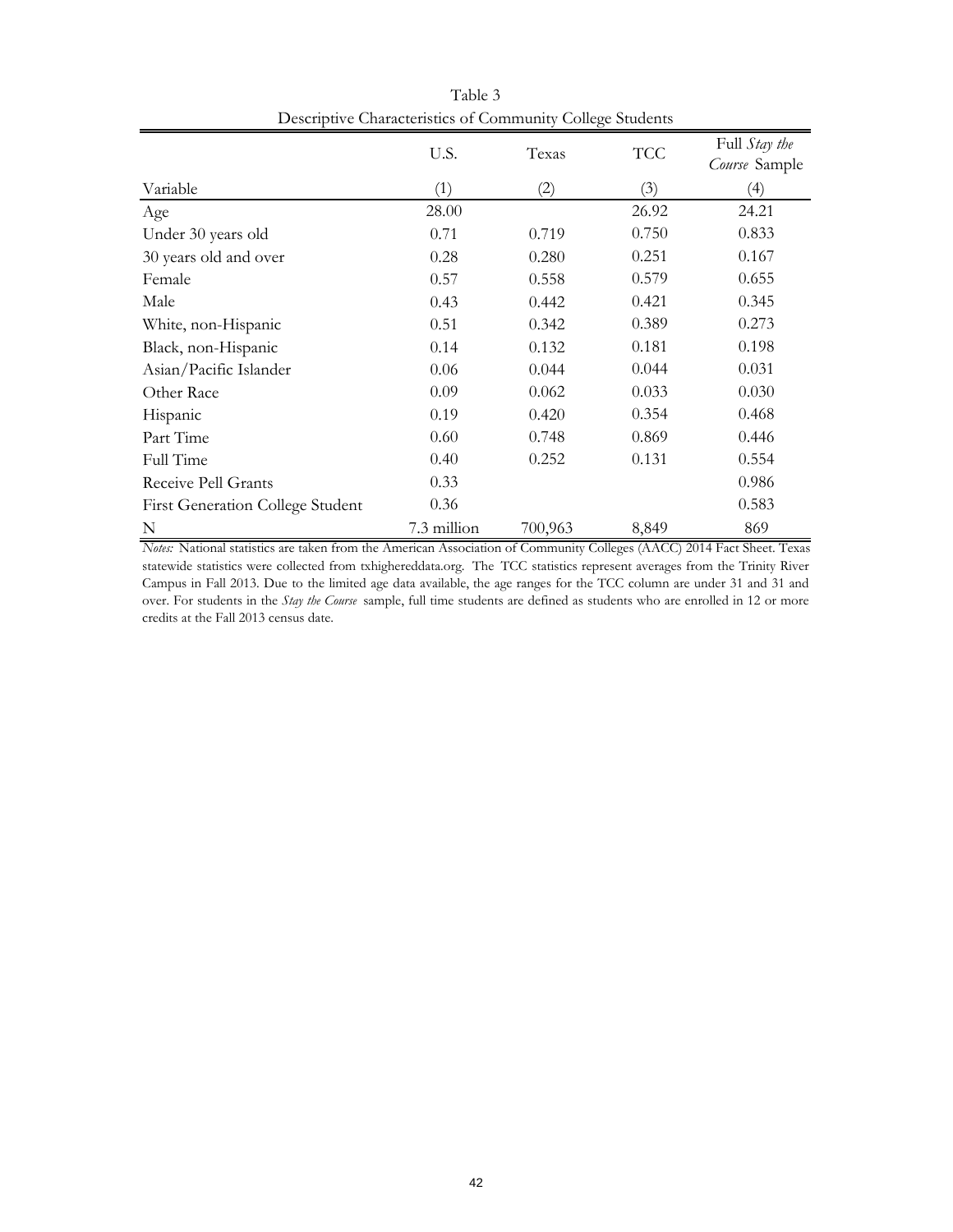|                                               | Means by Group Assignment |                         |          | P-value on Test that Means are the<br>Same Across Groups |                  |  |
|-----------------------------------------------|---------------------------|-------------------------|----------|----------------------------------------------------------|------------------|--|
|                                               | <b>STC</b><br>Treatment   | <b>EFA</b><br>Treatment | Control  | STC &<br>Control                                         | EFA &<br>Control |  |
| Variable                                      | (1)                       | (2)                     | (3)      | (4)                                                      | (5)              |  |
| Age at Entry                                  | 24.09                     | 24.865                  | 24.33    | 0.664                                                    | 0.388            |  |
| Female                                        | 0.628                     | 0.642                   | 0.681    | 0.099                                                    | 0.272            |  |
| TSI's Remaining at Entry                      | 0.537                     | 0.525                   | 0.572    | 0.477                                                    | 0.382            |  |
| Dependent                                     | 0.516                     | 0.552                   | 0.519    | 0.928                                                    | 0.386            |  |
| Cumulative Hours Earned Prior to Entry        | 11.34                     | 11.505                  | 11.15    | 0.795                                                    | 0.660            |  |
| Family Income                                 | \$22,576                  | \$22,906                | \$20,756 | 0.111                                                    | 0.098            |  |
| Between 0% and 50% of FPL                     | 0.228                     | 0.264                   | 0.262    | 0.244                                                    | 0.946            |  |
| Between 50% and 100% of FPL                   | 0.291                     | 0.241                   | 0.294    | 0.919                                                    | 0.112            |  |
| Between 100% and 150% of FPL                  | 0.216                     | 0.221                   | 0.198    | 0.511                                                    | 0.459            |  |
| Between 150% and 200% of FPL                  | 0.158                     | 0.167                   | 0.15     | 0.751                                                    | 0.537            |  |
| Above 200% of FPL                             | 0.107                     | 0.107                   | 0.096    | 0.581                                                    | 0.615            |  |
| Estimated Family Contribution (FAFSA)         | \$768                     | \$761                   | \$650    | 0.242                                                    | 0.292            |  |
| Age < 20                                      | 0.449                     | 0.421                   | 0.405    | 0.197                                                    | 0.666            |  |
| Age 20 - 25                                   | 0.256                     | 0.274                   | 0.301    | 0.140                                                    | 0.438            |  |
| Age 26+                                       | 0.295                     | 0.304                   | 0.294    | 0.961                                                    | 0.760            |  |
| Black                                         | 0.184                     | 0.241                   | 0.216    | 0.229                                                    | 0.437            |  |
| White                                         | 0.405                     | 0.418                   | 0.408    | 0.926                                                    | 0.780            |  |
| Asian                                         | 0.027                     | 0.037                   | 0.035    | 0.522                                                    | 0.469            |  |
| Other Race                                    | 0.377                     | 0.304                   | 0.349    | 0.387                                                    | 0.211            |  |
| Hispanic                                      | 0.477                     | 0.438                   | 0.460    | 0.624                                                    | 0.556            |  |
| Declared Intention to Earn Associate's Degree | 0.677                     | 0.679                   | 0.690    | 0.690                                                    | 0.746            |  |
| N                                             | 430                       | 299                     | 439      |                                                          |                  |  |

Table 4 Mean Characteristics of Treatment Groups and Control Group, Fall 2013

*Notes:* Means are from TCC administrative data for Fall 2016 for subgroups of the full STC study sample (N = 1,168). Degree propensity is the predicted probability of earning a degree after six semesters, which is estimated on the control group using a probit model that includes as controls observable characteristics at baseline. See Section V of the text for more details.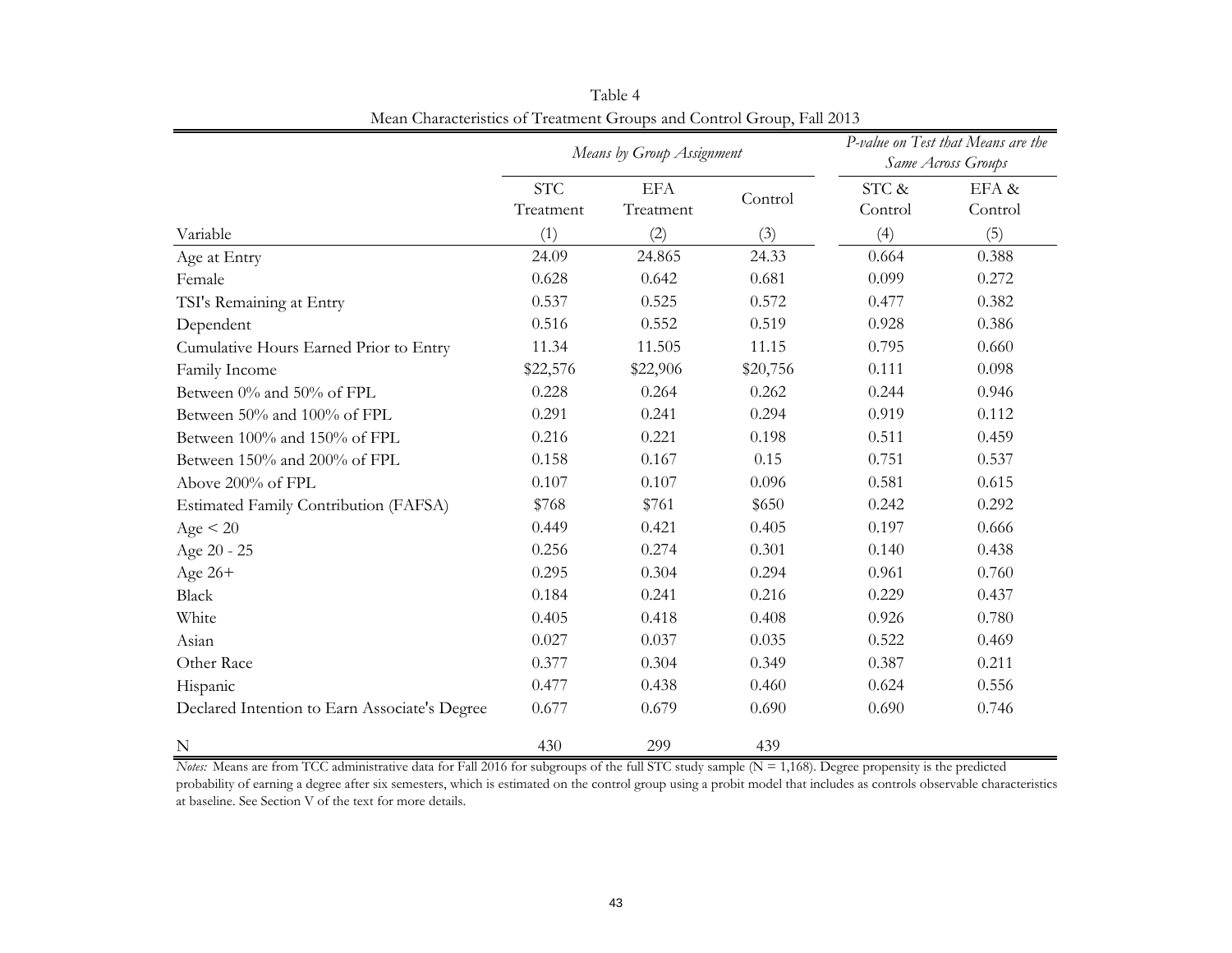|                       |            | Full Sample |           | Female Sample |            | Male Sample |
|-----------------------|------------|-------------|-----------|---------------|------------|-------------|
|                       | <b>ITT</b> | <b>TOT</b>  | IТT       | <b>TOT</b>    | <b>ITT</b> | <b>TOT</b>  |
| Outcomes              | (1)        | (2)         | (3)       | (4)           | (5)        | (6)         |
|                       | $0.056*$   | $0.251*$    | $0.084**$ | $0.358**$     | $-0.003$   | $-0.014$    |
| Enrolled in College   | (0.033)    | (0.152)     | (0.041)   | (0.178)       | (0.058)    | (0.293)     |
|                       | [0.440]    | ${0.238}$   | [0.425]   | ${0.134}$     | [0.471]    | ${0.498}$   |
|                       | 1.764      | 7.717       | 2.846*    | 11.793*       | $-0.307$   | $-1.526$    |
| Total Credits Earned  | (1.314)    | (5.697)     | (1.682)   | (6.931)       | (2.117)    | (10.361)    |
|                       | [26.829]   | ${24.171}$  | [26.414]  | ${20.269}$    | 27.725     | ${33.083}$  |
|                       | 0.026      | 0.116       | 0.046     | 0.195         | $-0.005$   | $-0.025$    |
| Cumulative GPA        | (0.067)    | (0.295)     | (0.084)   | (0.352)       | (0.112)    | (0.552)     |
|                       | [2.495]    | ${0.189}$   | [2.490]   | ${0.117}$     | [2.504]    | ${0.426}$   |
|                       | 0.037      | 0.165       | $0.065*$  | $0.278*$      | $-0.009$   | $-0.046$    |
| Earned any Degree     | (0.026)    | (0.119)     | (0.034)   | (0.146)       | (0.042)    | (0.212)     |
|                       | [0.182]    | ${0.058}$   | [0.187]   | ${0.000}$     | [0.171]    | ${0.207}$   |
|                       | 0.036      | 0.162       | $0.074**$ | $0.315**$     | $-0.025$   | $-0.129$    |
| Earned an Associate's | (0.025)    | (0.115)     | (0.033)   | (0.141)       | (0.040)    | (0.205)     |
| Degree                | [0.159]    | ${0.029}$   | [0.157]   | ${0.000}$     | [0.164]    | ${0.258}$   |
| N                     | 869        | 869         | 569       | 569           | 300        | 300         |

Table 5 The Effect of STC on Outcomes after Six Semesters for Main Sample and by Gender

*Notes* : The Main Sample includes students assigned to the full STC treatment and those assigned to the control group. ITT estimates ( $\beta_1$  from equation 1) are from OLS regressions of the outcomes listed in each row on assignment to treatment age, age squared, income, income squared, an indicator for female, and a set of race dummies. TOT estimates ( $\gamma_1$  from equation 2) are from 2SLS regressions using assignment to treatment as an instrument for program participation. Take up = 1 if client completes an intake form. 20 observations are lost when analyzing cumulative GPA (11 females, 9 males) due to missing data. In instances in which the Control Complier Mean (CCM) is negative, it is reported as zero--see Section V of the text for more details. Statistics reported under point estimate: (Standard error) [Mean outcome in control group] {CCM}. \*Significant at the 10% level, \*\*significant at the 5% level.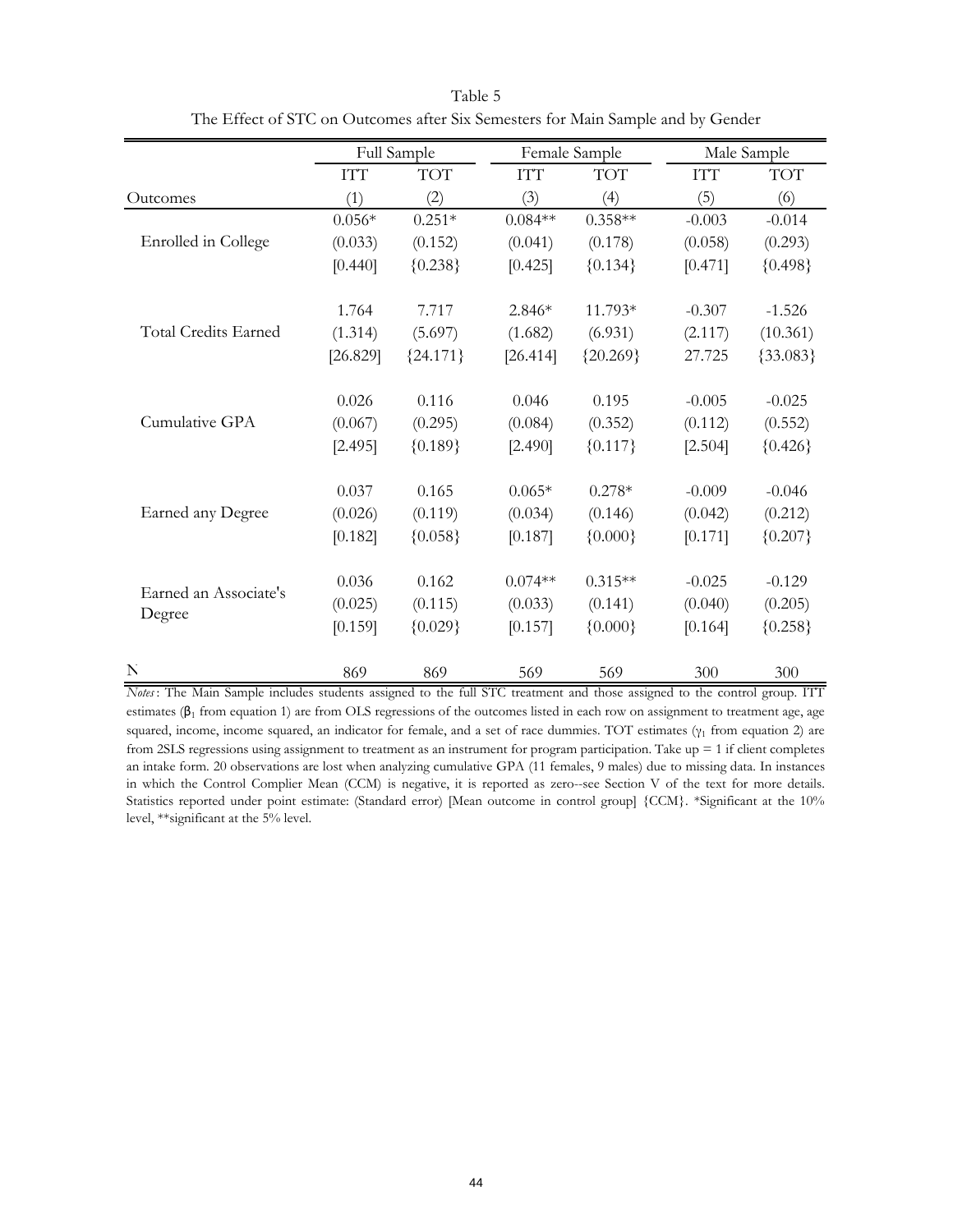|                             |                                  | Income               |            |                 |            | Race / Ethnicity    |            |            |
|-----------------------------|----------------------------------|----------------------|------------|-----------------|------------|---------------------|------------|------------|
|                             |                                  | $\leq$ Median Income |            | > Median Income |            | White, Non-Hispanic |            | Non-White  |
|                             | $\mathbf{I}\mathbf{T}\mathbf{T}$ | <b>TOT</b>           | <b>ITT</b> | <b>TOT</b>      | <b>ITT</b> | <b>TOT</b>          | <b>ITT</b> | <b>TOT</b> |
| Outcomes                    | (1)                              | (2)                  | (3)        | (4)             | (5)        | (6)                 | (7)        | (8)        |
|                             | 0.024                            | 0.091                | $0.083*$   | $0.441*$        | 0.005      | 0.023               | $0.069*$   | $0.318*$   |
| Enrolled in College         | (0.047)                          | (0.178)              | (0.048)    | (0.259)         | (0.066)    | (0.284)             | (0.039)    | (0.181)    |
|                             | [0.413]                          | ${0.371}$            | [0.469]    | ${0.083}$       | [0.424]    | ${0.533}$           | [0.455]    | ${0.145}$  |
|                             | 0.459                            | 1.720                | 2.817      | 14.203          | 2.403      | 9.965               | 1.615      | 7.233      |
| <b>Total Credits Earned</b> | (1.831)                          | (6.754)              | (1.885)    | (9.439)         | (2.604)    | (10.441)            | (1.520)    | (6.760)    |
|                             | [23.785]                         | ${26.281}$           | [30.214]   | ${22.544}$      | [28.336]   | ${38.414}$          | [26.270]   | ${29.091}$ |
|                             | 0.009                            | 0.033                | 0.031      | 0.166           | $-0.039$   | $-0.168$            | 0.053      | 0.238      |
| Cumulative GPA              | (0.101)                          | (0.374)              | (0.088)    | (0.461)         | (0.125)    | (0.528)             | (0.079)    | (0.356)    |
|                             | [2.354]                          | ${0.105}$            | [2.647]    | ${0.341}$       | [2.803]    | ${0.335}$           | [2.391]    | ${0.140}$  |
|                             | 0.024                            | 0.092                | 0.050      | 0.267           | 0.035      | 0.155               | 0.041      | 0.189      |
| Earned any Degree           | (0.036)                          | (0.135)              | (0.039)    | (0.210)         | (0.051)    | (0.224)             | (0.031)    | (0.142)    |
|                             | [0.161]                          | ${0.100}$            | [0.206]    | ${0.000}$       | [0.203]    | ${0.104}$           | [0.176]    | ${0.020}$  |
|                             | 0.029                            | 0.109                | 0.045      | 0.240           | 0.065      | 0.289               | 0.028      | 0.127      |
| Earned an Associate's       | (0.034)                          | (0.128)              | (0.038)    | (0.204)         | (0.048)    | (0.217)             | (0.030)    | (0.136)    |
| Degree                      | [0.135]                          | ${0.045}$            | [0.187]    | ${0.000}$       | [0.153]    | ${0.000}$           | [0.157]    | ${0.067}$  |
| N                           | 435                              | 435                  | 434        | 434             | 237        | 237                 | 632        | 632        |

Table 6a The Effect of STC on Outcomes after Six Semesters by Subsamples

*Notes* : Results are for subgroups of the Main Sample that includes students assigned to the full STC treatment and those assigned to the control group. Statistics reported under point estimate: (Standard error) [Mean outcome in control group] {CCM}. \*Significant at the 10% level, \*\*significant at the 5% level. See notes to Table 5 for more details.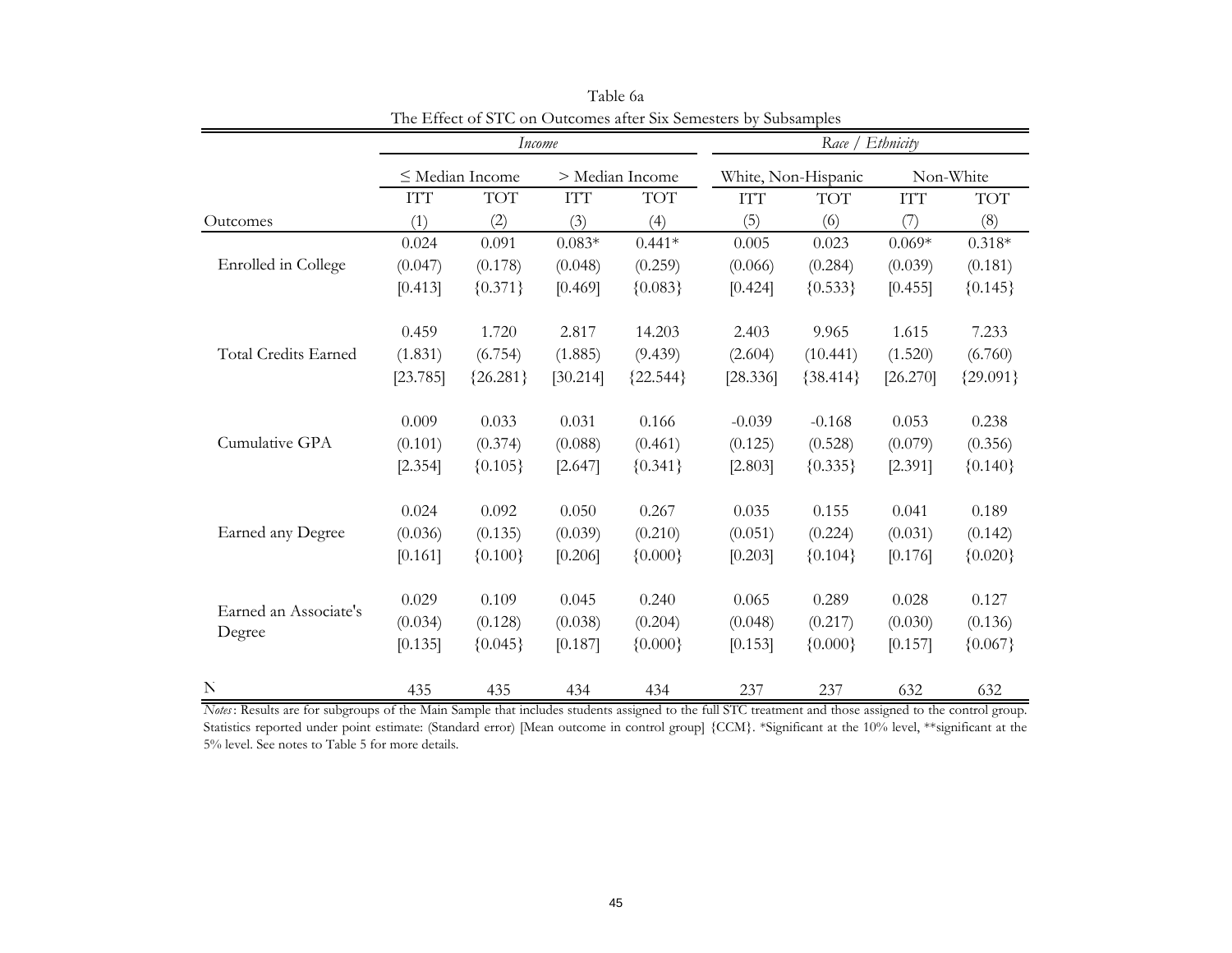|                       |            |                | <b>Initial Credit Hours</b> |                     |            |             |              | Outcome Propensity |            |             |
|-----------------------|------------|----------------|-----------------------------|---------------------|------------|-------------|--------------|--------------------|------------|-------------|
|                       |            | > Median Hours |                             | $\leq$ Median Hours |            | Lower Third | Middle Third |                    |            | Upper Third |
|                       | <b>ITT</b> | <b>TOT</b>     | <b>ITT</b>                  | <b>TOT</b>          | <b>ITT</b> | <b>TOT</b>  | <b>ITT</b>   | <b>TOT</b>         | <b>ITT</b> | <b>TOT</b>  |
| Outcomes              | (1)        | (2)            | (3)                         | (4)                 | (5)        | (6)         | (7)          | (8)                | (9)        | (10)        |
|                       | 0.068      | 0.310          | 0.051                       | 0.228               | 0.008      | 0.034       | 0.027        | 0.134              | $0.118**$  | $0.657**$   |
| Enrolled in College   | (0.048)    | (0.217)        | (0.047)                     | (0.211)             | (0.054)    | (0.210)     | (0.049)      | (0.233)            | (0.053)    | (0.299)     |
|                       | [0.478]    | ${0.222}$      | [0.399]                     | ${0.219}$           | [0.411]    | ${0.320}$   | [0.464]      | ${0.417}$          | [0.448]    | ${0.000}$   |
|                       | 0.886      | 3.904          | 2.604                       | 11.304              | 0.404      | 1.603       | $-0.246$     | $-1.106$           | 4.066*     | 21.048*     |
| Total Credits Earned  | (1.751)    | (7.601)        | (1.973)                     | (8.394)             | (2.245)    | (9.447)     | (1.759)      | (7.617)            | (2.146)    | (11.290)    |
|                       | [27.373]   | ${26.223}$     | [26.279]                    | ${22.269}$          | [21.764]   | ${23.975}$  | [28.741]     | ${33.689}$         | [31.164]   | ${17.996}$  |
|                       | 0.012      | 0.055          | 0.043                       | 0.194               | $-0.053$   | $-0.237$    | 0.061        | 0.308              | 0.050      | 0.214       |
| Cumulative GPA        | (0.043)    | (0.192)        | (0.042)                     | (0.188)             | (0.131)    | (0.663)     | (0.088)      | (0.449)            | (0.103)    | (0.457)     |
|                       | [2.704]    | ${0.243}$      | [2.258]                     | ${0.125}$           | [2.177]    | ${2.702}$   | [2.581]      | ${2.288}$          | [2.757]    | ${2.614}$   |
|                       | 0.010      | 0.047          | $0.056*$                    | 0.251               | 0.008      | 0.037       | $-0.002$     | $-0.016$           | $0.094*$   | $0.419*$    |
| Earned any Degree     | (0.040)    | (0.182)        | (0.034)                     | (0.153)             | (0.035)    | (0.162)     | (0.042)      | (0.209)            | (0.054)    | (0.255)     |
|                       | [0.239]    | ${0.230}$      | [0.122]                     | ${0.000}$           | [0.096]    | ${0.067}$   | [0.205]      | ${0.218}$          | [0.251]    | ${0.000}$   |
|                       | 0.018      | 0.080          | 0.047                       | 0.214               | 0.012      | 0.053       | 0.023        | 0.098              | 0.068      | 0.334       |
| Earned an Associate's | (0.039)    | (0.176)        | (0.032)                     | (0.144)             | (0.030)    | (0.141)     | (0.035)      | (0.163)            | (0.049)    | (0.163)     |
| Degree                | [0.208]    | ${0.154}$      | [0.108]                     | ${0.000}$           | [0.095]    | ${0.031}$   | [0.163]      | ${0.089}$          | [0.223]    | ${0.000}$   |
| $\mathbb N$           | 444        | 444            | 425                         | 425                 | 290        | 290         | 289          | 289                | 290        | 290         |

Table 6bThe Effect of STC on Outcomes after Six Semesters by Subsamples

*Notes* : Results are for subgroups of the Main Sample that includes students assigned to the full STC treatment and those assigned to the control group. Degree propensity is the predicted probability of earning <sup>a</sup> degree after six semesters, which is estimated on the control group using <sup>a</sup> probit model that includes as controls observable characteristics at baseline. See Section V of the text for more details. Statistics reported under point estimate: (Standard error) [Mean outcome in control group] {CCM}. \*Significant at the 10% level, \*\*significant at the 5% level. See notes to Table 5 for more details.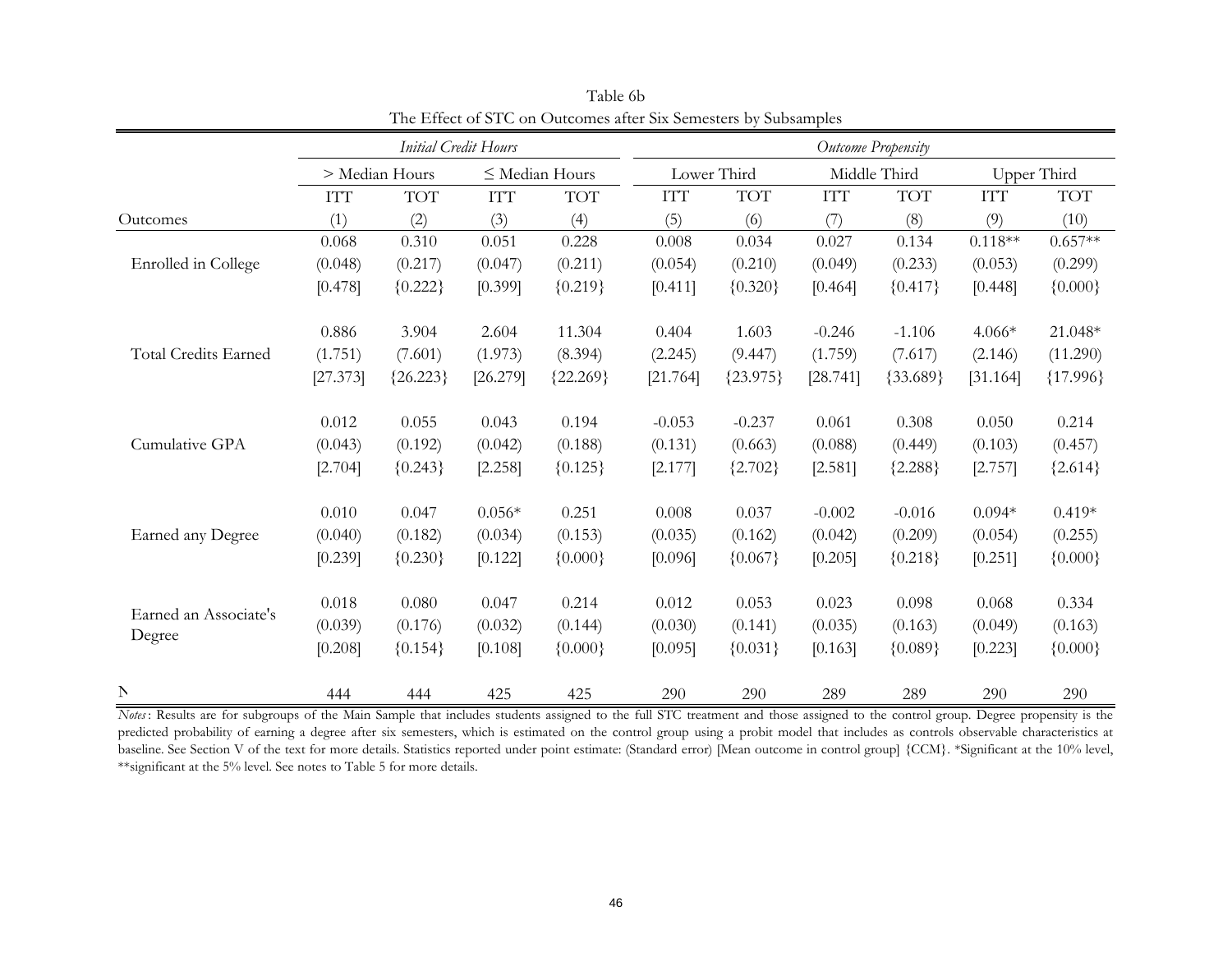|                             |            | Full Sample |            | Female Sample |            | Male Sample |
|-----------------------------|------------|-------------|------------|---------------|------------|-------------|
|                             | <b>ITT</b> | <b>TOT</b>  | <b>ITT</b> | <b>TOT</b>    | <b>ITT</b> | <b>TOT</b>  |
| Outcomes                    | (1)        | (2)         | (3)        | (4)           | (5)        | (6)         |
|                             | 0.015      | 0.036       | 0.010      | 0.024         | 0.027      | 0.073       |
| Enrolled in College         | (0.037)    | (0.088)     | (0.046)    | (0.104)       | (0.065)    | (0.168)     |
|                             | [0.440]    | ${0.456}$   | [0.425]    | ${0.505}$     | [0.471]    | ${0.342}$   |
|                             | $-0.443$   | $-1.080$    | $-1.068$   | $-2.508$      | 0.706      | 1.883       |
| <b>Total Credits Earned</b> | (1.448)    | (3.509)     | (1.761)    | (4.110)       | (2.615)    | (6.803)     |
|                             | [26.829]   | ${29.756}$  | [26.414]   | ${31.548}$    | [27.725]   | ${26.057}$  |
|                             | $-0.108$   | $-0.259$    | $-0.089$   | $-0.206$      | $-0.131$   | $-0.348$    |
| Cumulative GPA              | (0.079)    | (0.190)     | (0.097)    | (0.223)       | (0.139)    | (0.363)     |
|                             | [2.495]    | ${2.784}$   | [2.490]    | ${2.825}$     | [2.504]    | ${2.678}$   |
|                             | $-0.014$   | $-0.034$    | $-0.032$   | $-0.073$      | 0.017      | 0.045       |
| Earned any Degree           | (0.029)    | (0.068)     | (0.035)    | (0.080)       | (0.050)    | (0.130)     |
|                             | 0.182      | ${0.248}$   | [0.187]    | ${0.285}$     | [0.171]    | ${0.175}$   |
|                             | $-0.012$   | $-0.028$    | $-0.014$   | $-0.032$      | $-0.007$   | $-0.018$    |
| Earned an Associate's       | (0.027)    | (0.065)     | (0.033)    | (0.076)       | (0.048)    | (0.126)     |
| Degree                      | [0.159]    | ${0.218}$   | [0.157]    | ${0.208}$     | [0.164]    | ${0.238}$   |
| N                           | 738        | 738         | 491        | 491           | 247        | 247         |

Table 7 The Effect of EFA on Outcomes after Six Semesters for the Full EFA Sample and by Gender

*Notes* : Results are for the EFA Sample (N = 772) that includes students assigned to the EFA only treatment and those assigned to the control group. Statistics reported under point estimate: (Standard error) [Mean outcome in control group] {CCM}. \*Significant at the 10% level, \*\*significant at the 5% level. See notes to Table 5 for more details.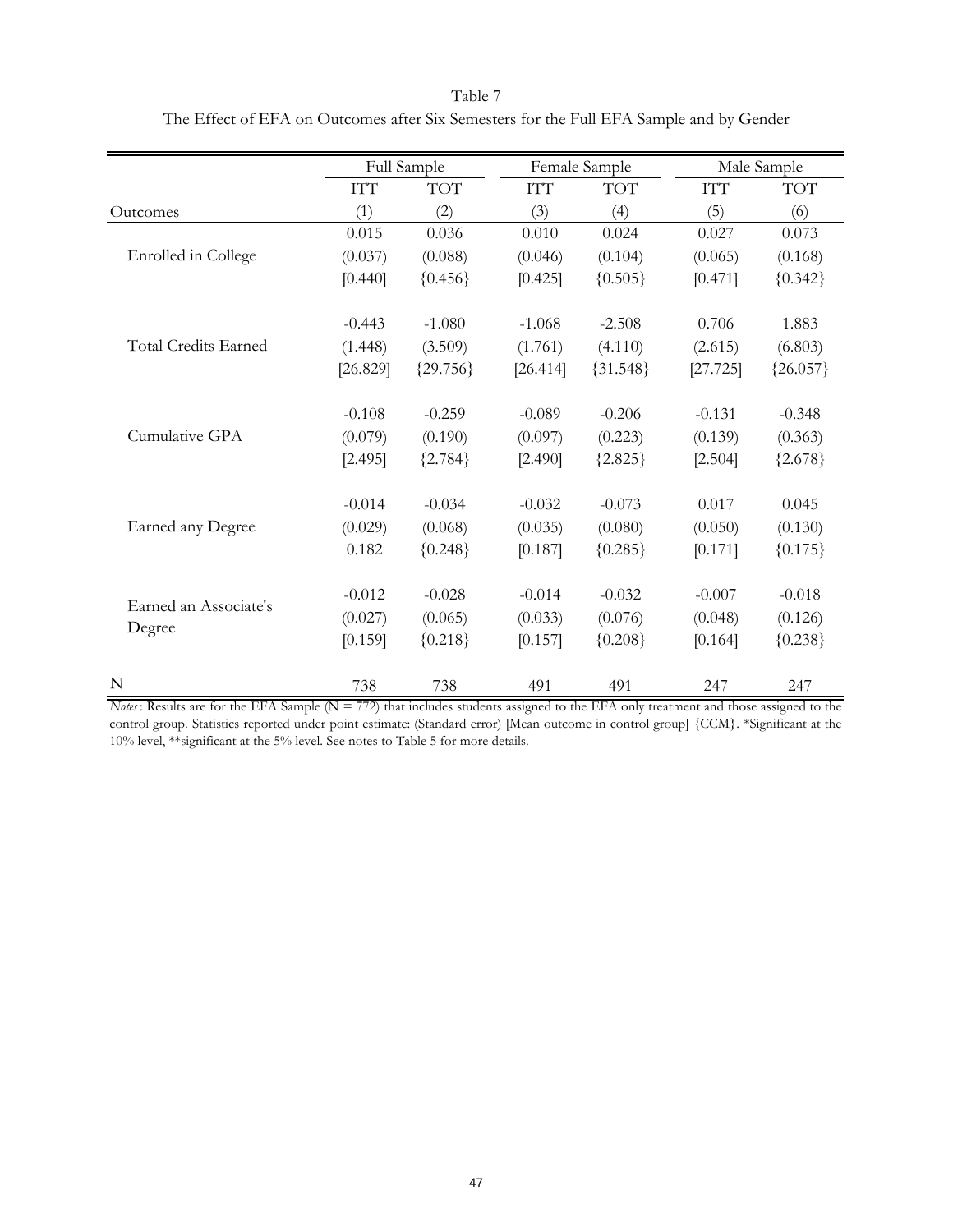|                                      |            | Full Sample |                  | Female Sample |            | Male Sample |  |
|--------------------------------------|------------|-------------|------------------|---------------|------------|-------------|--|
|                                      | <b>ITT</b> | <b>TOT</b>  | ITT <sub>T</sub> | <b>TOT</b>    | <b>ITT</b> | <b>TOT</b>  |  |
| Outcomes                             | (1)        | (2)         | (3)              | (4)           | (5)        | (6)         |  |
|                                      | $0.064**$  | $0.289**$   | $0.075**$        | $0.319**$     | 0.040      | 0.206       |  |
| Enrolled in Classes at<br><b>TCC</b> | (0.027)    | (0.121)     | (0.034)          | (0.143)       | (0.045)    | (0.225)     |  |
|                                      | [0.759]    | ${0.544}$   | [0.749]          | ${0.586}$     | [0.779]    | ${0.625}$   |  |
|                                      | 0.016      | 0.072       | 0.036            | 0.153         | $-0.027$   | $-0.140$    |  |
| Enrolled in College                  | (0.026)    | (0.117)     | (0.033)          | (0.140)       | (0.042)    | (0.218)     |  |
|                                      | [0.797]    | ${0.811}$   | [0.783]          | ${0.720}$     | [0.829]    | ${1.043}$   |  |
|                                      | $1.064*$   | 4.749*      | 1.238*           | $5.200*$      | 0.781      | 4.028       |  |
| <b>Total Credits Earned</b>          | (0.560)    | (2.486)     | (0.698)          | (2.912)       | (0.950)    | (4.807)     |  |
|                                      | [13.897]   | ${11.832}$  | [13.772]         | ${11.467}$    | [14.168]   | ${12.372}$  |  |
|                                      | 0.055      | 0.243       | 0.063            | 0.266         | 0.054      | 0.271       |  |
| Cumulative GPA                       | (0.070)    | (0.309)     | (0.088)          | (0.369)       | (0.118)    | (0.577)     |  |
|                                      | [2.468]    | ${2.442}$   | [2.469]          | ${2.365}$     | [2.465]    | ${2.522}$   |  |
|                                      | 0.012      | 0.054       | 0.011            | 0.011         | 0.012      | 0.064       |  |
| <b>Earned any Degree</b>             | (0.008)    | (0.035)     | (0.010)          | (0.010)       | (0.013)    | (0.069)     |  |
|                                      | [0.007]    | ${0.000}$   | [0.007]          | ${0.005}$     | [0.007]    | ${0.000}$   |  |
|                                      | 0.008      | 0.035       | 0.009            | 0.038         | 0.006      | 0.029       |  |
| Earned an Associate's                | (0.006)    | (0.029)     | (0.008)          | (0.033)       | (0.012)    | (0.059)     |  |
| Degree                               | [0.005]    | ${0.000}$   | [0.003]          | ${0.000}$     | [0.007]    | ${0.000}$   |  |
| N                                    | 869        | 869         | 569              | 569           | 300        | 300         |  |

Table 8 The Effect of STC on Outcomes after Two Semesters for Main Sample and by Gender

*Notes* : Results are for the Main Sample that includes students assigned to the full STC treatment and those assigned to the control group. Statistics reported under point estimate: (Standard error) [Mean outcome in control group] {CCM}. \*Significant at the 10% level, \*\*significant at the 5% level. See notes to Table 5 for more details.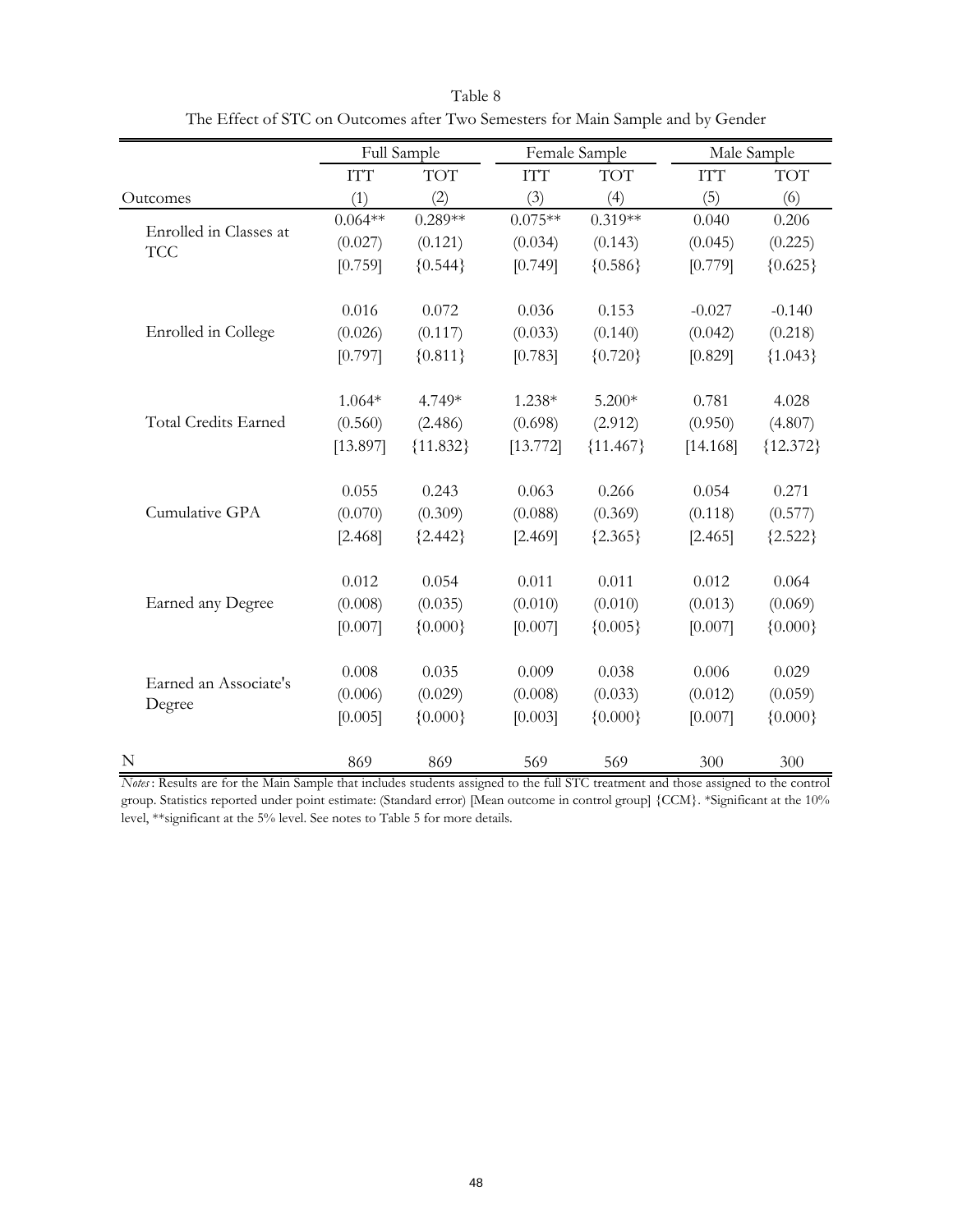|                             |            | Full Sample |            | Female Sample |            | Male Sample |
|-----------------------------|------------|-------------|------------|---------------|------------|-------------|
|                             | <b>ITT</b> | <b>TOT</b>  | <b>ITT</b> | <b>TOT</b>    | <b>ITT</b> | <b>TOT</b>  |
| Outcomes                    | (1)        | (2)         | (3)        | (4)           | (5)        | (6)         |
| Enrolled in Classes at      | $-0.008$   | $-0.037$    | $-0.008$   | $-0.035$      | 0.009      | 0.047       |
| <b>TCC</b>                  | (0.034)    | (0.152)     | (0.042)    | (0.177)       | (0.057)    | (0.290)     |
|                             | [0.456]    | ${0.473}$   | [0.468]    | ${0.463}$     | [0.429]    | ${0.405}$   |
|                             | $-0.017$   | $-0.077$    | $-0.005$   | $-0.021$      | $-0.030$   | $-0.155$    |
| Enrolled in College         | (0.032)    | (0.145)     | (0.041)    | (0.172)       | (0.054)    | (0.276)     |
|                             | [0.604]    | ${0.609}$   | [0.582]    | ${0.528}$     | [0.650]    | ${0.736}$   |
|                             | 1.097      | 4.914       | 1.895      | 8.016         | $-0.155$   | $-0.794$    |
| <b>Total Credits Earned</b> | (1.031)    | (4.579)     | (1.309)    | (5.506)       | (1.670)    | (8.380)     |
|                             | [23.138]   | ${21.449}$  | [22.756]   | ${18.428}$    | [23.962]   | ${26.996}$  |
|                             | 0.022      | 0.097       | 0.038      | 0.159         | 0.012      | 0.061       |
| Cumulative GPA              | (0.068)    | (0.299)     | (0.087)    | (0.360)       | (0.114)    | (0.558)     |
|                             | [2.476]    | ${2.544}$   | [2.466]    | ${2.460}$     | [2.463]    | ${2.661}$   |
|                             | $-0.013$   | $-0.061$    | $-0.012$   | $-0.050$      | $-0.010$   | $-0.053$    |
| <b>Earned any Degree</b>    | (0.020)    | (0.087)     | (0.026)    | (0.108)       | (0.029)    | (0.146)     |
|                             | [0.100]    | ${0.114}$   | [0.110]    | ${0.129}$     | [0.079]    | ${0.053}$   |
|                             | $-0.004$   | $-0.020$    | 0.002      | 0.008         | $-0.007$   | $-0.037$    |
| Earned an Associate's       | (0.019)    | (0.084)     | (0.025)    | (0.104)       | (0.027)    | (0.139)     |
| Degree                      | [0.087]    | ${0.063}$   | [0.094]    | ${0.055}$     | [0.071]    | ${0.037}$   |
| N                           | 869        | 869         | 569        | 569           | 300        | 300         |

Table 9 The Effect of STC on Outcomes after Four Semesters for Main Sample and by Gender

*Notes* : Results are for the Main Sample that includes students assigned to the full STC treatment and those assigned to the control group. Statistics reported under point estimate: (Standard error) [Mean outcome in control group] {CCM}. \*Significant at the 10% level, \*\*significant at the 5% level. See notes to Table 5 for more details.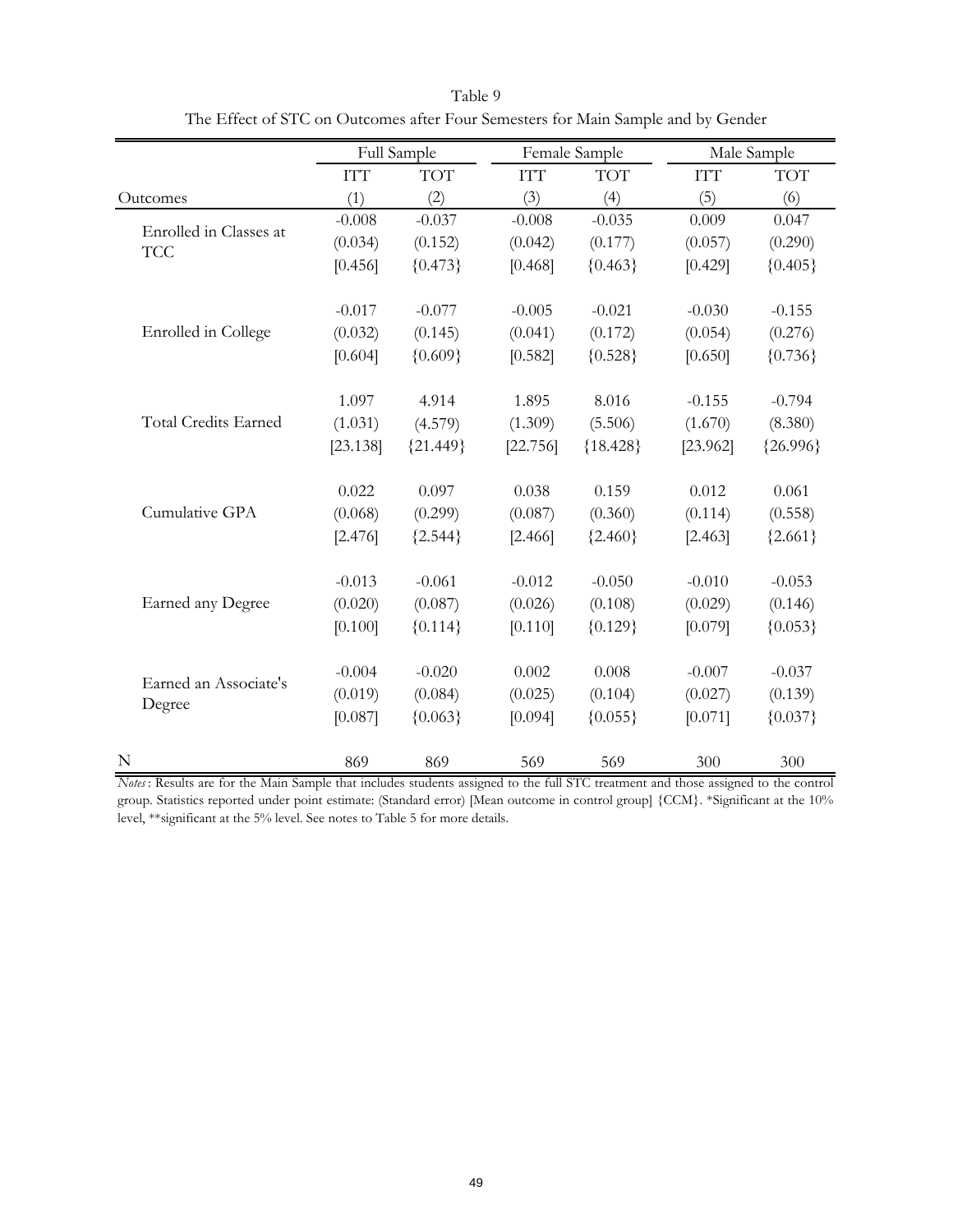

*Notes:* Topics such as academic, work, and health are an aggregate of several, more specific categories. Mass emails and administrative records have been excluded (meaningful interactions only, N=2,382). All data are for the Main Sample. Topic Discussion data is only available for meetings that occurred between 8/23/13 - 7/14/15.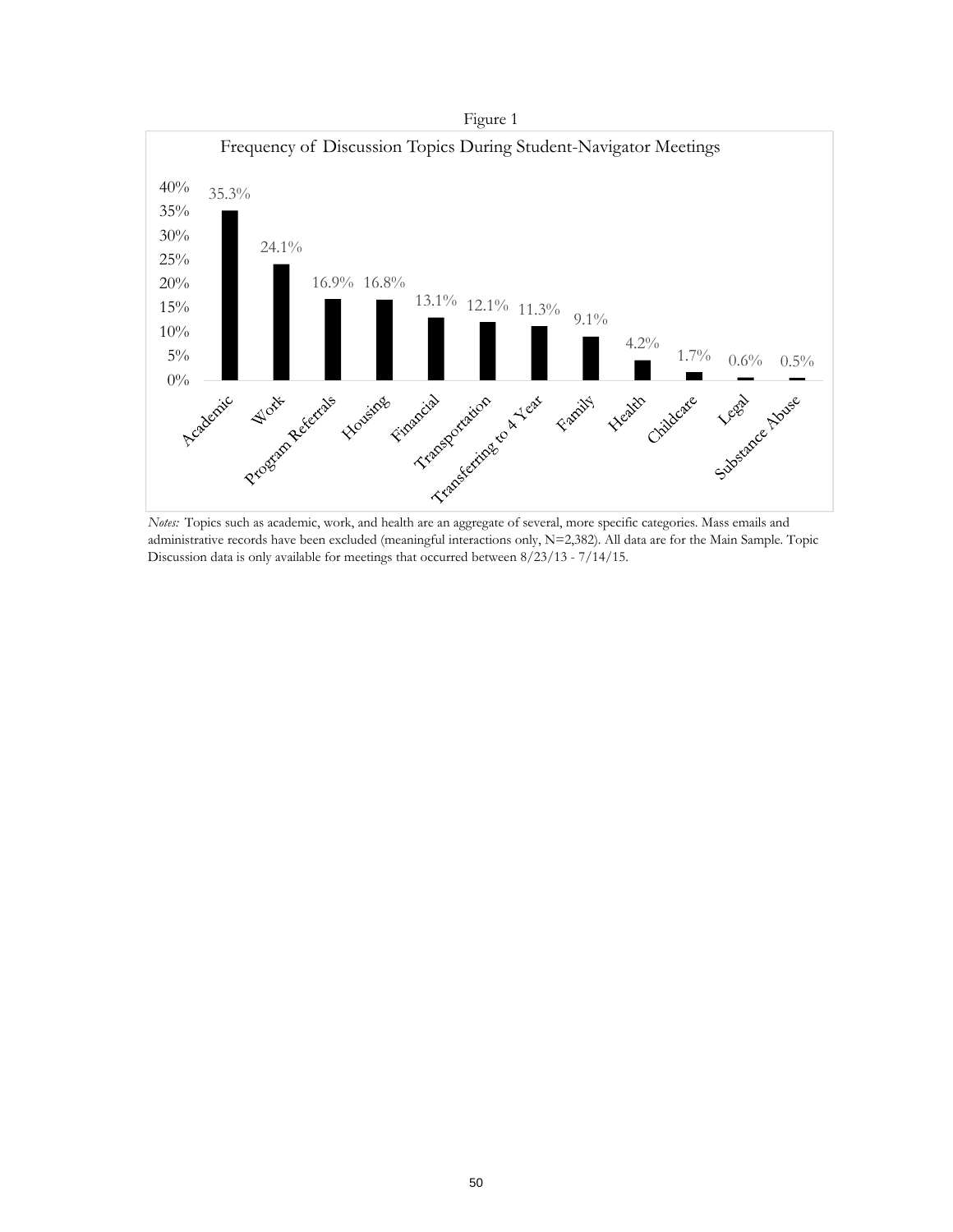

*Notes*: Data are from CCFW case notes. Sample includes all EFA payments to STC participants (N = 94).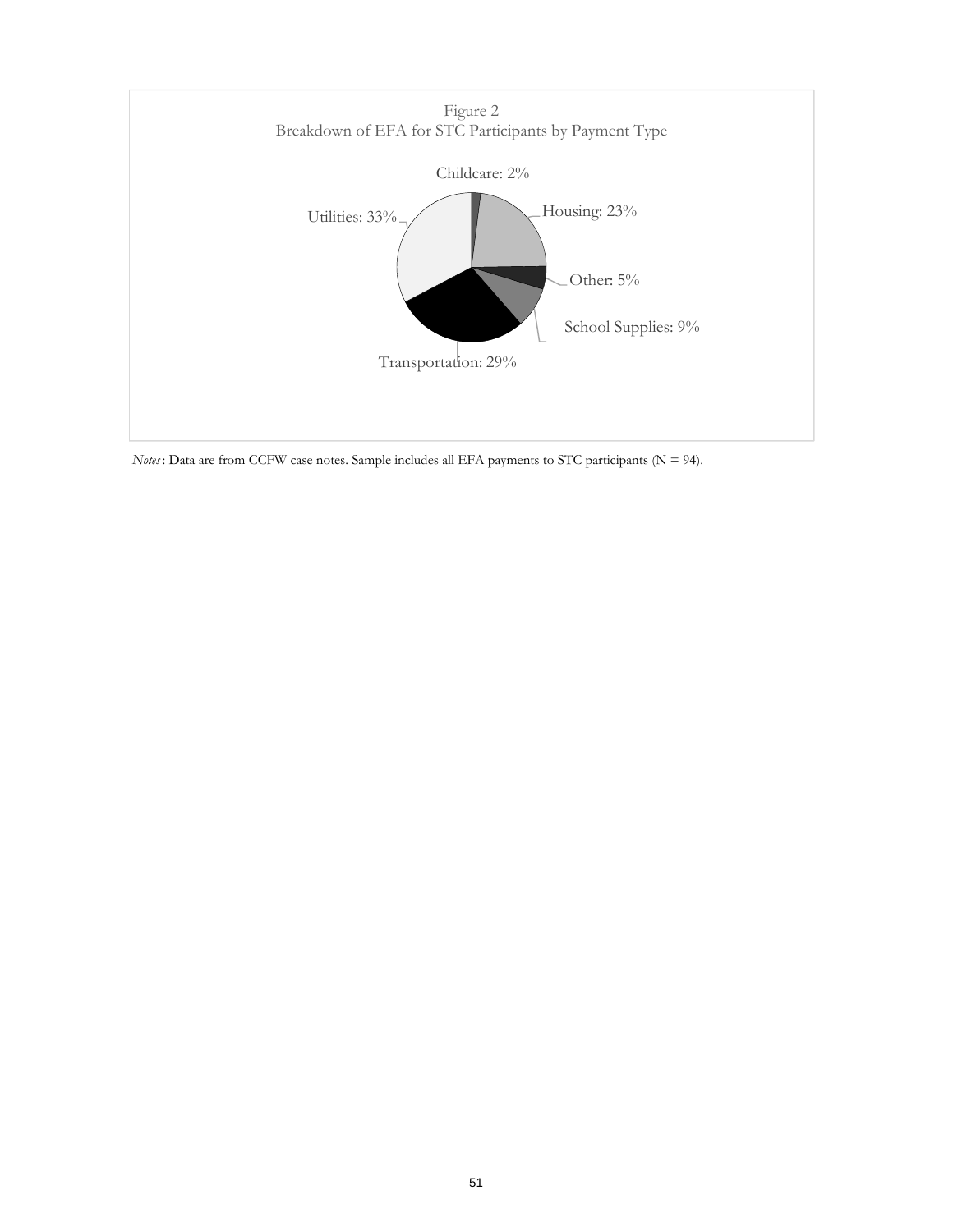Figure 3 Consort Diagram for RCT Research Design